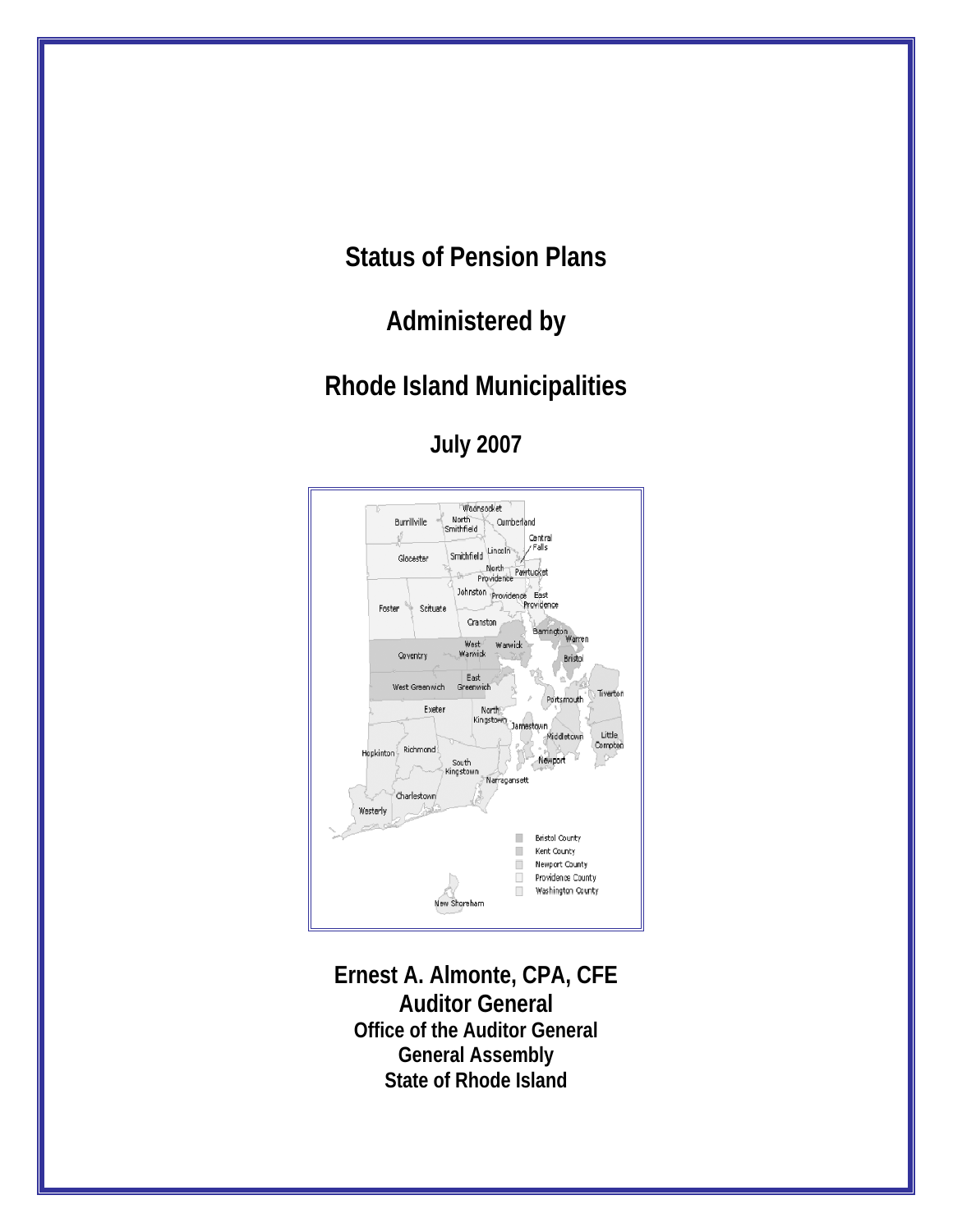

STATE of RHODE ISLAND and PROVIDENCE PLANTATIONS

GENERAL ASSEMBLY

OFFICE OF THE AUDITOR GENERAL

- ♦ Integrity
- ♦ Reliability

♦ Independence

♦ Accountability

ERNEST A. ALMONTE, CPA, CFE *Auditor General*  ernest.almonte@oag.ri.gov

July 6, 2007

#### JOINT COMMITTEE ON LEGISLATIVE SERVICES:

SPEAKER William J. Murphy, Chairman

Senator Joseph A. Montalbano Senator Dennis L. Algiere Representative Gordon D. Fox Representative Robert A. Watson

 We have completed a review of the status of defined benefit pension plans administered by Rhode Island municipalities. Our review is a natural extension of our oversight responsibilities with respect to Rhode Island municipalities.

 Our report is included herein as outlined in the Table of Contents and includes recommendations to improve the funded status of pension plans administered by Rhode Island municipalities and also highlights matters which we believe warrant further legislative study and deliberation.

Sincerely,

*Inest A. Almonte*<br>Ernest A. Almonte, CPA, CFE

Auditor General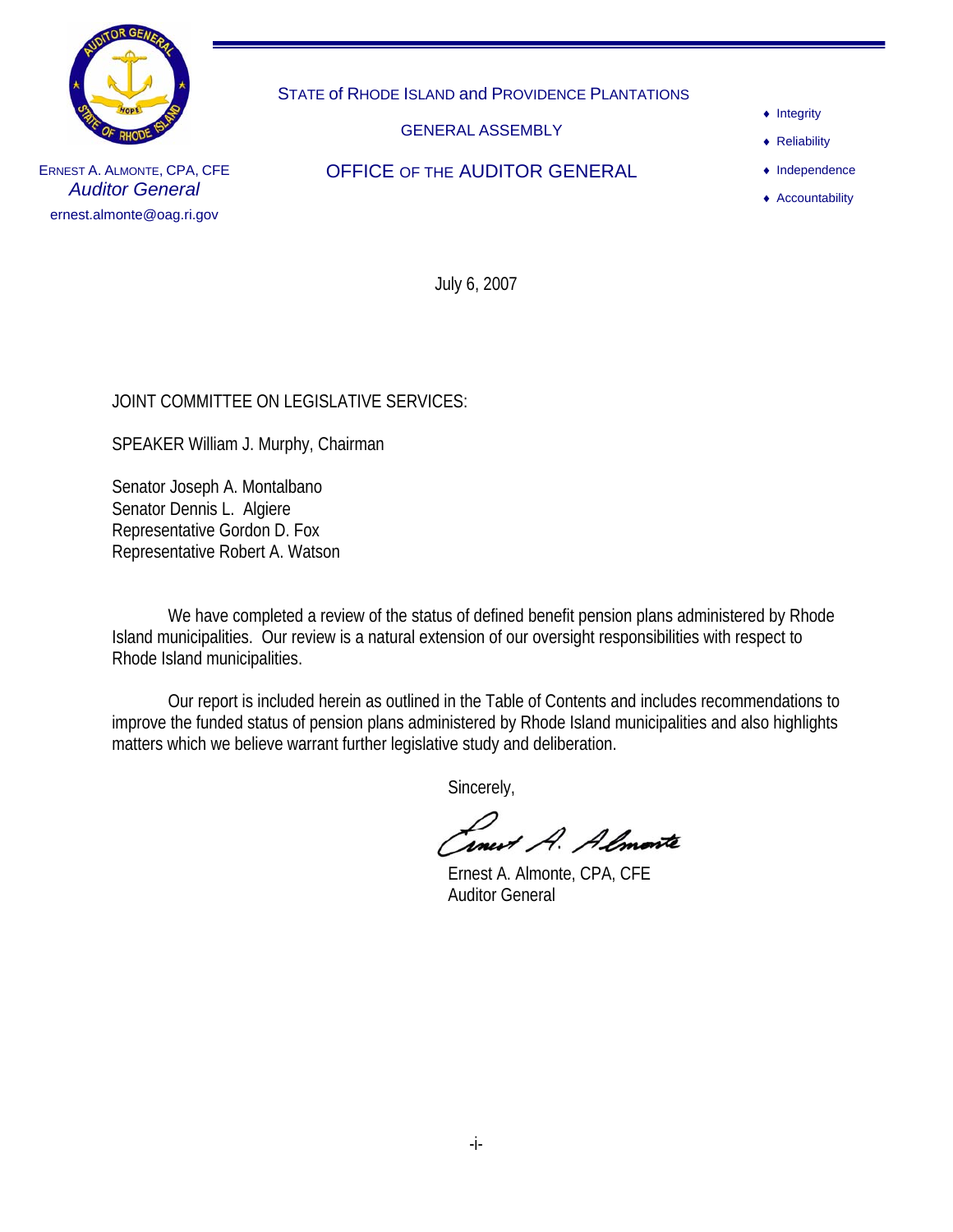# **Status of Pension Plans**

# **Administered by Rhode Island Municipalities Table of Contents**

|                                                                                                    | Page |
|----------------------------------------------------------------------------------------------------|------|
| <b>Executive Summary</b>                                                                           | 1    |
| <b>Objectives</b>                                                                                  | 3    |
| <b>Background</b>                                                                                  | 4    |
| Overview of Pension Plans Covering Rhode Island Municipal Employees                                | 5    |
| Measuring the Fiscal Health of Pension Plans Administered by Rhode Island<br><b>Municipalities</b> | 8    |
| <b>Locally Administered Plans Considered at Risk</b>                                               | 9    |
| <b>Annual Required Contribution</b>                                                                | 10   |
| <b>Net Pension Obligation</b>                                                                      | 14   |
| <b>Unfunded Actuarial Accrued Liability</b>                                                        | 15   |
| <b>Funded Ratio</b>                                                                                | 17   |
| <b>Investment Performance</b>                                                                      | 20   |
| <b>Oversight of Locally Administered Pension Plans</b>                                             | 23   |
| Accounting Principles Applicable to Governmental Pension Plans                                     | 24   |
| <b>Summary and Conclusions</b>                                                                     | 25   |
| <b>Recommendations for Municipalities</b>                                                          | 27   |
| Matters Warranting Further Legislative Deliberation                                                | 28   |
| Appendix A - Schedules of Funding Progress - Employees' Retirement System of RI                    | 33   |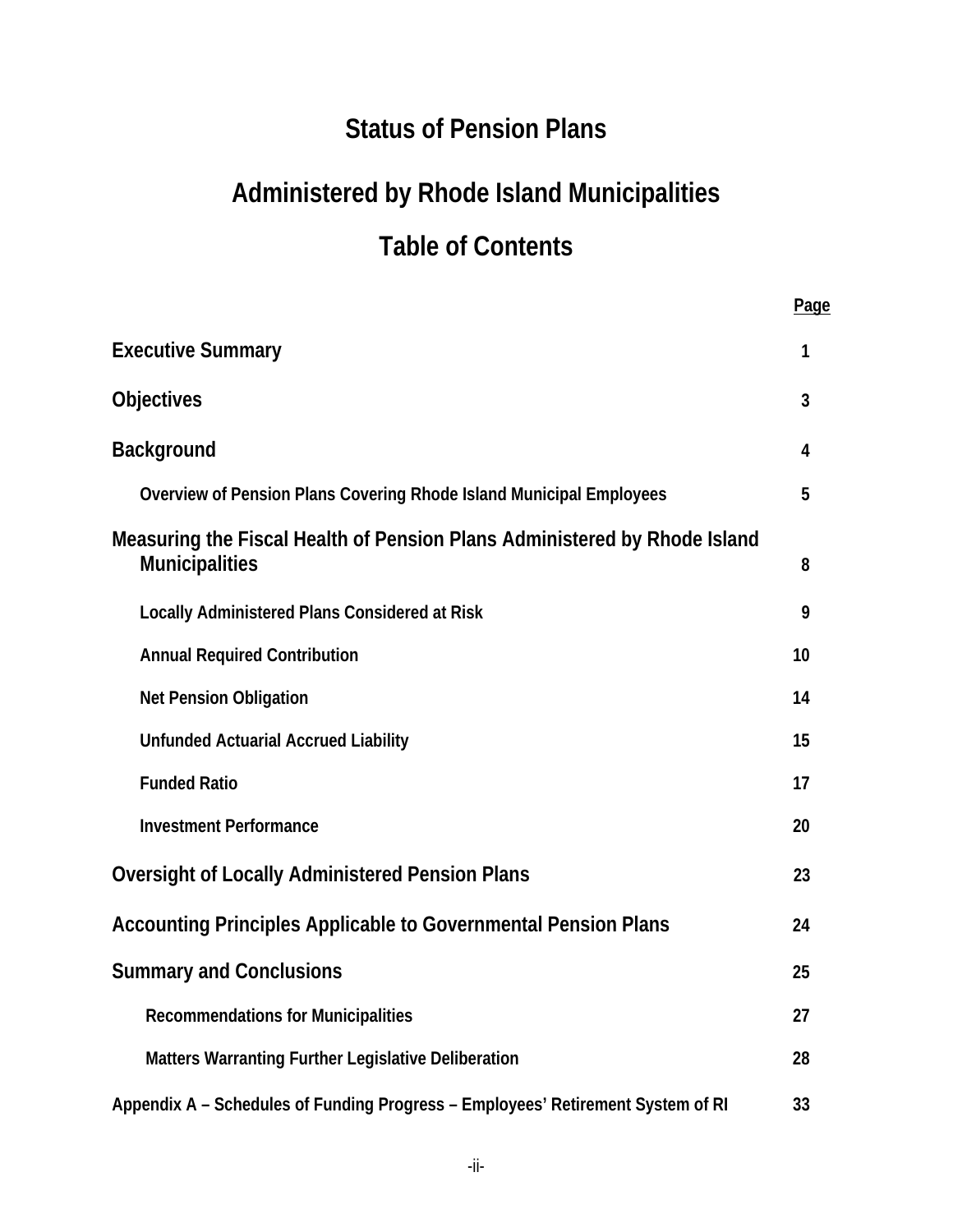Pension plans administered by Rhode Island municipalities are of concern because so many are considerably underfunded. The principal concern centers on ensuring that adequate funds will be available to meet benefit payments promised to retirees. A second and equally important concern is the negative impact these self-administered plans can have on the overall financial health of communities when not properly funded. The eventual costs to fund the plan become significantly larger and divert resources from other programs and initiatives when pension plans are chronically underfunded.

 We identified 21 pension plans administered by 15 Rhode Island municipalities that we considered to be at risk. Of the 21 plans, seven were considered most at risk because the plans were significantly underfunded and annual contributions were significantly less than annual required amounts. For ten other plans, annual contributions were at or near 100% of annual required amounts; however, the plans were still significantly underfunded and therefore considered at risk. Four additional plans were considered at risk because contributions were significantly less than required amounts and generally declining over a multiyear period.

 Twenty–five Rhode Island communities have created 37 pension plans, which they administer for their employees. Total assets collectively held by these plans were nearly \$1.3 billion at June 30, 2006. The collective unfunded actuarial accrued liability for future benefits (for only locally administered plans) was nearly \$1.6 billion (as of the actuarial valuation referenced in their June 30, 2006 financial statements).

 Improving the funded status of these plans presents a significant hurdle to many communities that are already challenged to meet their obligations within state mandated property tax limits. The collective annual required contributions as a percentage of the municipality's property tax levy varies significantly by community. For five communities, the annual required contributions for pensions alone represents 20% or more of the community's fiscal 2006 property tax levy – a significant burden.

 Underfunded pension plans are not unique to Rhode Island. The issues associated with defined benefit plans–both public and private–have received significant attention in light of increasing actuarial liabilities for future benefits driven in large part by employees retiring earlier and living longer.

 Various structural issues contribute to or facilitate the poor funded status of many locally administered plans. Clearly, local administration of the plans allows flexibility in defining the benefit structure of the plan and also the timing and actual amounts contributed to the plan. In many instances that flexibility has resulted in generous benefits and failure to make annual required contributions. Additionally, local governments typically focus on the annual budget process and consequently have a short-term perspective. That short-term focus is often inconsistent with the long-term perspective required of pension plan stewards. These factors directly impact the poor funded status of the plans.

 In contrast, all Rhode Island municipalities are making 100% of their annual required contribution for teachers to the state administered Employees' Retirement System. Similarly, all Rhode Island municipalities that participate in the Municipal Employees' Retirement System (MERS) are making 100% of their annual required contribution and are adhering to the established benefit structure outlined in the State's General Laws. In these instances, the municipality must fund required amounts – the General Laws allow for offset of state aid to local governments if the municipality is delinquent in making required pension contributions to the State administered pension plans. The same fiscal discipline is not forced upon a municipality with regard to its locally administered pension plan.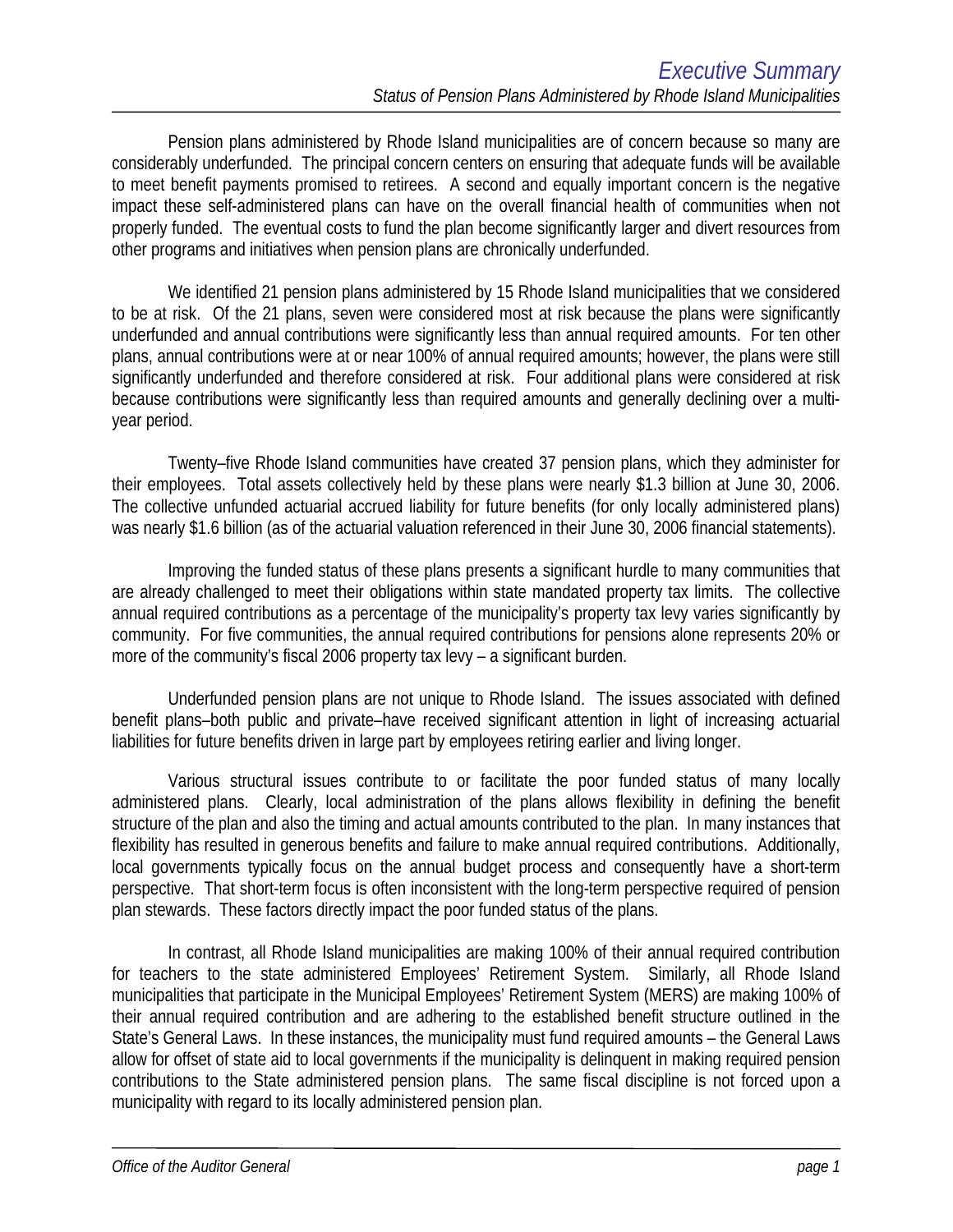Failure to make annual required contributions can have a profound effect on pension costs for the municipality and ultimately the taxpayer. For example, the annual required contribution for the City of Cranston's Police and Fire Employees Retirement System was \$21.7 million for fiscal 2006. This plan, which covers just 98 active members and 407 retirees for a total of 505 individuals, has been chronically underfunded. In contrast, the aggregate annual required contribution for all participating entities in the Municipal Employees Retirement System (MERS) was \$20.1 million covering a total of 14,052 individuals (active and retirees). The wide disparity in relative annual contributions results from failure to contribute required amounts in the past and benefits that are more generous than those afforded retirees under the MERS. The liability for future benefits under the Cranston Police and Fire plan is estimated at \$430,779 per member compared to \$9,272 per member under the State administered MERS plan.

 Locally administered plans also lack advantage in investing accumulated pension plan assets effectively with the aim of maximizing returns yet reducing risk exposure through diversification. The smaller size of the investment portfolios associated with the self-administered plans makes it more difficult to effectively diversify assets and fully participate in all types of investment options. With some exceptions, investment returns of the self-administered plans are less than the returns earned by the State retirement system. Further, the cost of investing and overall administrative costs of the self-administered pension plans are likely higher because of the lack of economies of scale.

 All these considerations lead to the general conclusion that locally-administered pension plans can be problematic and their continued existence should be strongly reconsidered. Practically, locally administered pension plans are not likely to go away immediately. Therefore, several control measures and options should be considered and implemented to decrease the risk that these plans will be unable to meet their benefit obligations to retirees or negatively impact a community's overall fiscal health.

 We recommended that municipalities take various measures to improve the funded status of their plans and also pursue merging their self-administered plans into the State administered Municipal Employees' Retirement System. Additionally, we recommend that municipalities consider establishing defined contribution plans for new hires. Municipalities also should ensure that required financial information regarding pensions is accurately and completely disclosed in their annual financial statements to allow taxpayers and others to assess pension costs and the progress made in accumulating assets to fund future benefits. Further, communities should prepare a "fiscal note" detailing the impact on contribution rates and the funded status of a locally administered pension plan when pension benefits are affected by new collective bargaining agreements.

We also identified a number of matters that we believe may warrant further legislative deliberation including the creation of a pooled investment trust for locally administered pension plans to improve investment performance. We also highlight that the enforcement provisions, contained within an existing statute, that are intended to ensure that municipalities make 100% of their annual required contribution could be enhanced. Other matters to be considered include implementing (1) incentives to encourage municipalities to merge locally administered pension plans into the State Municipal Employees' Retirement System, (2) criteria that would trigger increased State oversight of severely underfunded local pension plans, and (3) a two-tiered benefit structure within the Municipal Employees' Retirement System that is similar to statutory changes recently enacted for the Employees' Retirement System. Lastly, the State should contemplate what role it may assume in helping municipalities deal with the impact of new accounting guidelines for other post-employment benefits – typically health-care benefits for retirees.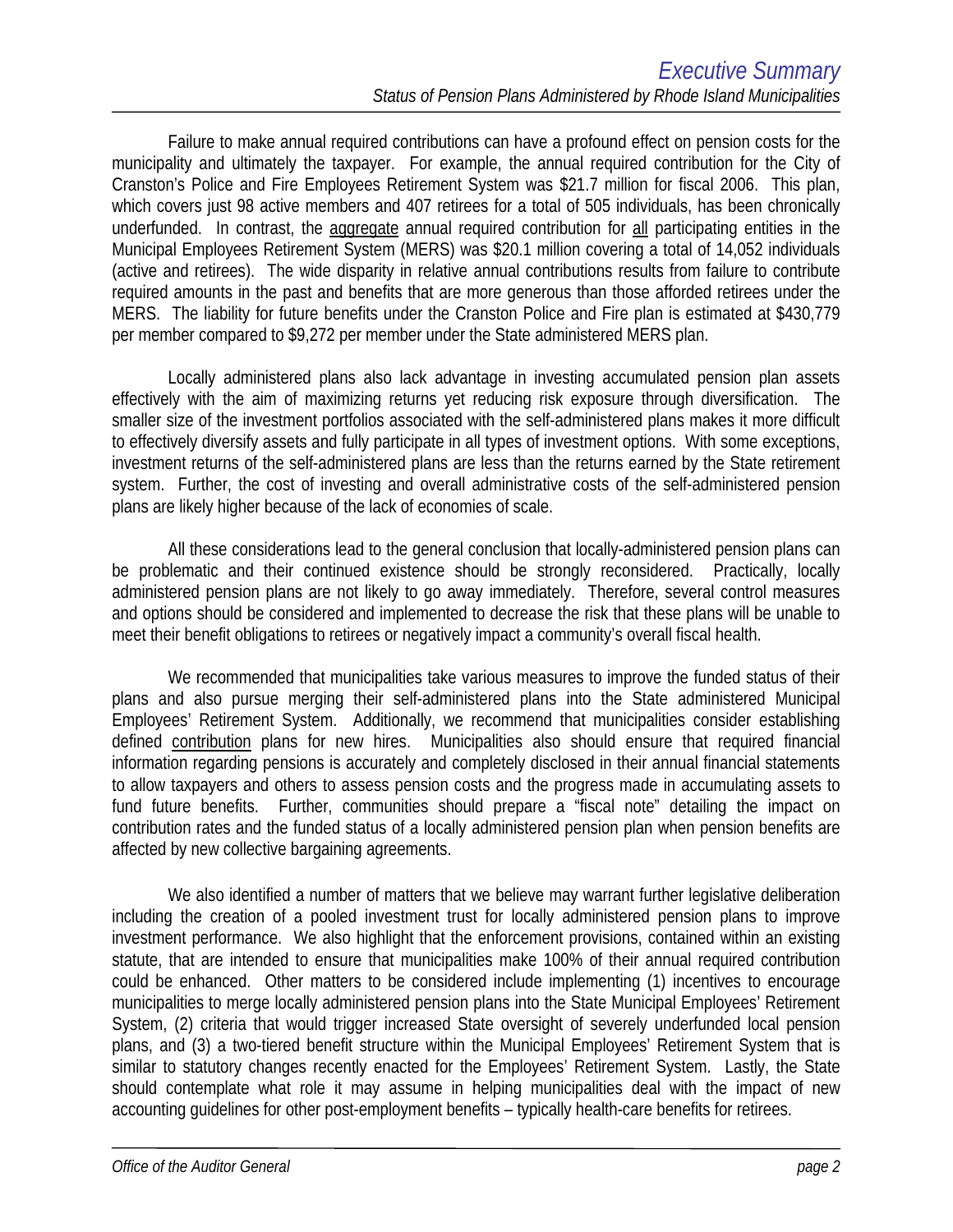## **OBJECTIVES**

The objective of our review was to assess the fiscal health of the various locally-administered pension plans covering Rhode Island municipal employees. The fiscal health of these plans was measured by whether the municipality was consistently making 100% of annual required contributions to the plans, the overall funded status of the plan, and the investment performance of plan assets. We also assessed a community's capacity to meet its annual required contributions by measuring the total annual required contribution for all pension plans the municipality participates in as a percentage of the community's annual property tax levy.

In addition, we assessed the effectiveness of efforts outlined in the general laws to require local governments to make 100% of their annual required contributions. Further, we explored some of the factors that generally contribute to locally administered pension plans being at higher risk than plans administered by the State. Additionally, we outlined options that may be considered to enhance the funded status of locally administered pension plans thereby improving the overall fiscal health of the municipality. Finally, we discuss State initiatives that may be considered to limit locally administered pension plans or to prevent them from becoming problematic.

 Our review was based on various data which is publicly available including the audited annual financial statements of each municipality in Rhode Island and periodic actuarial valuations performed for locally administered plans. It is intended to make an assessment at a common point in time using audited financial data included in the municipality's fiscal 2006 audited financial statements. When pension information was omitted or incomplete in the audit report, we requested information from the municipality. We did not consider fiscal 2007 budgeted contributions to locally administered pension plans or the results of more recent actuarial valuations (if available). Consequently, the current status of any locally administered pension plan may vary from the information presented herein.

 We have not performed independent tests of the data included in these financial reports or actuarial valuations which were the bases for our analysis.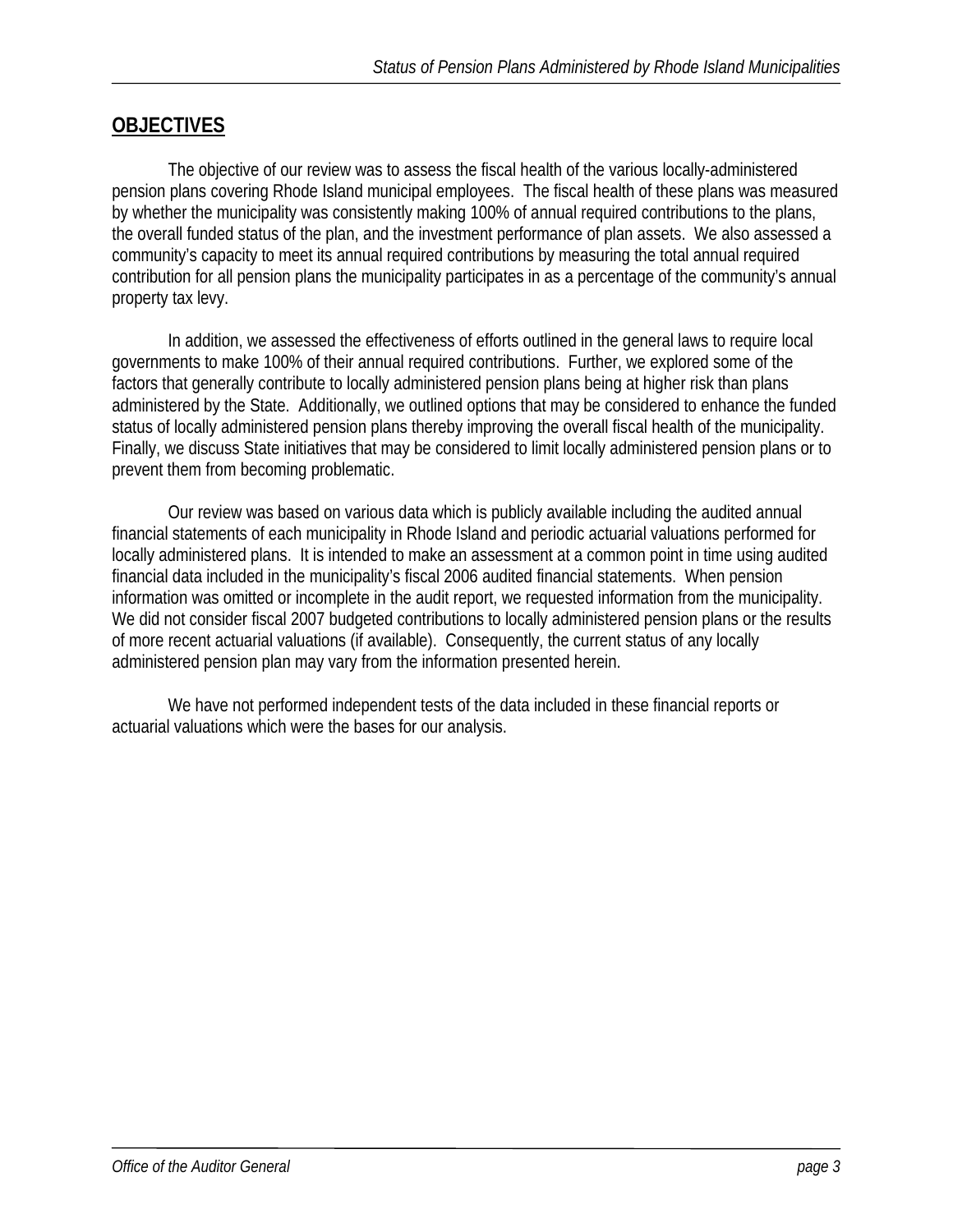## **BACKGROUND**

 The fiscal health of pension plans, both public and private, has received significant attention recently as many entities struggle to contain escalating pension costs. This results largely from past underfunding of the plans and employees generally retiring earlier and living longer. Despite escalating pension costs, some entities have chosen to significantly reduce contributions thereby deferring their obligation to fund the liabilities into the future. Contributing less than actuarially required amounts provides a short-term solution to balance the annual operating budget but creates a much more serious and longterm financial problem. Many plans are severely underfunded which presents the risk that sufficient funds will not be available to meet promised benefits to retirees. It also undermines the overall fiscal health of the plan's sponsor.

 This increased focus and attention has resulted in new federal requirements for private sector defined benefit pension plans. Although most of its provisions do not impact governmental pension plans, the federal Pension Protection Act of 2006 addresses key funding provisions for private-sector defined benefit pension plans. In general, it requires single-employer pension plans to be 100% funded over a 7 year period starting in 2008 and requires accelerated funding for plans defined as "at-risk" plans—those less than 80% funded. Pension benefits cannot be increased for plans that are less than 80% funded.

 In the government environment, the annual cost of providing pension benefits can be a significant portion of the annual operating budget of a municipality. Failure to make annual required contributions to pension plans or invest pension assets prudently can have long-term effects on the community's overall fiscal health. Additionally, granting generous benefits without consideration of the long-term costs can have a far-reaching impact on the overall fiscal health of a community. Further, failure to fund annual required contributions to the plans ultimately increases the overall cost to the municipality.

 Further focus and concern is likely as new governmental accounting pronouncements become effective requiring governments to also measure the future cost of other post-employment benefits (e.g., retiree health care) on an actuarial basis and disclose those costs in their annual financial reports.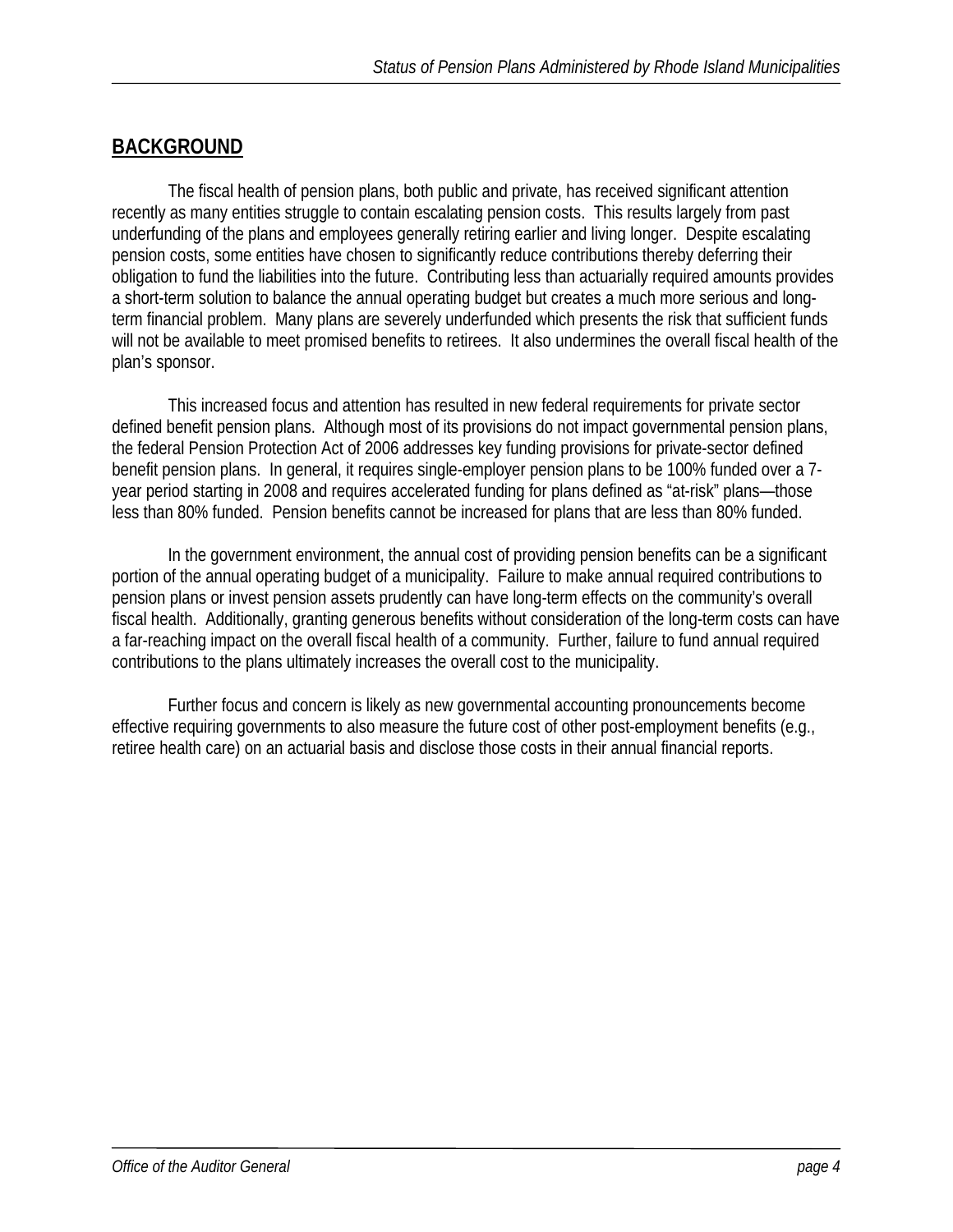## **OVERVIEW OF PENSION PLANS COVERING RHODE ISLAND MUNICIPAL EMPLOYEES**

 Rhode Island municipal employees are covered by a variety of pension plans, some administered by the State, others administered by the municipality, and a few administered by employee unions. While the focus of this report is primarily defined benefit pension plans administered directly by Rhode Island municipalities, it is useful to understand the types of pension plans (defined benefit vs. defined contribution) and the variety of plans covering local public employees.

**Defined benefit pension plan** – A pension plan having terms that specify the amount of pension benefits to be provided at a future date or after a certain period of time; the amount specified is a function of one or more factors such as age, years of service, and compensation.

**Defined contribution plan** – A pension plan having terms that specify how contributions to a plan member's account are to be determined, rather than the amount of retirement income the member is to receive. The amounts received by a member will depend only on the amount contributed to the member's account, earnings on investments of those contributions, and forfeitures of contributions made for other members that may be allocated to the member's account.

Source: Governmental Accounting and Financial Reporting Standards published by the Governmental Accounting Standards Board

#### *Employees' Retirement System of Rhode Island (ERS) - Teachers*

- *Administered by State of Rhode Island*
- Covers local public school teachers
- Total plan assets \$3.8 billion (teachers share – fair value at June 30, 2006)
- Unfunded Actuarial Accrued Liability \$2.6 billion at June 30, 2005
- Funded ratio  $-55.4\%$  at June 30, 2005

 All local school teachers are members of the Employees' Retirement System (ERS) of the State of Rhode Island (pursuant to General Law section 16-16-2). That plan also covers state employees and is administered by the State. The employer contribution to the plan for teachers is shared between the local school district and the State (currently 8.02% State and 11.62% local for a total employer contribution rate of 19.64% in fiscal 2007). Teachers contribute 9.5% of their salaries. The municipality has no responsibility for

administering the plan and its primary obligation is to make annual required contributions. Separate actuarial valuations are not performed for each school district – all districts contribute at the same employer contribution rate which is shared with the State.

#### *Municipal Employees' Retirement System of Rhode Island (MERS)*

- *Administered by State of Rhode Island*
- Covers various categories of municipal employees - general, police and fire
- Total plan assets \$1 billion fair value at June 30, 2006
- Unfunded Actuarial Accrued Liability \$130 million at June 30, 2005
- Funded ratio 87.2% at June 30, 2005

 Some municipal employees participate in the Municipal Employees' Retirement System (MERS) of the State of Rhode Island which is administered by the State. That system is a voluntary multiple-employer agent plan. The State acts as administrative agent but assumes no funding responsibility. A municipality may have multiple units covering specific groups of employees (e.g., police, fire, general employees) -- separate actuarial valuations are performed for each participating entity. The municipality has no responsibility for administering the plan but is required to make annual required contributions as determined by the actuary specifically for that unit.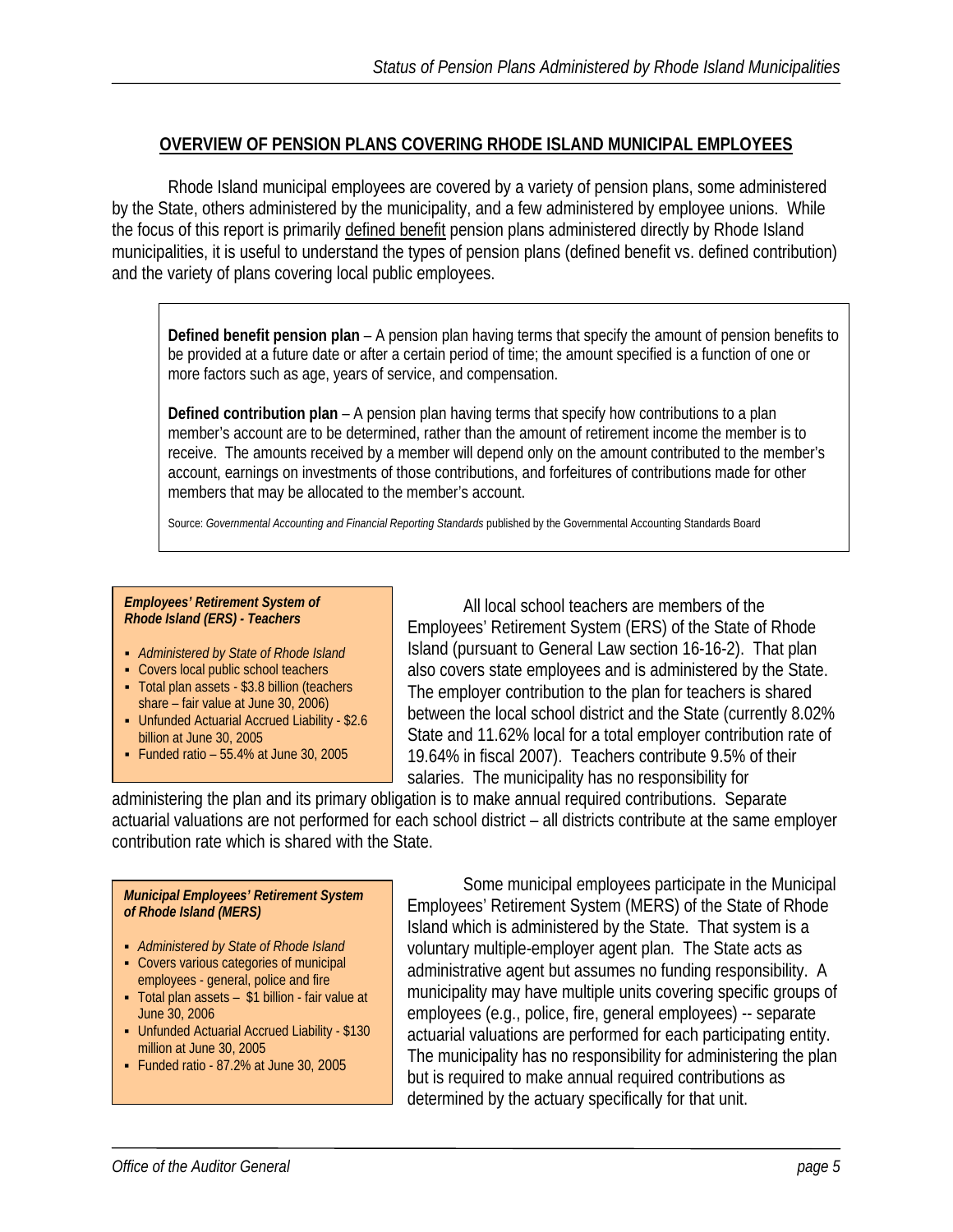Some municipal employees are covered by pension plans administered by their employee union. In these instances the municipality's obligation is solely to make annual required employer contributions.

#### *Various Locally Administered Pension Plans*

- *Administered by local governments*
- Covers various categories of municipal employees - general, police and fire
- Total plan assets \$1.3 billion (as of most recent data available in FY 2006 audit reports)
- Unfunded Actuarial Accrued Liability \$1.6 billion (as of most recent valuation dates)
- Collective funded ratio 45% (as of the most recent information included in Fiscal 2006 audit reports)

 Many municipalities have established pension plans for their employees where the city or town is solely responsible for all aspects of the administration and funding of plan benefits. In these instances the municipality is responsible for determining plan provisions, obtaining actuarial valuations, making required contributions, investing assets and paying benefits to retirees.

 Twenty–five Rhode Island communities have created one or more pension plans, which they administer for their employees. The actuarial value of assets

collectively held by these plans was nearly \$1.3 billion at June 30, 2006. The collective unfunded actuarial accrued liability for future benefits (for only these locally administered pension plans) was in nearly \$1.6 billion (as of the most recent actuarial valuation referenced in their June 30, 2006 financial statements).

 A schedule on page 7 shows the various plans that each Rhode Island municipality administers or participates in.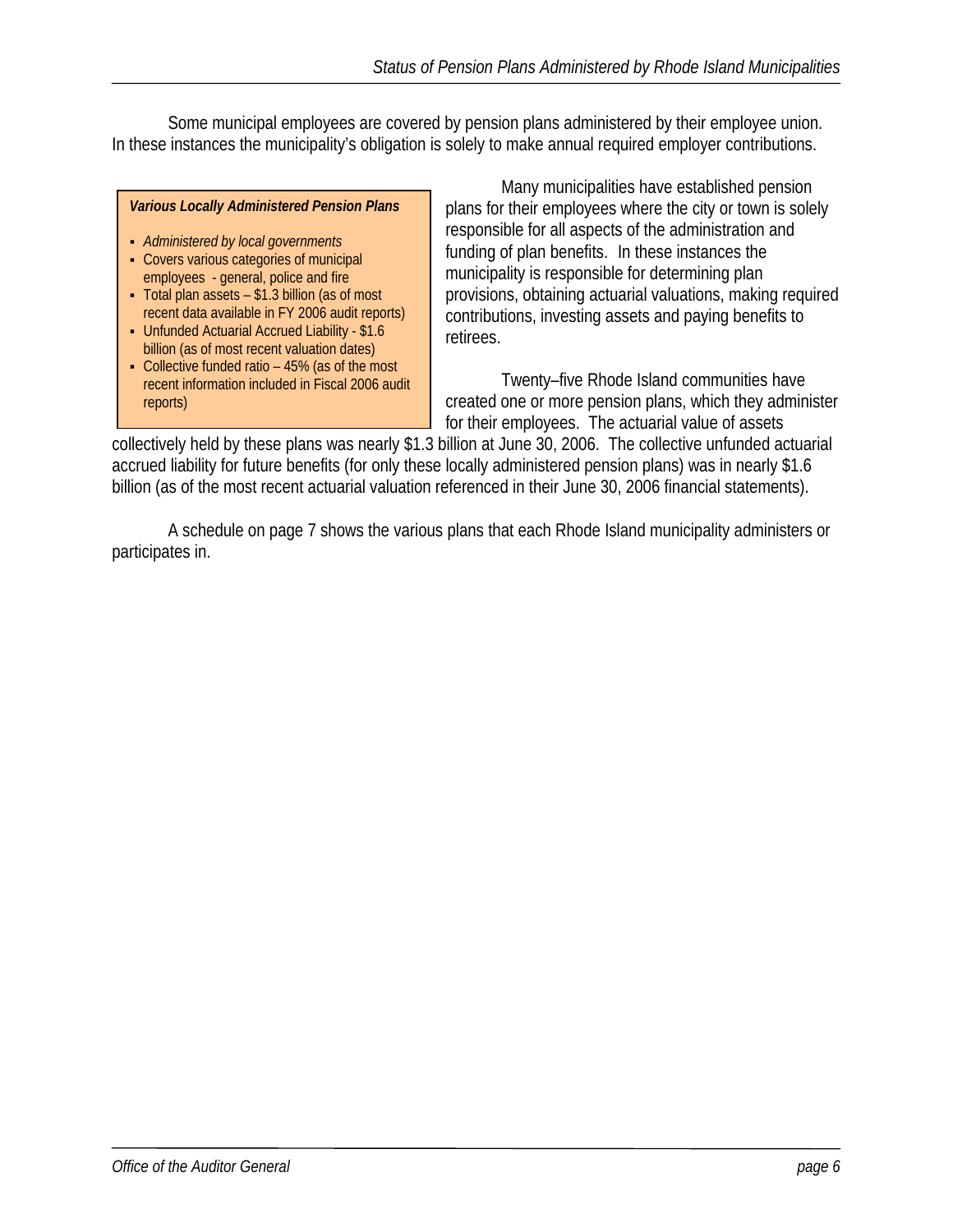| Rhode Island Municipalities' Defined Benefit Pension Plans at June 30, 2006 |                        |                                      |                        |                              |                                               |  |                                 |                                                                                                            |
|-----------------------------------------------------------------------------|------------------------|--------------------------------------|------------------------|------------------------------|-----------------------------------------------|--|---------------------------------|------------------------------------------------------------------------------------------------------------|
|                                                                             | <b>ERS</b>             | <b>MERS</b>                          |                        | <b>OTHER</b><br><b>PLANS</b> |                                               |  | <b>LOCAL PLANS</b>              |                                                                                                            |
| Municipality                                                                | <b>Teachers</b>        | <b>Municipal</b><br><b>Employees</b> | Police                 | Fire                         | <b>Not</b><br>Administered by<br>Municipality |  | Administered<br>by Municipality | <b>Covered employees</b>                                                                                   |
| Barrington<br><b>Bristol</b>                                                | $\bullet$              | ٠                                    | $\bullet$              | $\bullet$                    |                                               |  |                                 | Police (prior to 3/22/98)                                                                                  |
| <b>Burrillville</b>                                                         | $\bullet$              | $\bullet$<br>$\bullet$               | $\bullet$              | $\bullet$                    |                                               |  | $\bullet$                       |                                                                                                            |
| Central Falls                                                               | $\bullet$<br>٠         | $\bullet$                            | ٠                      |                              |                                               |  | $\bullet$                       | Police & Fire (prior to 7/1/72) and Police &<br>Fire (after 7/1/72)                                        |
| Charlestown                                                                 | $\bullet$              | $\bullet$                            | $\bullet$              |                              | $\bullet$                                     |  |                                 |                                                                                                            |
| Coventry                                                                    | $\bullet$              |                                      |                        | $\bullet$                    | $\bullet$                                     |  | $\bullet$                       | Municipal Employees, Police, School<br>Employees (other than teachers)                                     |
| Cranston                                                                    | ٠                      | $\bullet$                            | $\bullet$              | ٠                            |                                               |  | $\bullet$                       | Police & Fire EE's Pension Plan (prior to<br>7/1/95)                                                       |
| Cumberland                                                                  | ٠                      | $\bullet$                            |                        | ٠                            |                                               |  | $\bullet$                       | Police and other former employees                                                                          |
| <b>East Greenwich</b>                                                       | $\bullet$              | $\bullet$                            | $\bullet$              | $\bullet$                    |                                               |  |                                 |                                                                                                            |
| <b>East Providence</b>                                                      | $\bullet$              | $\bullet$                            |                        |                              |                                               |  | $\bullet$                       | Fire & Police                                                                                              |
| Exeter                                                                      | $\bullet$              | $\bullet$                            |                        |                              | $\bullet$                                     |  |                                 |                                                                                                            |
| Foster                                                                      | $\bullet$              | $\bullet$                            | $\bullet$              |                              |                                               |  |                                 |                                                                                                            |
| Glocester<br>Hopkington                                                     | ٠                      | $\bullet$                            | ٠                      | ٠                            |                                               |  |                                 |                                                                                                            |
| Jamestown                                                                   | $\bullet$<br>$\bullet$ | $\bullet$<br>$\bullet$               | $\bullet$<br>$\bullet$ |                              |                                               |  | $\bullet$                       | Police                                                                                                     |
| Johnston                                                                    | $\bullet$              | $\bullet$                            |                        | $\bullet$                    |                                               |  | $\bullet$                       | Police, Fire (prior to 7/1//99)                                                                            |
| Lincoln                                                                     | $\bullet$              | $\bullet$                            |                        |                              | $\bullet$                                     |  | $\bullet$                       | Police, Fire, Town and School ee's                                                                         |
| Little Compton                                                              | $\bullet$              |                                      |                        |                              |                                               |  | $\bullet$                       | Town employees other than certified<br>teachers                                                            |
| Middletown                                                                  | $\bullet$              | $\bullet$                            | $\bullet$              | $\bullet$                    |                                               |  | $\bullet$                       | All Town ee's hired prior to 7/1/01                                                                        |
| Narragansett                                                                | $\bullet$              |                                      |                        |                              |                                               |  | $\bullet$                       | Police (prior to 7/1/78) and Town Plan                                                                     |
| New Shoreham                                                                | $\bullet$              | $\bullet$                            | $\bullet$              |                              |                                               |  |                                 |                                                                                                            |
| Newport                                                                     | $\bullet$              | $\bullet$                            |                        |                              |                                               |  | $\bullet$                       | <b>Fire and Police</b>                                                                                     |
| North Kingstown                                                             |                        | $\bullet$                            |                        | $\bullet$                    |                                               |  |                                 | Police Pension Fund (retired as of 6/30/96)                                                                |
| <b>North Providence</b>                                                     | $\bullet$              | $\bullet$                            |                        | $\bullet$                    |                                               |  | $\bullet$                       | <b>Police Pension Plan</b>                                                                                 |
| <b>North Smithfield</b>                                                     | $\bullet$              | $\bullet$                            | $\bullet$              | $\bullet$                    |                                               |  |                                 |                                                                                                            |
| Pawtucket                                                                   |                        | $\bullet$                            |                        |                              |                                               |  |                                 | Pre 1974 Police & Fire (pay as you go)<br>and Post 1974 Police and Fire                                    |
| Portsmouth                                                                  |                        |                                      |                        |                              |                                               |  |                                 | Full-time Town employees except teachers                                                                   |
| Providence<br>Richmond                                                      | ٠                      |                                      |                        |                              |                                               |  | $\bullet$                       | All city employees except teachers                                                                         |
| <b>Scituate</b>                                                             | $\bullet$              | $\bullet$                            | $\bullet$              | $\bullet$                    |                                               |  |                                 | Police                                                                                                     |
| Smithfield                                                                  | $\bullet$<br>$\bullet$ | $\bullet$<br>$\bullet$               | $\bullet$<br>$\bullet$ |                              |                                               |  | $\bullet$<br>$\bullet$          | Police (prior to 7/1/99), Fire                                                                             |
| South Kingstown                                                             | $\bullet$              | $\bullet$                            | $\bullet$              |                              | $\bullet$                                     |  |                                 |                                                                                                            |
| Tiverton                                                                    | $\bullet$              | $\bullet$                            |                        | $\bullet$                    |                                               |  | $\bullet$                       | Police                                                                                                     |
| Warren                                                                      | ٠                      | $\bullet$                            | $\bullet$              | ٠                            |                                               |  |                                 |                                                                                                            |
| Warwick                                                                     | ٠                      |                                      |                        |                              |                                               |  |                                 | City Employees, Police and Fire Pension I<br>Police and Fire Pension II, Public School<br><b>Employees</b> |
| <b>West Greenwich</b>                                                       | $\bullet$              | $\bullet$                            | $\bullet$              |                              |                                               |  |                                 |                                                                                                            |
| West Warwick                                                                | ٠                      | $\bullet$                            |                        |                              |                                               |  | $\bullet$                       | Full time town ee's (except teachers),<br>Police and Fire                                                  |
| Westerly                                                                    | $\bullet$              | $\bullet$                            |                        |                              | $\bullet$                                     |  | $\bullet$                       | Police                                                                                                     |
| Woonsocket                                                                  | $\bullet$              | $\bullet$                            | $\bullet$              |                              |                                               |  |                                 | Police (hired prior to 7/1/80), Fire (hired<br>prior to 7/1/85)                                            |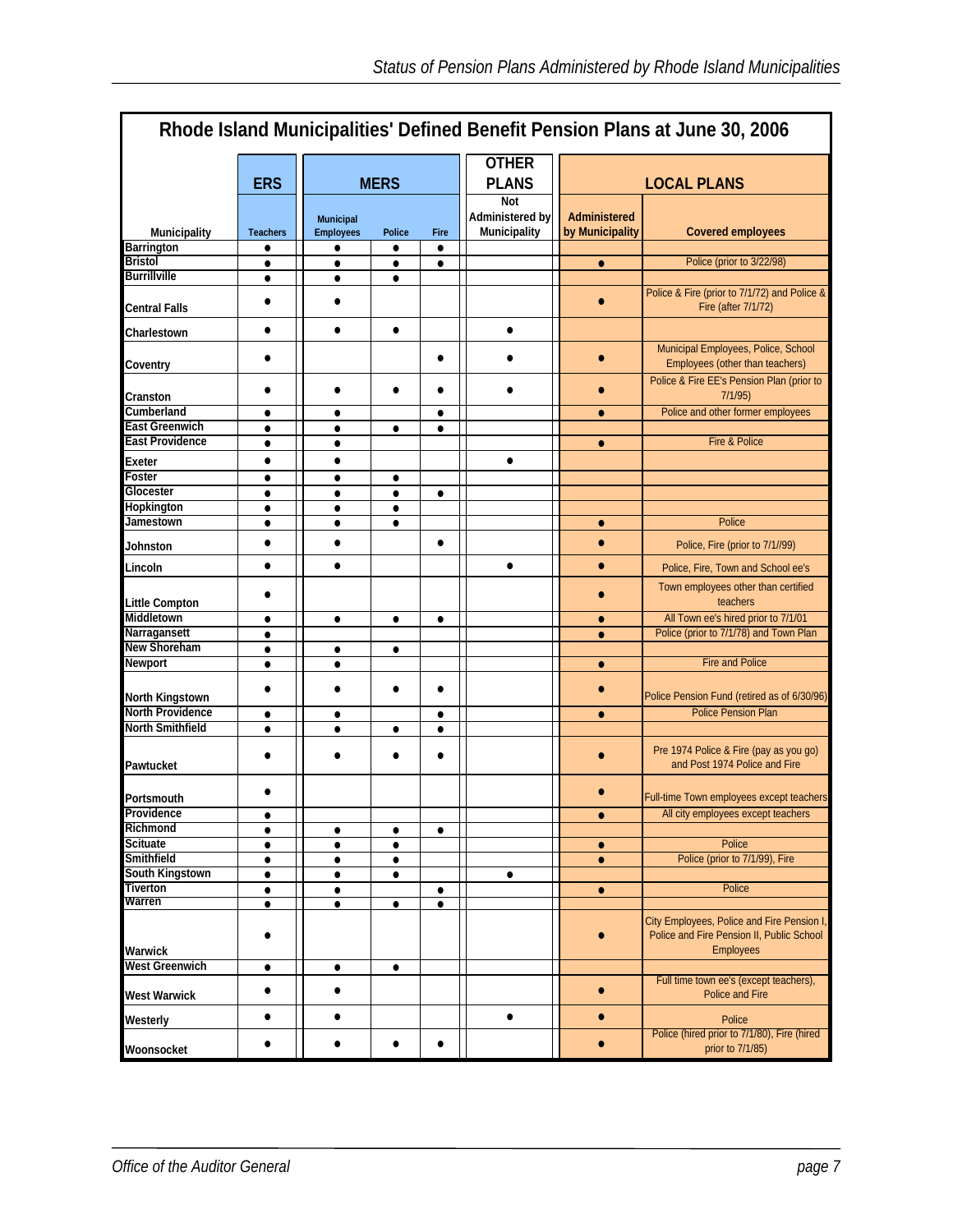## **MEASURING THE FISCAL HEALTH OF PENSION PLANS ADMINISTERED BY RHODE ISLAND MUNICIPALITIES**

 The primary objective of a defined benefit pension plan is to pay current and future benefits to its members. These benefit obligations cannot be met without the appropriate level of available assets. Many factors such as market volatility, changes in benefits, and changes in membership can affect the assets and liabilities or funding status of a plan. Proper planning and management is required to ensure that plan assets will be sufficient to support liabilities. Periodic actuarial valuations are a tool used by management to assess the development of the liability components of the plan and how they relate to plan assets.

 Various measures can be used in assessing the fiscal health of a pension plan. We have selected the following measures because they are both appropriate and generally readily available from either periodic actuarial valuations or the annual audited financial statements of a governmental entity.

| Annual required<br>contribution (ARC)                   | The amount required to be contributed to the plan as determined by an actuary in<br>accordance with the plan's actuarial funding methodology and assumptions. Any<br>contribution amount less than 100% of the ARC warrants attention.                                                                                                                                                                                                                                                                                                                                                                |
|---------------------------------------------------------|-------------------------------------------------------------------------------------------------------------------------------------------------------------------------------------------------------------------------------------------------------------------------------------------------------------------------------------------------------------------------------------------------------------------------------------------------------------------------------------------------------------------------------------------------------------------------------------------------------|
| Net pension<br>obligation<br>(NPO)                      | When a government contributes 100% of the ARC no liability is required to be<br>presented on the face of the government's financial statements. When less than 100%<br>of the ARC is contributed, the difference between the ARC and the actual contribution<br>is reflected as a liability on the government's government-wide financial statements and<br>is referred to as the net pension obligation. When an NPO exists on a government's<br>financial statements, this amount represents the cumulative effect of contributions that<br>should have been, but were not, made to a pension plan. |
| Unfunded actuarial<br>accrued liability<br>(UAAL)       | The Actuarial Accrued Liability (AAL) is the present value of fully projected benefits<br>attributable to service credit that has been earned. The Unfunded Actuarial Accrued<br>Liability (UAAL) is the difference between the AAL and the actuarial value of assets<br>available to pay benefits.                                                                                                                                                                                                                                                                                                   |
| Funded ratio -<br>overall funding<br>status of the plan | The funded ratio of a pension plan is the relative value of the plan's assets and<br>liabilities. The Plan's funded ratio is determined by dividing the actuarial value of<br>assets by the actuarial value of liabilities.                                                                                                                                                                                                                                                                                                                                                                           |
| Investment<br>Performance                               | In addition to contributions, investment income is another source of funds to provide<br>current and future pension benefits. Investment performance can be measured against<br>the actuarial assumed rate of return and investment returns obtained by other similar<br>investors.                                                                                                                                                                                                                                                                                                                   |

 Ultimately, the pertinent considerations regarding funding a public pension plan is the ability of the plan sponsor to continue to pay promised benefits and to make required contributions without causing fiscal stress; and whether the plan's unfunded liability is being amortized over an appropriate time period.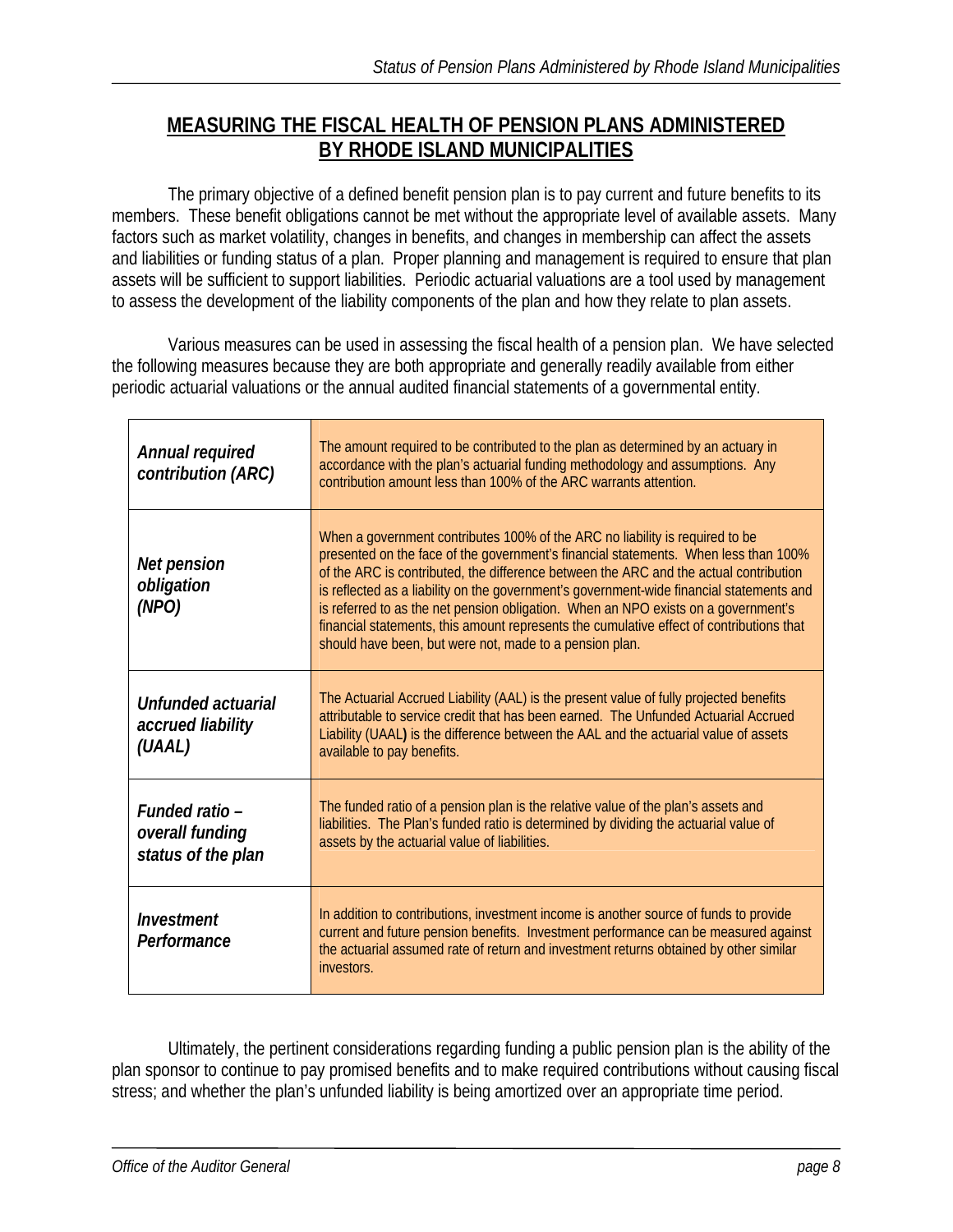#### **Locally Administered Plans Considered at Risk**

We identified 21 plans administered by 15 municipalities that we considered to be at risk (based on information included in their fiscal 2006 audited financial statements). We arrived at this conclusion by identifying plans with a funded ratio of less than 50% and/or contributions of less than 80% of the ARC. The plans are listed in alphabetical order by municipality. Our assessment of plans includes only information available and included in the municipality's fiscal 2006 audited financial statements.

| <b>Locally Administered Pension Plans Considered at Risk</b>                                      |                        |                                                |                                                                    |                                  |                                                                                 |  |  |  |
|---------------------------------------------------------------------------------------------------|------------------------|------------------------------------------------|--------------------------------------------------------------------|----------------------------------|---------------------------------------------------------------------------------|--|--|--|
| <b>Pension Plan</b>                                                                               | <b>Funded</b><br>Ratio | Percentage<br>of ARC<br>made in<br>Fiscal 2006 | <b>Unfunded</b><br><b>Actuarial</b><br><b>Accrued</b><br>Liability | <b>Risk</b><br>Cate-<br>gory     | <b>Comments</b>                                                                 |  |  |  |
| Bristol Police (prior to 3/22/98)                                                                 | 67.0%                  | 53%                                            | 5,608,883<br>\$                                                    | $\overline{3}$                   | Decline in funding the ARC                                                      |  |  |  |
| Central Falls Police and Fire (pre 7/1/72)<br>Central Falls Police and Fire (post 7/1/72)         | 7.3%<br>34.6%          | 127%<br>8%                                     | \$14,591,702<br>\$20,599,620                                       | $\overline{2}$<br>1              | 62 members only<br>ARC as a % of tax levy is 32.9%                              |  |  |  |
| <b>Coventry Police</b><br><b>Coventry Municipal Employees</b><br><b>Coventry School Employees</b> | 8.0%<br>18.0%<br>46.6% | 28%<br>13%<br>n/a                              | \$45,165,871<br>\$11,343,042<br>9,368,668<br>\$                    | $\mathbf{1}$<br>1<br>1           | High risk - significantly<br>underfunded - very slow<br>progress in funding ARC |  |  |  |
| Cranston Police and Fire (pre 7/1/95)                                                             | 15.5%                  | 98%                                            | \$217,543,602                                                      | $\overline{2}$                   | Significantly underfunded                                                       |  |  |  |
| <b>East Providence Fire and Police</b>                                                            | 70.0%                  | 24%                                            | \$ 31,720,000                                                      | 3                                | Declining funded ratio                                                          |  |  |  |
| Johnston Fire (pre 7/1/99)<br><b>Johnston Police</b>                                              | 30.7%<br>30.8%         | 93%<br>100%                                    | \$30,529,696<br>\$25,711,683                                       | $\overline{2}$<br>$\overline{2}$ | Significantly underfunded<br>Significantly underfunded                          |  |  |  |
| Narragansett Police (pre 7/1/78)<br>Narragansett Town Plan                                        | 5.1%<br>79.0%          | 0%<br>47%                                      | \$<br>901,264<br>\$10,957,669                                      | 1<br>3                           | 17 retired members only<br>Continual underfunding of ARC                        |  |  |  |
| Newport Firemen's Pension Plan                                                                    | 39.9%                  | 100%                                           | \$41,257,640                                                       | $\overline{2}$                   | Significantly underfunded                                                       |  |  |  |
| Pawtucket Police and Fire (post 1974)                                                             | 42.5%                  | 54%                                            | \$84,049,166                                                       | $\mathbf{1}$                     | Significantly underfunded and<br>slow progress in funding ARC                   |  |  |  |
| Providence                                                                                        | 37.4%                  | 96%                                            | \$659,036,000                                                      | $\overline{2}$                   | Significantly underfunded                                                       |  |  |  |
| <b>Scituate Police Pension Plan</b>                                                               | 37.0%                  | 101%                                           | \$<br>4,268,707                                                    | $\overline{2}$                   | 26 members only                                                                 |  |  |  |
| Smithfield Police (prior to 7/1/99)<br><b>Smithfield Fire</b>                                     | 36.0%<br>86.0%         | 153%<br>72%                                    | \$12,529,685<br>\$1,989,143                                        | $\overline{2}$<br>3              | 64 members only<br>72 members only                                              |  |  |  |
| <b>Warwick Police Pension I and Fire</b>                                                          | 27.0%                  | 100%                                           | \$194,841,382                                                      | $\overline{2}$                   | Significantly underfunded                                                       |  |  |  |
| <b>Westerly Police</b>                                                                            | 43.4%                  | 96%                                            | \$23,777,351                                                       | $\overline{2}$                   | Significantly underfunded and<br>declining funded ratio                         |  |  |  |
| <b>West Warwick</b>                                                                               | 48.0%                  | 47%                                            | \$43,750,220                                                       | 1                                | Significantly underfunded and<br>declining funded ratio                         |  |  |  |

*Risk category* :

1 – Plan is significantly underfunded and annual contributions are significantly less than annual required amounts.

2 – Plan is significantly underfunded but annual contributions are at or near 100% of annual required amounts.

3 – Annual contributions are significantly less than required amounts and generally declining over a multi-year period.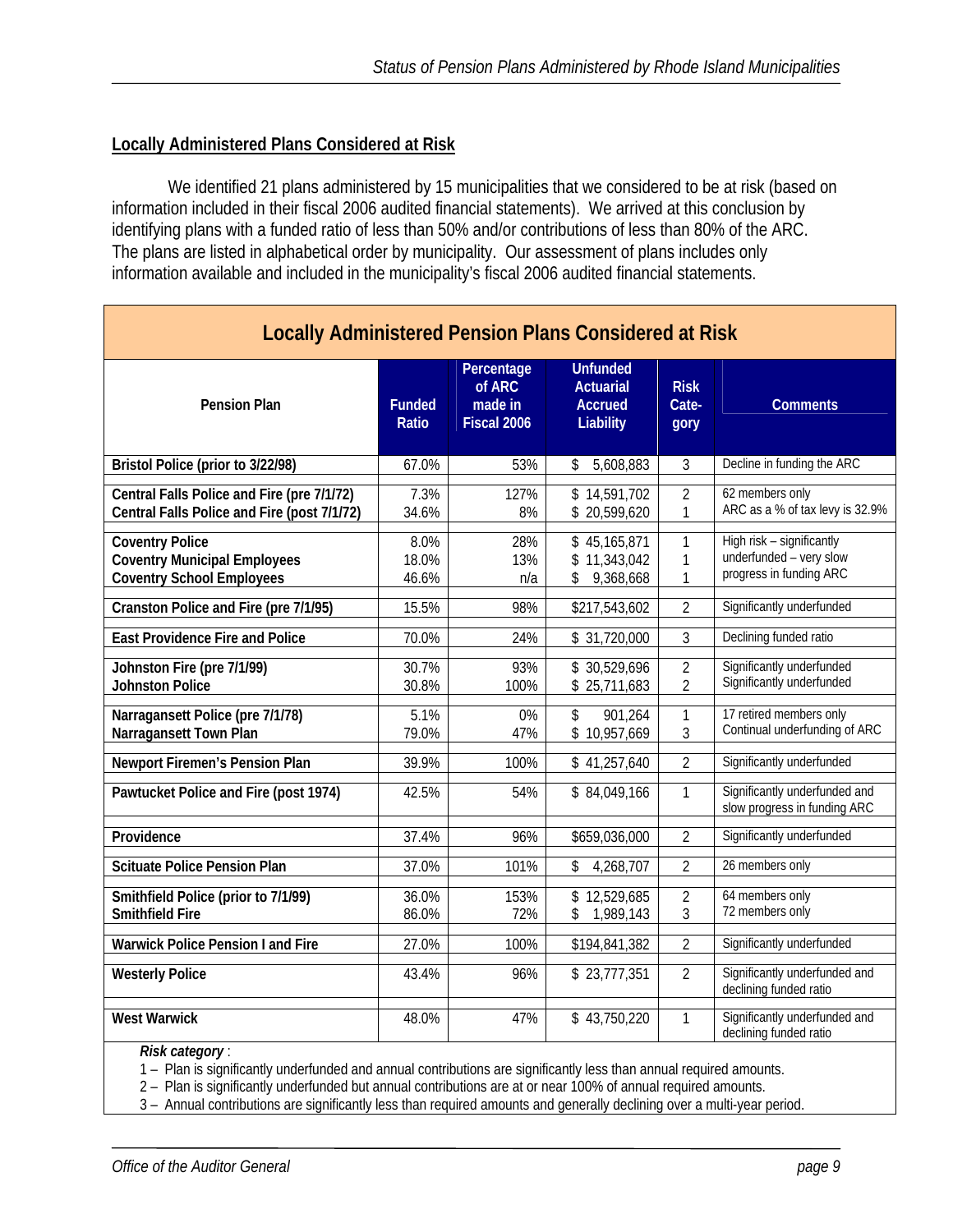The 16 locally administered plans not considered at risk (those excluded from the preceding table) still require continual commitment to fund the plan responsibly by contributing 100% of annual required amounts and move toward fully funding the plan. Options to merge the plan into the Municipal Employees' Retirement System to reduce administrative costs and enhance investment performance and diversification should still be pursued.

## **Annual Required Contribution**

#### *Annual Required Contribution*

The amount required to be contributed to the plan as determined by an actuary in accordance with the plan's actuarial funding methodology and assumptions. Any contribution amount less than 100% of the ARC warrants attention.

 Consistently funding 100% of the annual required contribution (ARC) to a pension plan is one of the best indicators of an entity's commitment to making incremental progress in meeting its obligation to employees and retirees for pension benefits. The table on page 12 demonstrates the actual percentage of the annual required contribution made by each locally administered pension plan over the five-year period 2002-2006.

 The five-year ARC funding schedule indicates that eight plans substantially underfund their respective annual required

contribution. Three communities, Coventry, Central Falls and Narragansett had plans for which they funded less than 15% of the ARC in fiscal 2006. Three additional plans are declining in the percentage of the annual contribution made in fiscal 2006 compared to prior years. For the remaining plans, the municipality either is nearing a 100% ARC contribution rate or has been consistently funding at least 100% of the ARC. Despite consistent funding of the ARC in the recent five-year period some of these plans are still significantly underfunded.

In fiscal 2006, The Town of Coventry reported funding 13% of the ARC for their self-administered Municipal Employee Retirement Plan. This plan reported a funded ratio of 18% as of June 30, 2006. The Town has consistently underfunded this plan for many years despite the reported shortfalls and efforts by the Office of the Auditor General to enforce compliance with requirement to move towards funding 100% of the ARC. The Town's Police Pension Plan reported an 8% funded ratio at June 30, 2006 yet the Town funded only 28% of the ARC that year.

 To further underscore the serious condition of the Town of Coventry's self administered pension plans we cite the following statements from the actuarial valuation reports, for the plan year ended December 31, 2006, for both the Municipal Employees' and Police Officers' plans. According to the actuary, both plans have emerging retirement liability problems. For the Police Plan, the actuary warns that:

"*Without a substantial increase in employer contributions, your plan is in danger of depleting assets. If this happens, benefits payments to current retirees will stop."* 

For the Municipal Plan, the actuary states that:

"…we estimate there will be insufficient funds to pay all retirement charges by the year 2013."

The actuary in prior valuation reports made similar warnings yet contributions to these plans continue to be insufficient to address the funding recommendations.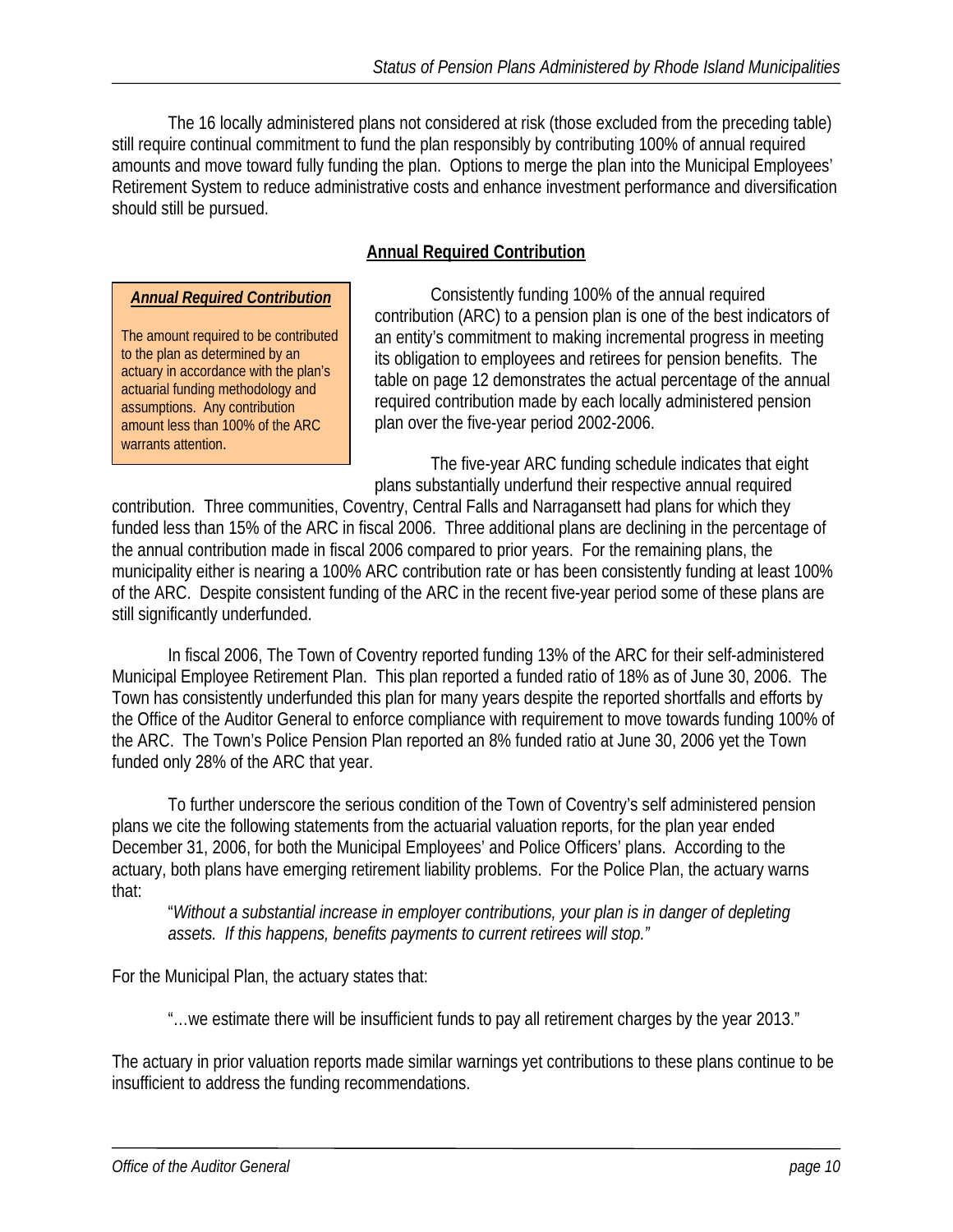In fiscal 2006, the City of Central Falls funded 8% of the ARC for their Police and Fire Pension Plan (for employees hired after July 1, 1972). This plan reported a funded ratio of 34.6% in 2006. In June 2007 the City adopted a five-year pension funding plan by ordinance in an effort to work towards funding 100% of the ARC. The Police and Fire Plan for pre July 1, 1972 employees reported a funded ratio of 7.3% in 2006 despite the City's funding 127% of the ARC for that year. The June 2007 ordinance also commits to funding 100% of the ARC for this plan.

Since property taxes are the primary revenue source for most Rhode IsIand municipalities, we prepared a schedule comparing each municipality's total actuarially determined annual required contribution, for all plans that it administers or participates in, to its total property tax levy for fiscal year 2006 (see page 13). For some communities, the percentage of their tax levy needed to fund their pension plans by contributing actuarially determined amounts is significant. Five communities have total annual required contributions that represent 20% or more of their tax levy. This means that \$1 of every \$5 raised through property taxes is needed to cover just pension costs each year. The wide disparity in the percentage of the annual property tax levy that would be required to fund 100% of the annual required contribution to all pension plans can be attributed to a variety of factors including differences in benefit provisions and the impact of continual underfunding in prior years. Generally, those communities that administer local plans have the higher percentage of total ARC to total property tax levy.

 The schedule on page 13 was intended to highlight the potential capacity (or lack of capacity) a municipality may have in increasing its contributions to meet a 100% ARC funding level. This capacity factor may cause the consideration of other options including restructuring benefits and merging with the State MERS plan. For example, the Town of Coventry, based on current actual funding amounts, would have to increase property taxes by an additional 10% or approximately \$5 million dollars to meet this funding level.

 One of the key advantages of participating in the State administered MERS plan is that 100% of the annual required contribution must be made. The general laws provide for deducting required contribution amounts due the State Employees' Retirement System from state aid payments to the municipality. This seeming lack of flexibility and forced discipline is actually a benefit due to the dramatically increased costs associated with deferring contributions to a pension plan.

For those communities that may not be able to immediately fund 100% of the annual required contribution without having a severe increase in property tax rates in any one year, a plan (over no more than five years) should be established to fund 100% of the ARC. An existing law does not contain enforcement provisions to accomplish this and has resulted in poor compliance.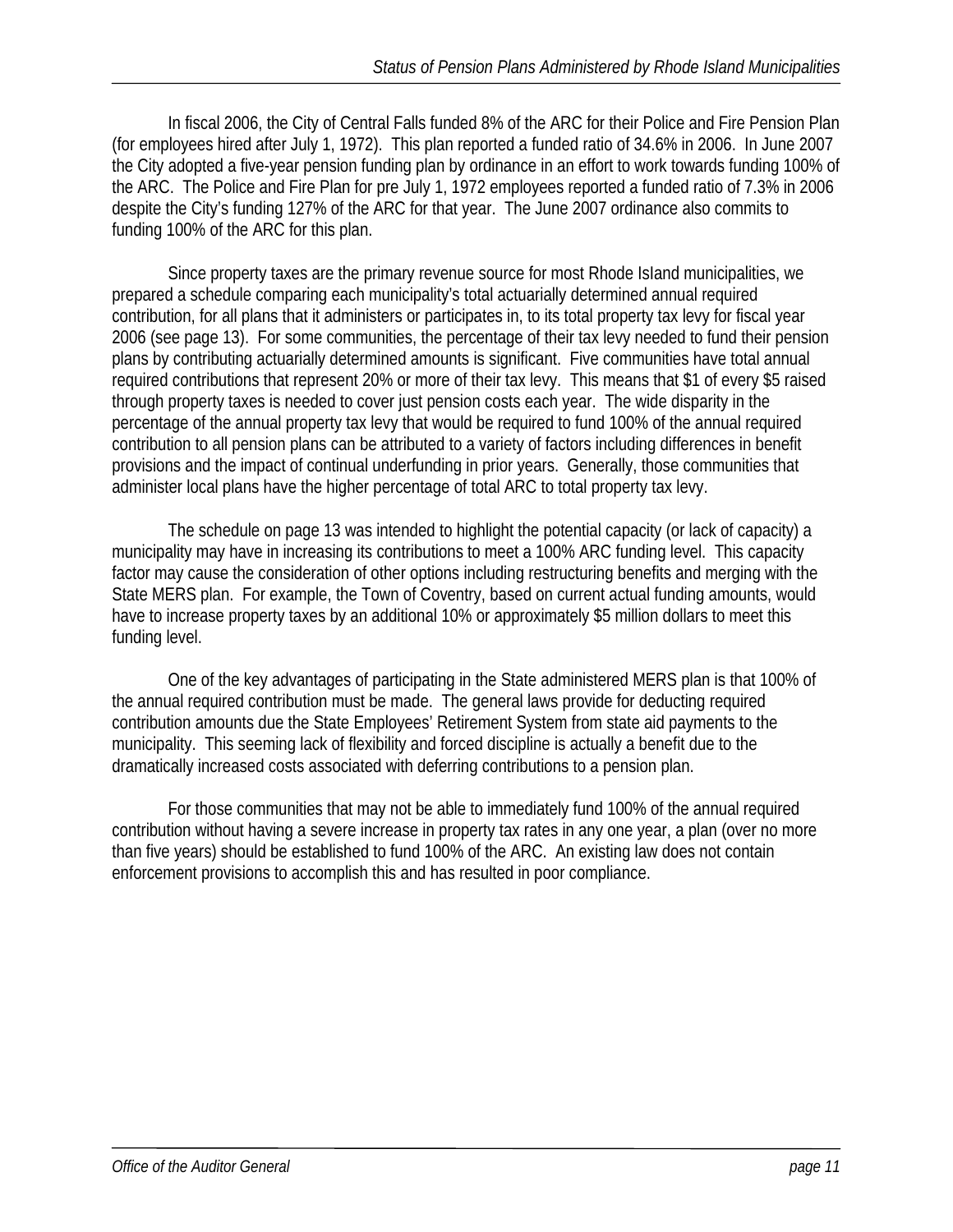|                         | Rhode Island Municipal Pension Plans - Percentage of Annual Required Contributions Made - Fiscal Years 2002-2006                                                                                                                                                                                        |                         |              |                        |                      |                        |               |             |                        |                    |                        |                      |                                                                                        |
|-------------------------|---------------------------------------------------------------------------------------------------------------------------------------------------------------------------------------------------------------------------------------------------------------------------------------------------------|-------------------------|--------------|------------------------|----------------------|------------------------|---------------|-------------|------------------------|--------------------|------------------------|----------------------|----------------------------------------------------------------------------------------|
|                         |                                                                                                                                                                                                                                                                                                         | 2002                    |              | 2003                   |                      | 2004                   |               |             | 2005<br>2006           |                    |                        |                      |                                                                                        |
| <b>Municipality</b>     | <b>Pension Plan</b>                                                                                                                                                                                                                                                                                     | <b>ARC</b>              | % of<br>ARC  | <b>ARC</b>             | $%$ of<br><b>ARC</b> | <b>ARC</b>             | $%$ of<br>ARC | <b>ARC</b>  |                        | % of<br><b>ARC</b> | <b>ARC</b>             | $%$ of<br><b>ARC</b> | Comments                                                                               |
| <b>Bristol</b>          | Police Pension Plan (prior to 3/22/98)                                                                                                                                                                                                                                                                  | <sup>\$</sup><br>90,685 | 100%         | \$<br>76,739           | 100%                 | 168,914<br>\$          | 100%          | $\sqrt{3}$  | 329,562                | 77%                | \$<br>438,015          | 53%                  | declining funding of ARC                                                               |
| <b>Central Falls</b>    | Police & Fire John Hancock (after 7/1/72)                                                                                                                                                                                                                                                               | 1,265,606               | 17%          | 1,817,888              | 17%                  | 1,817,888              | 17%           |             | 1,949,325              | 42%                | 1,949,325              | 8%                   | substantial underfunding of ARC                                                        |
|                         | Police & Fire 1% (prior to 7/1/72)                                                                                                                                                                                                                                                                      | 1,464,026               | 92%          | 846,798                | 143%                 | 846,798                | 143%          |             | 974,873                | 126%               | 974,873                | 127%                 | funding on a pay as you go basis                                                       |
| Coventry                | Town's Municipal EE Retirement Plan<br>Police Pension Plan                                                                                                                                                                                                                                              | 1,014,424<br>4,478,661  | 14%<br>27%   | 1,026,141<br>4,487,552 | 14%<br>28%           | 1,143,540<br>4,765,194 | 8%<br>15%     |             | 1,363,517<br>4,870,087 | 14%<br>28%         | 1,443,927<br>5,479,790 | 13%<br>28%           | substantial underfunding of ARC<br>substantial underfunding of ARC                     |
|                         | School EE's Pension Plan                                                                                                                                                                                                                                                                                |                         | n/a          |                        | n/a                  |                        | n/a           |             |                        | n/a                |                        | n/a                  | not actuarially determined - 12.5% of payroll                                          |
| Cranston                | Police & Fire EE's Pension Plan (prior to 7/1/95)                                                                                                                                                                                                                                                       | 18,996,537              | 50%          | 24,945,408             | 60%                  | 21,877,449             | 109%          | 22,147,958  |                        | 90%                | 21,723,021             | 98%                  | improving - nearing 100% of ARC                                                        |
| Cumberland              | Town of Cumberland's Pension Plan                                                                                                                                                                                                                                                                       | 759,668                 | 63%          | 565,208                | 100%                 | 672,572                | 199%          |             | 763,015                | 100%               | 806,797                | 101%                 | consistently funding at least 100% of ARC                                              |
| <b>East Providence</b>  | Firemen's & Policemen's Pension Plan                                                                                                                                                                                                                                                                    | 2,209,148               | 14%          | 2,771,473              | 12%                  | 3,225,223              | 23%           |             | 3,931,287              | 20%                | 4,192,401              | 24%                  | substantial underfunding of ARC                                                        |
| Jamestown               | Police Pension Plan                                                                                                                                                                                                                                                                                     | 141,332                 | 100%         | 101,449                | 187%                 | 101,449                | 195%          |             | 98,313                 | 282%               | 98,313                 | 222%                 | consistently funding at least 100% of ARC                                              |
| <b>Johnston</b>         | Police<br>Fire (prior to 7/1/99)                                                                                                                                                                                                                                                                        | 1,711,000<br>2,153,000  | 30%<br>44%   | 2,045,000<br>2,802,000 | 103%<br>87%          | 2,137,000<br>2,928,000 | 100%<br>90%   |             | 2,545,000<br>3,187,000 | 100%<br>84%        | 2,659,000<br>3,330,000 | 100%<br>93%          | consistently funding at least 100% of ARC<br>improving - nearing 100% of ARC           |
| Lincoln                 | Town Retirement Plan                                                                                                                                                                                                                                                                                    | 246,126                 | 100%         | 264,016                | 274%                 | 251,364                | 109%          |             | 136,746                | 158%               | 309,674                | 106%                 | consistently funding at least 100% of ARC                                              |
| <b>Little Compton</b>   | Town Employees Other than Certified Teachers                                                                                                                                                                                                                                                            | 175,691                 | 97%          | 193,240                | 104%                 | 219,956                | 94%           |             | 181,676                | 176%               | 205,756                | 137%                 | consistently funding at least 100% of ARC                                              |
| Middletown              | Town Plan                                                                                                                                                                                                                                                                                               | 1,598,047               | 102%         | 1,425,692              | 108%                 | 2,038,820              | 101%          |             | 2,427,677              | 98%                | 2,693,913              | 95%                  | declining but near 100% of ARC                                                         |
| Narragansett            | Police Plan (prior to 7/1/78)                                                                                                                                                                                                                                                                           | 86,712                  | 115%         | 80,529                 | 0%                   | 80,529                 | 168%          |             | 77,509                 | 65%                | 71,561                 | 0%                   | declining funding of ARC                                                               |
|                         | Town Plan                                                                                                                                                                                                                                                                                               | 884,131                 | 122%         | 1,986,691              | 46%                  | 1,864,145              | 53%           |             | 2,258,060              | 43%                | 2,184,453              | 47%                  | substantial underfunding of ARC                                                        |
| <b>Newport</b>          | Firemen's Pension Plan<br>Policemen's Pension Plan                                                                                                                                                                                                                                                      | 3,106,881<br>1,985,197  | 129%<br>115% | 3,106,881<br>1,985,197 | 131%<br>136%         | 3,317,767<br>3,247,875 | 100%<br>100%  |             | 3,317,767<br>3,247,875 | 154%<br>120%       | 3,543,234<br>2,440,649 | 100%<br>100%         | consistently funding at least 100% of ARC<br>consistently funding at least 100% of ARC |
| <b>North Kingstown</b>  | Police Pension Fund (retired as of 6/30/96)                                                                                                                                                                                                                                                             |                         | n/a          |                        | n/a                  |                        | n/a           |             |                        | n/a                |                        | n/a                  | overfunded - no ARC                                                                    |
| <b>North Providence</b> | Police Pension Plan                                                                                                                                                                                                                                                                                     | 915,171                 | 73%          | 1,109,061              | 66%                  | 1,298,806              | 56%           |             | 1,140,847              | 95%                | 1,255,035              | 92%                  | improving - nearing 100% of ARC                                                        |
| Pawtucket               | Pre 1974 Policemen & Firemen (pay as you go)<br>Post 1974 Policemen & Firemen                                                                                                                                                                                                                           | 5,241,898               | n/a<br>39%   | 5,933,743              | n/a<br>41%           | 6,317,264              | n/a<br>57%    |             | 7,052,881              | n/a<br>56%         | 7,931,120              | n/a<br>54%           | no ARC determined<br>substantial underfunding of ARC                                   |
| Portsmouth              | Employees of the Town of Portsmouth                                                                                                                                                                                                                                                                     | 1,088,547               | 100%         | 1,162,063              | 100%                 | 1,292,432              | 100%          |             | 1,370,682              | 100%               | 1,552,169              | 100%                 | consistently funding at least 100% of ARC                                              |
| Providence              | <b>ERS</b> of the City of Providence                                                                                                                                                                                                                                                                    | 42,442,000              | 65%          | 42,008,000             | 80%                  | 46,321,000             | 86%           | 49,329,000  |                        | 92%                | 51,454,000             | 96%                  | improving - nearing 100% of ARC                                                        |
| <b>Scituate</b>         | Police Pension Plan                                                                                                                                                                                                                                                                                     | 334,856                 | 66%          | 334,856                | 73%                  | 414,630                | 98%           |             | 414,630                | 99%                | 410,834                | 101%                 | improving - now at 100% of ARC                                                         |
| Smithfield              | Police (prior to 7/1/99)                                                                                                                                                                                                                                                                                | 1,179,112               | 32%          | 1,202,146              | 115%                 | 1,200,397              | 115%          |             | 1,167,128              | 116%               | 1,032,192              | 153%                 | consistently funding at least 100% of ARC                                              |
|                         | Fire Pension Plan                                                                                                                                                                                                                                                                                       | 314,486                 | 115%         | 556,855                | 68%                  | 709,262                | 55%           |             | 596,055                | 64%                | 667,495                | 72%                  | substantial underfunding of ARC                                                        |
| <b>Tiverton</b>         | Policemen's Pension Plan                                                                                                                                                                                                                                                                                | 362,472                 | 100%         | 436,366                | 100%                 | 526,242                | 100%          |             | 631,676                | 78%                | 631,676                | 100%                 | mostly consistent funding of ARC                                                       |
| <b>Warwick</b>          | City Employees Pension Plan<br>Police Pension II Plan                                                                                                                                                                                                                                                   | 1,246,068<br>1,162,048  | 103%<br>100% | 1,295,910<br>1,146,891 | 100%<br>100%         | 2,308,830<br>1,201,520 | 100%<br>100%  |             | 2,401,183<br>1,729,765 | 100%<br>100%       | 3,043,476<br>1,917,484 | 100%<br>100%         | consistently funding at least 100% of ARC<br>consistently funding at least 100% of ARC |
|                         | Police Pension I & Fire Pension Plan                                                                                                                                                                                                                                                                    | 9,743,919               | 100%         | 9,059,151              | 100%                 | 9,535,519              | 100%          | 10,112,932  |                        | 100%               | 10,517,450             | 100%                 | consistently funding at least 100% of ARC                                              |
|                         | Fire Pension Plan II<br>Warwick Public Schools Employee Pension Plan                                                                                                                                                                                                                                    | 494,588<br>1,313,871    | 100%<br>107% | 588,974<br>1,408,793   | 100%<br>110%         | 671,443<br>1,375,458   | 100%<br>102%  |             | 866,234<br>1,557,272   | 100%<br>96%        | 1,081,926<br>1,503,550 | 100%<br>84%          | consistently funding at least 100% of ARC<br>declining funding of ARC                  |
| <b>West Warwick</b>     | Town Plan                                                                                                                                                                                                                                                                                               | 1,138,367               | 19%          | 1,552,933              | 32%                  | 2,066,960              | 48%           |             | 2,617,422              | 0%                 | 3,100,394              | 47%                  | substantial underfunding of ARC                                                        |
| Westerly                | Police Pension Plan                                                                                                                                                                                                                                                                                     | 1,134,700               | 88%          | 1,180,900              | 85%                  | 1,214,900              | 93%           |             | 1,301,600              | 96%                | 1,355,800              | 96%                  | improving - nearing 100% of ARC                                                        |
| Woonsocket              | Police (pre 7/1/80) & Firemen's (pre 7/1/85) Plan                                                                                                                                                                                                                                                       |                         | n/a          |                        | n/a                  |                        | n/a           |             |                        | n/a                |                        | n/a                  | note 1                                                                                 |
|                         | Totals:                                                                                                                                                                                                                                                                                                 | \$110,478,975           | 65%          | \$119,504,544          | 76%                  | \$127,159,146          | 87%           | 136,096,554 |                        | 86%                | 141,999,303<br>S.      | 87%                  |                                                                                        |
|                         | plans where less than 90% of the annual required contribution was made during the fiscal year                                                                                                                                                                                                           |                         |              |                        |                      |                        |               |             |                        |                    |                        |                      |                                                                                        |
| n/a                     | not applicable                                                                                                                                                                                                                                                                                          |                         |              |                        |                      |                        |               |             |                        |                    |                        |                      |                                                                                        |
| Note 1                  | The City of Woonsocket issued \$90 million of pension obligation bonds in fiscal 2003 to fund the actuarially determined pension obligation for these plans. As a result, the City's audit reports indicated that there is no u<br>actuarial liability or annual required contribution for these plans. |                         |              |                        |                      |                        |               |             |                        |                    |                        |                      |                                                                                        |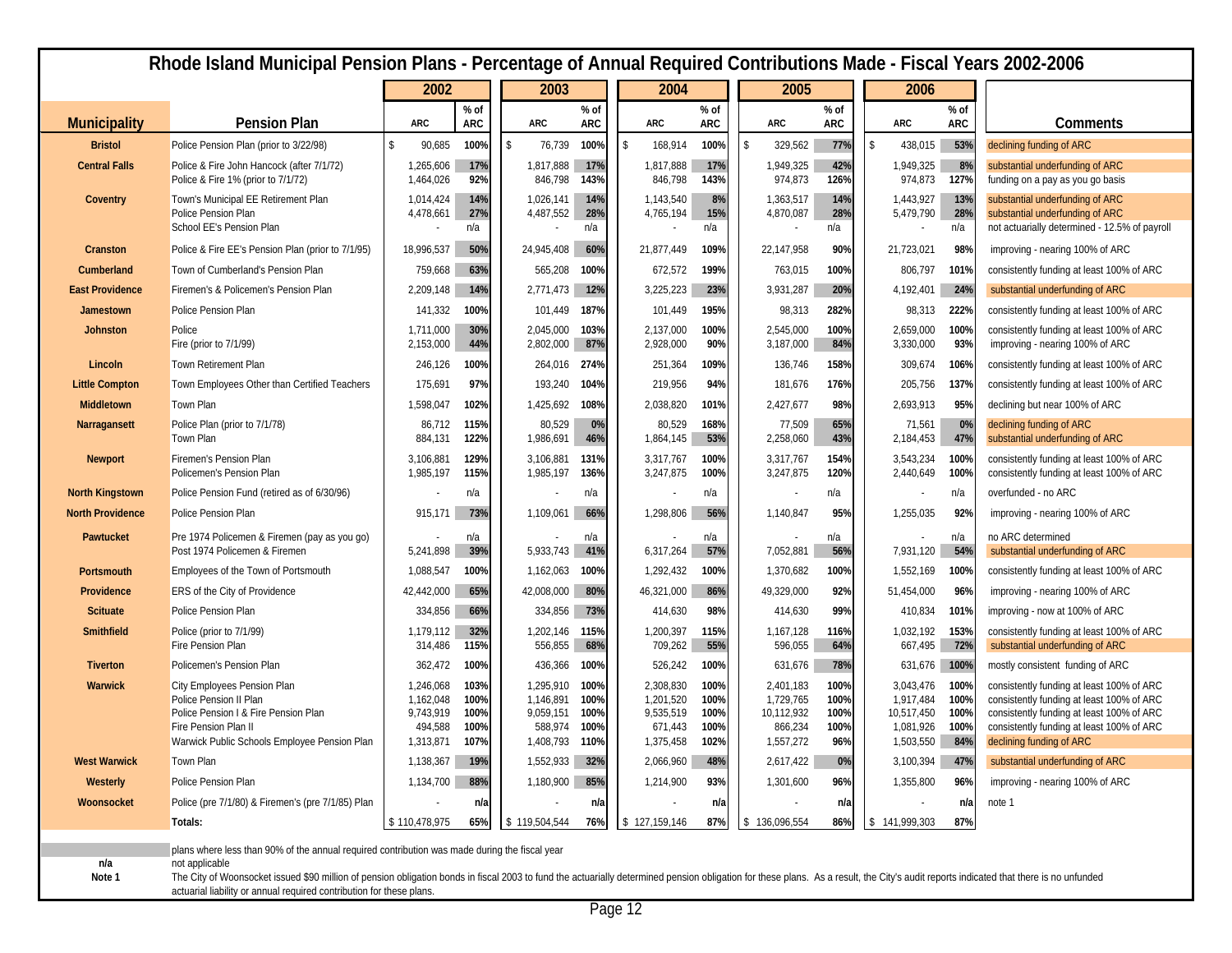| <b>Rhode Island Municipalities - Fiscal 2006</b> |                                                                                   |                        |                                 |                    |                        |                  |  |  |
|--------------------------------------------------|-----------------------------------------------------------------------------------|------------------------|---------------------------------|--------------------|------------------------|------------------|--|--|
|                                                  | Total Annual Required Contribution as a Percentage of the Total Property Tax Levy |                        |                                 |                    |                        |                  |  |  |
|                                                  |                                                                                   |                        | <b>State Administered Plans</b> | <b>Local Plans</b> |                        | (b)              |  |  |
|                                                  |                                                                                   | <b>Teachers</b>        | Other                           |                    |                        | <b>Total ARC</b> |  |  |
|                                                  | 2006                                                                              | <b>ERS</b>             | <b>MERS</b>                     |                    | Total 2006 ARC         | as a % of        |  |  |
| Municipality                                     | TAX LEVY(a)                                                                       | 2006 ARC               | 2006 ARC                        | 2006 ARC (b)       | All Plans (b)          | <b>Tax Levy</b>  |  |  |
|                                                  |                                                                                   |                        |                                 |                    |                        |                  |  |  |
| Barrington                                       | \$<br>43,086,859                                                                  | \$<br>1,782,692        | \$<br>490,560                   | 438,015<br>\$      | \$<br>2,273,252        | 5.3%             |  |  |
| <b>Bristol</b><br><b>Burrillville</b>            | 29,350,483                                                                        | 1,373,943<br>1,289,164 | 547,144<br>258,130              |                    | 2,359,102<br>1,547,294 | 8.0%             |  |  |
|                                                  | 19,162,222                                                                        |                        |                                 |                    |                        | 8.1%             |  |  |
| <b>Central Falls</b>                             | 9,477,934                                                                         |                        | 197,606                         | 2,924,198          | 3,121,804              | 32.9%            |  |  |
| Charlestown                                      | 16,823,683                                                                        | 624,582                | 463,969                         |                    | 1,088,551              | 6.5%             |  |  |
| Coventry                                         | 50,446,107                                                                        | 3,219,156              |                                 | 7,600,883          | 10,820,039             | 21.4%            |  |  |
| Cranston                                         | 145,337,455                                                                       | 6,163,913              | 1,784,980                       | 22,087,431         | 30,036,324             | 20.7%            |  |  |
| Cumberland                                       | 44,961,635                                                                        | 2,335,003              | 711,183                         | 806,797            | 3,852,983              | 8.6%             |  |  |
| East Greenwich                                   | 34,691,160                                                                        | 1,246,575              | 594,647                         |                    | 1,841,222              | 5.3%             |  |  |
| <b>East Providence</b>                           | 72,631,325                                                                        | 3,285,851              | 2,104,562                       | 4,192,401          | 9,582,814              | 13.2%            |  |  |
| Exeter                                           | 9,996,307                                                                         | 633,731                | 63,918                          |                    | 697,649                | 7.0%             |  |  |
| Foster                                           | 7,843,650                                                                         | 428,082                | 137,748                         |                    | 565,830                | 7.2%             |  |  |
| Glocester                                        | 15,647,919                                                                        | 920,748                | 422,261                         |                    | 1,343,009              | 8.6%             |  |  |
| Hopkinton                                        | 14,019,545                                                                        | 795,853                | 213,697                         |                    | 1,009,550              | 7.2%             |  |  |
| Jamestown                                        | 15,215,000                                                                        | 655,797                | 284,007                         | 98,313             | 1,038,117              | 6.8%             |  |  |
| <b>Johnston</b>                                  | 52,022,794                                                                        | 1,910,568              | 677,400                         | 5,989,000          | 8,576,968              | 16.5%            |  |  |
| Lincoln                                          | 42,923,047                                                                        | 2,288,729              | 150,709                         | 519,850            | 2,959,288              | 6.9%             |  |  |
| <b>Little Compton</b>                            | 8,109,180                                                                         | 166,221                |                                 | 205,756            | 371,977                | 4.6%             |  |  |
| Middletown                                       | 33,631,581                                                                        | 1,772,110              | 175,700                         | 2,693,913          | 4,641,723              | 13.8%            |  |  |
| Narragansett                                     | 36,186,903                                                                        | 1,091,348              |                                 | 2,256,014          | 3,347,362              | 9.3%             |  |  |
| Newport                                          | 53,298,045                                                                        | 1,566,716              | 916,154                         | 5,983,883          | 8,466,753              | 15.9%            |  |  |
| New Shoreham                                     | 5,802,143                                                                         | 144,129                | 23,207                          |                    | 167,336                | 2.9%             |  |  |
| North Kingstown                                  | 54,015,438                                                                        | 2,268,683              | 2,219,413                       |                    | 4,488,096              | 8.3%             |  |  |
| <b>North Providence</b>                          | 50,609,828                                                                        | 2,088,318              |                                 | 1,255,035          | 3,343,353              | 6.6%             |  |  |
| North Smithfield                                 | 19,562,352                                                                        | 904,377                | 202,086                         |                    | 1,106,463              | 5.7%             |  |  |
| Pawtucket                                        | 73,296,650                                                                        | 5,093,322              | 628,991                         | 8,677,465          | 14,399,778             | 19.6%            |  |  |
| Portsmouth                                       | 34,128,893                                                                        | 1,478,000              |                                 | 1,552,169          | 3,030,169              | 8.9%             |  |  |
| Providence                                       | 259,991,095                                                                       | 12,800,000             |                                 | 52,654,000         | 65,454,000             | 25.2%            |  |  |
| Richmond                                         | 11,112,169                                                                        | 755,810                | 163,341                         |                    | 919,151                | 8.3%             |  |  |
| <b>Scituate</b>                                  | 20,086,630                                                                        | 950,942                | 173,581                         | 410,834            | 1,535,357              | 7.6%             |  |  |
| Smithfield                                       | 37,721,249                                                                        | 1,437,111              | 115,910                         | 1,699,687          | 3,252,708              | 8.6%             |  |  |
| South Kingstown                                  | 54,722,909                                                                        | 2,381,832              | 640,700                         |                    | 3,022,532              | 5.5%             |  |  |
| <b>Tiverton</b>                                  | 23,623,340                                                                        | 973,814                |                                 | 631,676            | 1,605,490              | 6.8%             |  |  |
| Warren                                           | 17,177,949                                                                        | 792,135                | 327,462                         |                    | 1,119,597              | 6.5%             |  |  |
| Warwick                                          | 171,526,009                                                                       | 6,607,033              |                                 | 18,063,886         | 24,670,919             | 14.4%            |  |  |
| Westerly                                         | 49,814,912                                                                        | 2,183,822              | 30,159                          | 2,080,267          | 4,294,248              | 8.6%             |  |  |
| West Greenwich                                   | 12,187,033                                                                        | 630,193                | 262,649                         |                    | 892,842                | 7.3%             |  |  |
| <b>West Warwick</b>                              | 42,061,061                                                                        | 2,220,531              |                                 | 3,100,394          | 5,320,925              | 12.7%            |  |  |
| Woonsocket                                       | 36,794,838                                                                        | 3,376,291              | 1,673,657                       |                    | 5,049,948              | 13.7%            |  |  |
|                                                  |                                                                                   |                        |                                 |                    |                        |                  |  |  |
|                                                  | 1,729,097,332<br>\$                                                               | 80,637,125<br>\$       | 16,655,531<br>\$                | 145,921,867<br>\$  | \$<br>243,214,523      | 14.1%            |  |  |

(a) source - Office of Municipal Affairs

(b) includes contributions to all plans including pay-as-you-go plans and those where an annual required contribution is not actuarially determined (as is the case with plans administered by an employee union)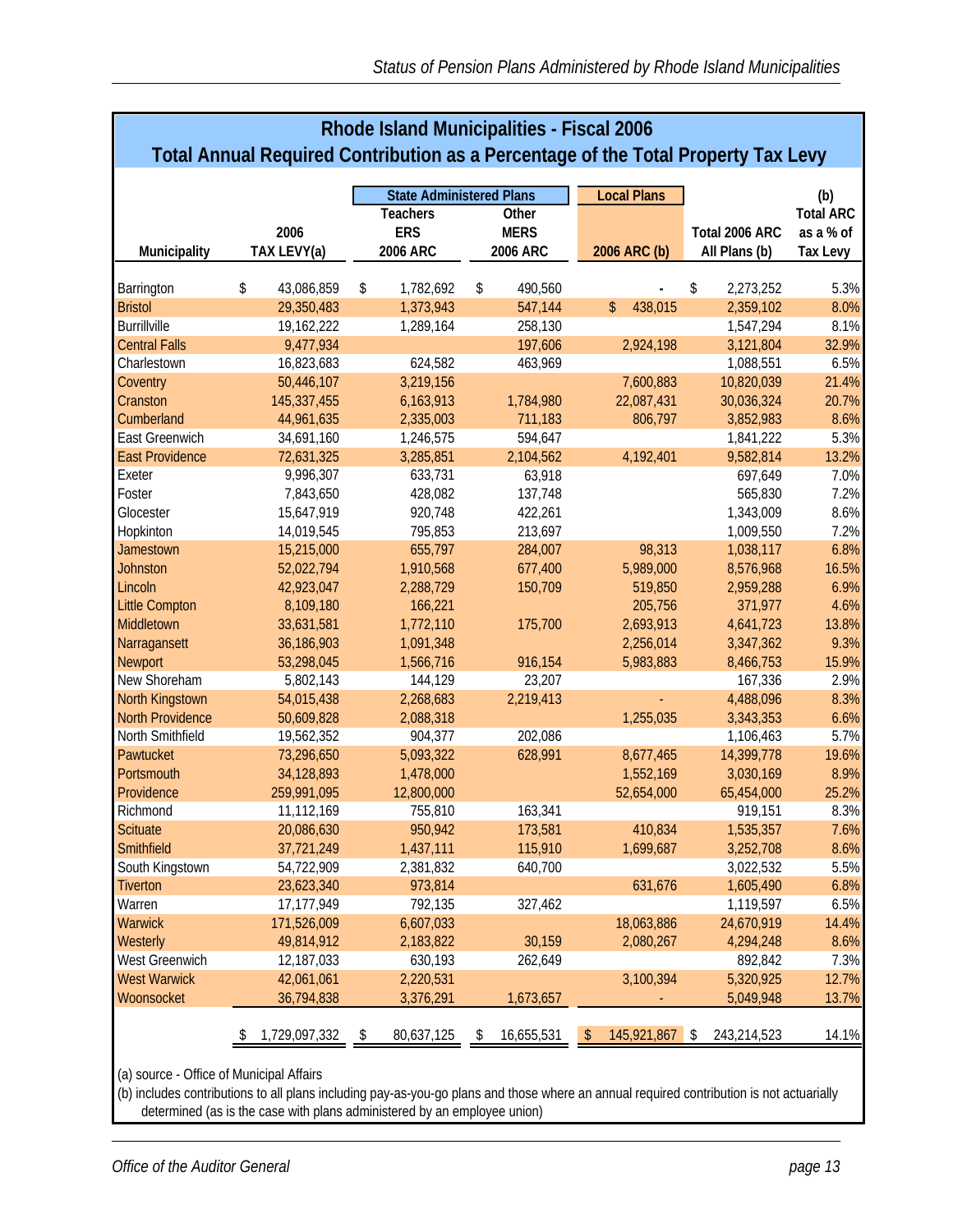## **Net Pension Obligation**

#### *Net Pension Obligation*

When a government contributes 100% of the ARC, no liability is required to be presented on the face of the government's financial statements. When less than 100% of the ARC is contributed, the difference between the ARC and the actual contribution is reflected as a liability on the government's government-wide financial statements and is referred to as the net pension obligation. When an NPO exists on a government's financial statements, this amount represents the cumulative effect of contributions that should have been, but were not, made to a pension plan.

 The net pension obligation is an amount defined by generally accepted accounting principles (GAAP) for governments. This liability is included in an entity's government-wide (accrual accounting basis) financial statements along with other long-term liabilities such as bonds payable. It represents the cumulative difference between amounts actually contributed to a pension plan and the annual required contribution as determined by an actuary in accordance with guidelines permitted by GAAP.

 The NPO is a measure of the effect of not contributing the annual required contribution amount. The NPO amount, together with cumulative investment income, would have been available within the plan to fund future

liabilities if the annual required contribution had been made.

 The larger net pension obligations of municipalities with locally administered pension plans are summarized below.

| <b>Locally Administered</b><br><b>Pension Plan</b>                                                | <b>Net Pension</b><br><b>Obligation</b> |
|---------------------------------------------------------------------------------------------------|-----------------------------------------|
| Providence                                                                                        | \$120,526,000                           |
| Cranston Police and Fire (pre 7/1/95)                                                             | \$88,555,714                            |
| Pawtucket Police and Fire (post 1974)                                                             | 60,341,568<br>\$.                       |
| <b>Coventry Police</b><br><b>Coventry Municipal Employees</b><br><b>Coventry School Employees</b> | \$<br>22,001,005<br>\$<br>7,200,074     |
| <b>East Providence Fire and Police</b>                                                            | \$<br>24,668,621                        |
| Central Falls Police and Fire (pre 7/1/72)<br>Central Falls Police and Fire (post 7/1/72)         | 320,242<br>\$<br>18,719,865             |
| <b>West Warwick</b>                                                                               | \$<br>17,315,472                        |
| Narragansett Town Plan                                                                            | \$<br>6,768,072                         |
| Newport Fire                                                                                      | \$<br>5,091,759                         |
| Johnston Fire (pre 7/1/99)<br><b>Johnston Police</b>                                              | \$<br>3,018,000<br>\$<br>1,079,000      |
| North Providence Police                                                                           | \$<br>2,767,818                         |
| <b>Westerly Police</b>                                                                            | \$<br>2,112,378                         |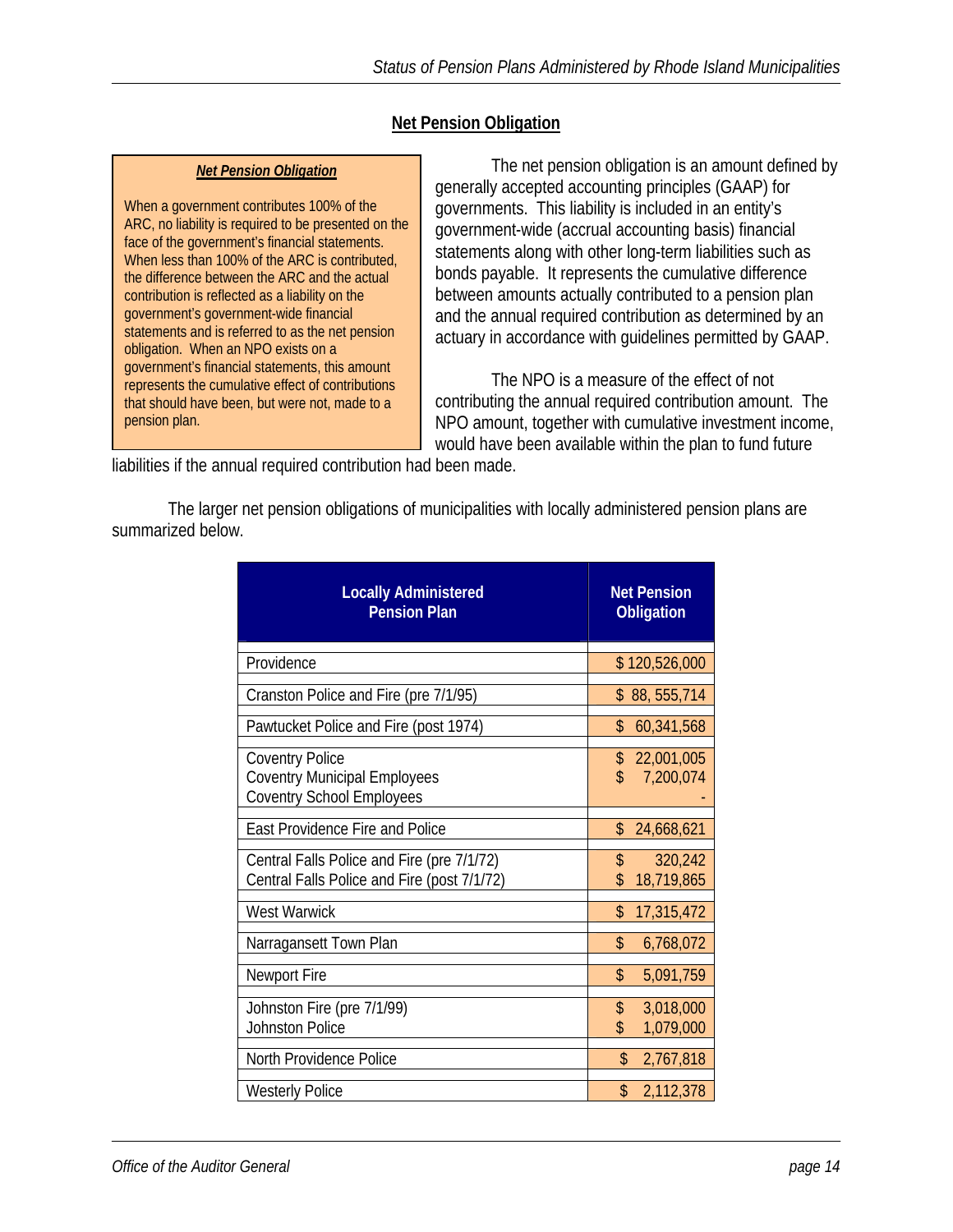## **Unfunded Actuarial Accrued Liability**

#### *Unfunded Actuarial Accrued Liability*

The Actuarial Accrued Liability (AAL) is the present value of fully projected benefits attributable to service credit that has been earned. The Unfunded Actuarial Accrued Liability (UAAL**)** is the difference between the AAL and the actuarial value of assets available to pay benefits.

 The Unfunded Actuarial Accrued Liability (UAAL) is determined as a result of periodic actuarial valuations usually performed annually. The UAAL is the by-product of measuring both the assets and projected benefits (liabilities) of the plan using actuarial assumptions and methodologies. These measures become the basis for developing the annual required contribution amount and the funded ratio.

Basically, the UAAL demonstrates how well assets

have been accumulated to meet future benefit obligations to retirees. The UAAL is expressed in dollars whereas the funded ratio uses the same data to express what percentage of the liability for future benefits (AAL) has been funded by the actuarial value of assets.

Some governments have issued pension obligation bonds to finance the unfunded actuarial accrued liability in their pension funds. In essence the pension obligation bonds provide a source of cash to pay off the unfunded pension liability. In selling these bonds, governments are counting on plan investment earnings being greater than the interest paid on the pension obligation bonds. Obviously, there is the risk that the market may not generate investment returns to exceed the rate paid on the bonds. Furthermore, once the bonds are issued, a government is committed to the debt service schedule whereas a government typically has more flexibility in deciding on the amount and the specific timing of future pension contributions. Through issuance of pension obligation bonds, a "soft" liability is exchanged for a "hard" liability.

Locally, the City of Woonsocket issued \$90 million of pension obligation bonds in fiscal 2003. More recently, the City of Providence sought General Assembly approval to issue up to \$700 million of pension obligation bonds to finance the unfunded liability in its pension plan. Providence's proposal included closing the pension plan to new employees and providing new hires with a defined contribution plan.

The consideration of pension obligation bonds is often controversial since the amount of bonds contemplated is usually significant to the entity's overall debt burden and the market returns required to ensure the viability of the proposal are anything but certain. The worst-case scenario is when investment returns fail to meet required amounts and further contributions are required to the pension plan in addition to the debt service on the bonds.

The State of New Jersey issued \$2.8 billion in pension obligation bonds that initially met expectations in that investment returns exceeded the interest it was paying on the bonds. As investment returns later dipped due to market conditions, the situation reversed and New Jersey is now required to contribute to the pension plan in addition to meeting the debt service on the pension obligation bonds.

 The table on the next page highlights the unfunded actuarial accrued liability and funded ratio (as of the most recent valuation included in the municipality's fiscal 2006 financial statements) for each of the 37 pension plans administered by Rhode Island municipalities including the funded ratio trend for the period 2002-2006. When pension information was omitted or incomplete in the audit report we requested information from the municipality.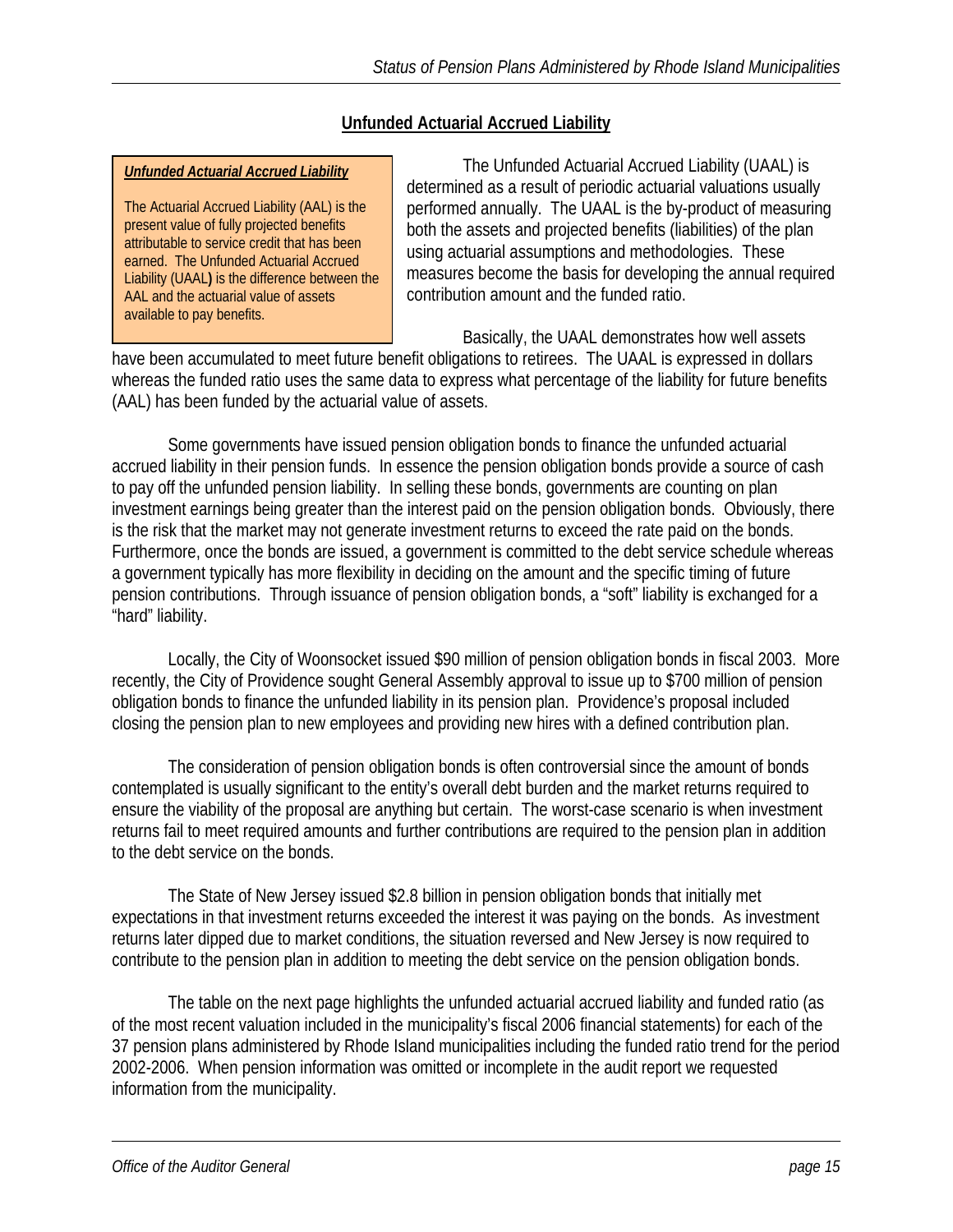|                         | <b>State of Rhode Island Municipal Pension Plans</b><br>Unfunded Actuarial Accrued Liability (UAAL)                                                                   |                                                          |                                                                    |                                                                     |                                                                    |                                            |                                                                    |  |  |
|-------------------------|-----------------------------------------------------------------------------------------------------------------------------------------------------------------------|----------------------------------------------------------|--------------------------------------------------------------------|---------------------------------------------------------------------|--------------------------------------------------------------------|--------------------------------------------|--------------------------------------------------------------------|--|--|
| <b>Municipality</b>     | <b>Pension Plan</b>                                                                                                                                                   | Date of<br><b>Valuation</b>                              | <b>Actuarial Value of</b><br><b>Assets</b>                         | <b>Actuarial Accrued</b><br>Liability                               | <b>Unfunded</b><br><b>Actuarial Accrued</b><br>Liablity            | Funded<br>Ratio                            | <b>Funded Ratio</b><br><b>Trend 2002-</b><br>2006                  |  |  |
| <b>Bristol</b>          | Police Pension Plan (prior to 3/22/98)                                                                                                                                | 6/30/2006                                                | \$<br>11,575,785                                                   | \$<br>17,184,668                                                    | 5,608,883                                                          | 67.09                                      | decreasing                                                         |  |  |
| <b>Central Falls</b>    | Police & Fire (after 7/1/72) John Hancock<br>Police & Fire (prior to 7/1/72) 1%                                                                                       | 7/1/2006<br>7/1/2006                                     | 10,909,756<br>1,146,741                                            | 31,509,376<br>15,738,443                                            | 20,599,620<br>14,591,702                                           | 34.6%<br>7.3%                              | consistent<br>consistent                                           |  |  |
| Coventry                | Town's Municipal EE Retirement Plan<br>Police Pension Plan<br><b>School EE's Pension Plan</b>                                                                         | 1/1/2006<br>1/1/2006<br>9/1/2004                         | 2,491,657<br>3,875,285<br>8,176,178                                | 13,834,699<br>49,041,156<br>17,544,846                              | 11,343,042<br>45, 165, 871<br>9,368,668                            | 18.0%<br>8.0%<br>46.6%                     | decreasing<br>consistent<br>unavailable                            |  |  |
| Cranston                | Police & Fire EE's Pension Plan (prior to 7/1/95)                                                                                                                     | 7/1/2006                                                 | 39,931,111                                                         | 257,474,713                                                         | 217,543,602                                                        | 15.5%                                      | increasing                                                         |  |  |
| Cumberland              | Town of Cumberland's Pension Plan                                                                                                                                     | 7/1/2005                                                 | 9,288,610                                                          | 15,617,633                                                          | 6,329,023                                                          | 59.59                                      | inconsistent                                                       |  |  |
| <b>East Providence</b>  | Firemen's & Policemen's Pension Plan                                                                                                                                  | 10/31/2006                                               | 73,760,000                                                         | 105,480,000                                                         | 31,720,000                                                         | 70.0%                                      | decreasing                                                         |  |  |
| Jamestown               | Police Pension Plan                                                                                                                                                   | 3/1/2004                                                 | 6,745,427                                                          | 5,442,622                                                           | (1,302,805)                                                        | 123.9%                                     | increasing                                                         |  |  |
| Johnston                | Police<br>Fire (prior to 7/1/99)                                                                                                                                      | 6/30/2005<br>6/30/2005                                   | 11,455,511<br>13,549,265                                           | 37,167,194<br>44,078,961                                            | 25,711,683<br>30,529,696                                           | 30.8%<br>30.79                             | increasing<br>increasing                                           |  |  |
| Lincoln                 | <b>Town Retirement Plan</b>                                                                                                                                           | 1/1/2006                                                 | 15,730,030                                                         | 17,296,311                                                          | 1,566,281                                                          | 90.9%                                      | decreasing                                                         |  |  |
| Little Compton          | Town Employees Other than Certified Teachers                                                                                                                          | 7/1/2005                                                 | 4,732,930                                                          | 5,883,241                                                           | 1,150,311                                                          | 80.5%                                      | consistent                                                         |  |  |
| Middletown              | Town Plan                                                                                                                                                             | 6/30/2005                                                | 7,926,793                                                          | 10,974,290                                                          | 3,047,497                                                          | 72.29                                      | decreasing                                                         |  |  |
| Narragansett            | Police Plan (prior to 7/1/78)<br>Town Plan                                                                                                                            | 7/1/2005<br>7/1/2005                                     | 48,555<br>41,278,370                                               | 949,819<br>52,236,039                                               | 901,264<br>10,957,669                                              | 5.1%<br>79.0%                              | decreasing<br>consistent                                           |  |  |
| Newport                 | Firemen's Pension Plan<br>Policemen's Pension Plan                                                                                                                    | 7/1/2006<br>7/1/2006                                     | 27,413,402<br>39,118,117                                           | 68,671,042<br>62,635,048                                            | 41,257,640<br>23,516,931                                           | 39.9%<br>62.59                             | increasing<br>increasing                                           |  |  |
| North Kingstown         | Police Pension Fund (retired as of 6/30/96)                                                                                                                           | 7/1/2006                                                 | 3,508,888                                                          | 2,374,917                                                           | 1,133,971                                                          | 147.89                                     | decreasing                                                         |  |  |
| <b>North Providence</b> | <b>Police Pension Plan</b>                                                                                                                                            | 7/1/2006                                                 | 18,763,757                                                         | 27,794,462                                                          | 9,030,705                                                          | 67.5%                                      | decreasing                                                         |  |  |
| Pawtucket               | Pre 1974 Policemen & Firemen (pay as you go)<br>Post 1974 Policemen & Firemen                                                                                         | N/A<br>7/1/2005                                          | 62,097,816                                                         | 146,146,982                                                         | 84,049,166                                                         | 42.59                                      | consistent                                                         |  |  |
| Portsmouth              | <b>Employees of the Town of Portsmouth</b>                                                                                                                            | 7/1/2006                                                 | 25,129,703                                                         | 38,459,122                                                          | 13,329,419                                                         | 65.3%                                      | consistent                                                         |  |  |
| Providence              | ERS of the City of Providence                                                                                                                                         | 6/30/2006                                                | 393,768,000                                                        | 1,052,805,000                                                       | 659,036,000                                                        | 37.4%                                      | consistent                                                         |  |  |
| Scituate                | Police Pension Plan                                                                                                                                                   | 4/1/2005                                                 | 2,510,044                                                          | 6,778,751                                                           | 4,268,707                                                          | 37.0%                                      | increasing                                                         |  |  |
| Smithfield              | Police (prior to 7/1/99)<br>Fire Pension Plan                                                                                                                         | 7/1/2005<br>7/1/2006                                     | 7,161,996<br>12,402,997                                            | 19,691,681<br>14,392,140                                            | 12,529,685<br>1,989,143                                            | 36.0%<br>86.09                             | increasing<br>consistent                                           |  |  |
| Tiverton                | Policemen's Pension Plan                                                                                                                                              | 7/1/2005                                                 | 5,490,958                                                          | 11,006,944                                                          | 5,515,986                                                          | 49.9%                                      | decreasing                                                         |  |  |
| Warwick                 | City Employees Pension Plan<br>Police Pension II Plan<br>Police Pension I & Fire Pension Plan<br>Fire Pension Plan II<br>Warwick Public Schools Employee Pension Plan | 7/1/2004<br>7/1/2005<br>7/1/2005<br>7/1/2005<br>7/1/2006 | 64,006,602<br>106,857,258<br>71,984,600<br>7,571,670<br>30,185,621 | 81,587,332<br>104,458,087<br>266,825,982<br>8,774,481<br>37,280,441 | 17,580,730<br>(2,399,171)<br>194,841,382<br>1,202,811<br>7,094,820 | 78.5%<br>102.3%<br>27.0%<br>86.3%<br>81.0% | consistent<br>decreasing<br>consistent<br>decreasing<br>consistent |  |  |
| <b>West Warwick</b>     | Town Plan                                                                                                                                                             | 7/1/2005                                                 | 40,301,196                                                         | 84,051,416                                                          | 43,750,220                                                         | 48.09                                      | decreasing                                                         |  |  |
| Westerly                | <b>Police Pension Plan</b>                                                                                                                                            | 6/30/2005                                                | 18,221,293                                                         | 41,998,644                                                          | 23,777,351                                                         | 43.49                                      | decreasing                                                         |  |  |
| Woonsocket              | Police (pre 7/1/80) and Fire (pre 7/1/85) Pension Plan                                                                                                                | 6/30/2006                                                | 87,976,576                                                         | 87,180,329                                                          | (796, 247)                                                         | 100.99                                     | decreasing                                                         |  |  |
|                         |                                                                                                                                                                       | Totals                                                   | \$<br>1,287,092,498 \$                                             | 2,860,366,812                                                       | 1,575,541,256                                                      | 45.0%                                      |                                                                    |  |  |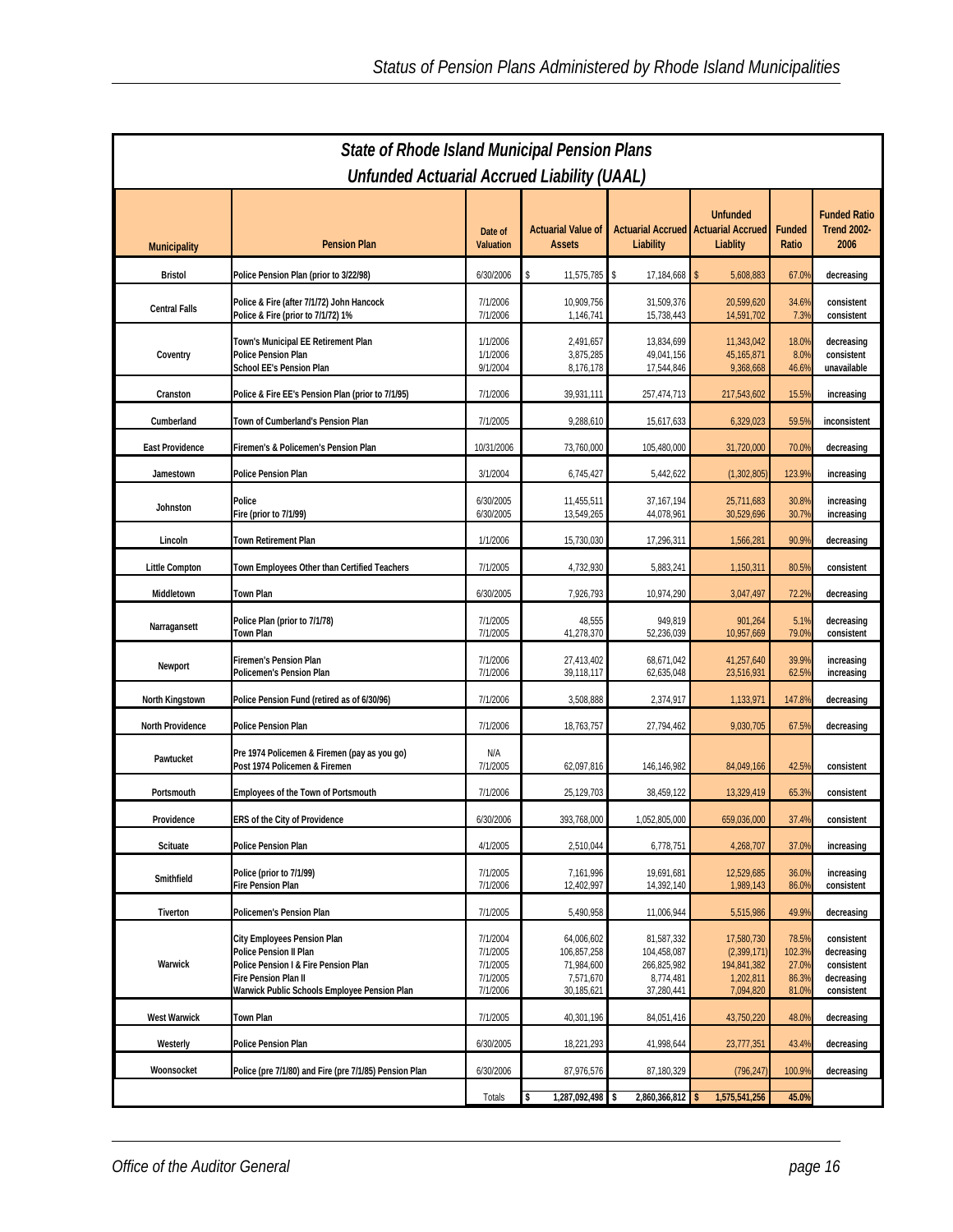The cost of providing pension payments to plan members can vary widely amongst plans and is affected by numerous factors. Calculating the UAAL per plan member allows comparison of plans of different sizes as illustrated in the table below.

| <b>Pension Plan</b>                                                   | <b>UAAL</b>        | <b>Plan</b><br>members<br>(a) | <b>UAAL</b> per<br>plan<br>member |
|-----------------------------------------------------------------------|--------------------|-------------------------------|-----------------------------------|
|                                                                       |                    |                               |                                   |
| Locally administered pension plans (aggregate)<br>(b)                 | \$1,575,541,256    | 13,995                        | 112,579<br>\$                     |
| MERS (state administered - aggregate)<br>(b)                          | 130,289,578<br>\$  | 14,052                        | \$<br>9,272                       |
|                                                                       |                    |                               |                                   |
| Providence – ERS of the City of Providence                            | \$<br>659,036,000  | 5,934                         | \$111,061                         |
| Cranston – Police and Fire (pre 7/1/95)                               | 217,543,602<br>\$. | 505                           | \$430,779                         |
| Warwick - aggregate of 5 locally administered plans                   | 218,320,572<br>\$  | 2,238                         | \$97,552                          |
|                                                                       |                    |                               |                                   |
| <b>Employees' Retirement System of RI - State employees</b>           | \$1,680,127,552    | 25,025                        | \$67,138                          |
| Employees' Retirement System of RI - Teachers (state<br>administered) | \$2,638,178,890    | 25,049                        | \$105,321                         |
|                                                                       |                    |                               |                                   |

General – plan benefits and member characteristics (e.g., average salary) can vary significantly between plans which affects the comparability of the UAAL per plan member. UAAL is as of the most recent valuation included in the entity's fiscal 2006 audited financial statements.

- (a) plan members includes active employees, terminated employees not collecting benefits, and retirees
- (b) separate actuarial valuations are performed for each unit; the UAAL presented is the aggregate UAAL for all units -- no adjustment has been made for the inclusion of individual plans which are overfunded in the aggregate UAAL for all plans – inclusion of overfunded plans in the aggregate UAAL understates the UAAL per member.

 Since plan benefits and plan member characteristics can vary significantly among plans, one must exercise caution in drawing specific conclusions from the UAAL per plan member. It is clear, however, that the UAAL is significantly impacted by failure to contribute required amounts, investment performance and specific benefit provisions. It is noteworthy that MERS has the highest funded ratio (87%) of the plans used in the foregoing comparison and it also has the smallest UAAL per plan member. For four of the last six years for which funding progress data is presented (see Appendix A) the MERS funded ratio was 100% or more. This demonstrates that timely and consistent funding of annual required amounts will generally result in significantly reduced pension costs.

#### *Funded Ratio*

The funded ratio of a pension plan is the relative value of the plan's assets and liabilities. The Plan's funded ratio is determined by dividing the actuarial value of assets by the actuarial value of liabilities.

## **Funded Ratio**

 The funded ratio quantifies the overall funding status of the plan and is a key measure of the fiscal health of a pension plan. It represents the relative value of the plan's assets compared to plan liabilities. The Plan's funded ratio is determined by dividing the actuarial value of assets by the actuarial value of liabilities.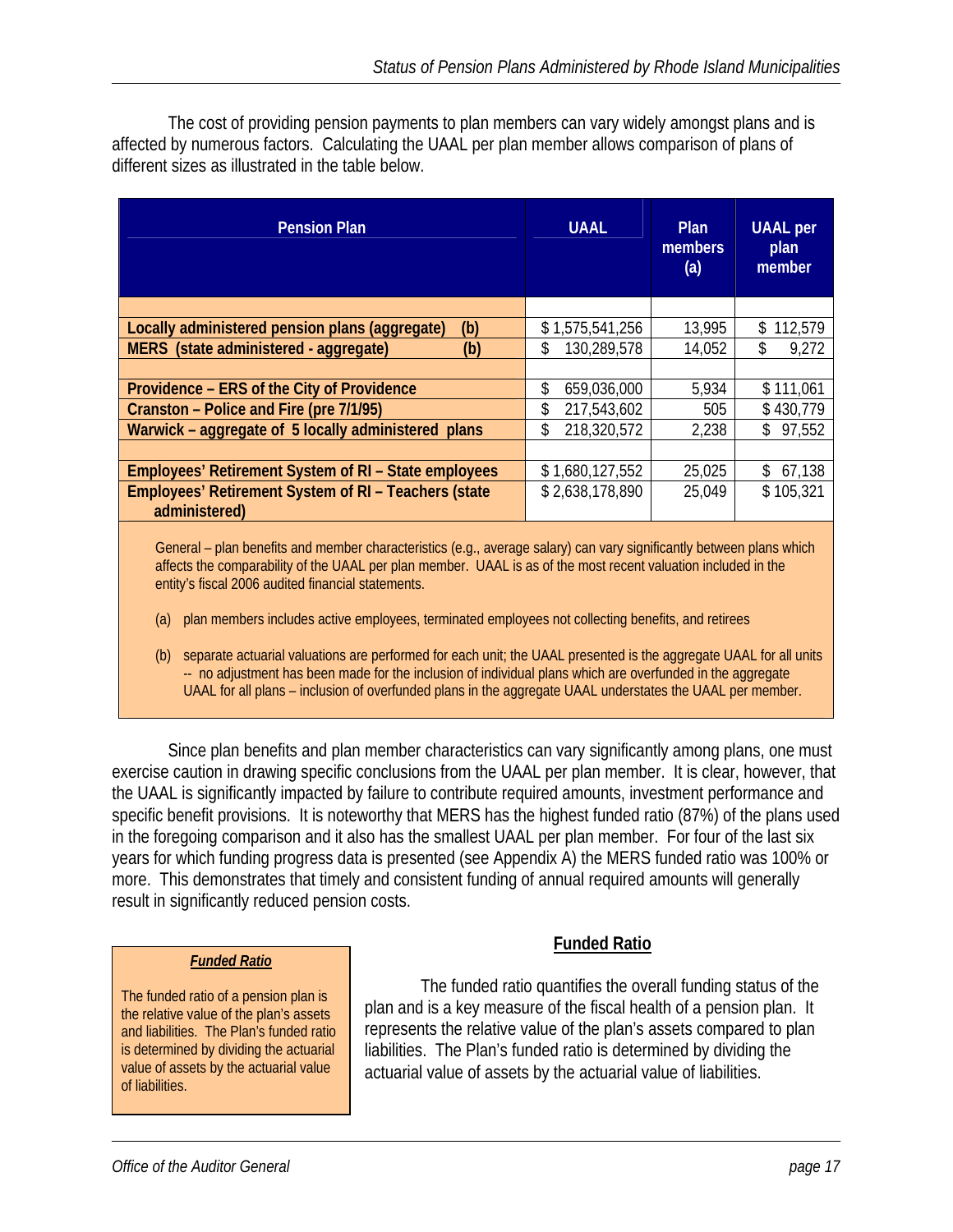Conceptually, a pension fund should be at or near 100% funded meaning that sufficient assets have been accumulated to meet estimated future pension liabilities. The further a plan is from 100% funded, the greater the risk that, without increased contributions and investment income or gains, assets will be insufficient to meet expected pension benefits. Larger contributions are required to make-up for the funding deficiency when plans are significantly less than the 100% funded ratio.

 At the other end of the spectrum from plans that are 100% funded, plans that are pay-as-you-go use current receipts to pay current benefits with no assets set aside for future costs. In most cases, pay as you go pension plans eventually become too expensive to support with only tax receipts and contributions. This typically occurs in an established plan where the number of retirees continually increases yet the number of active employees decreases or remains relatively constant. Investment earnings count for most of the revenue generated by a prefunded plan, lessening the impact on employer contributions.

 Wilshire Consulting published a report on funding levels of 125 state retirement systems in March 2006. Wilshire estimated the funded ratio for all 125 systems surveyed was 87% in 2005. Generally, nationwide funded ratios of public pension plans have declined largely due to investment losses that occurred during 2001 and 2002. As shown in Appendix A, the funded status of the Employees Retirement System of Rhode Island covering state employees and teachers and the Municipal Employees Retirement System has declined based on actuarial valuations performed through June 30, 2005.

 Recent initiatives in other states to identify pension plans at risk have generally targeted any plan with a funded ratio less than 80%. Using this parameter, there are a number of municipalities in Rhode Island with self-administered pension plans that are at risk (based on the most recent funded ratio reported in the municipality's Fiscal 2006 audited financial statements).

- Twenty-seven self-administered pension plans have funded ratios of less than 80%.
- Eighteen self-administered pension plans have funded ratios of less than 50%.
	- o Six of these plans have funded ratios less than 30%.
		- Five of the six are less than 20% funded.
		- Three of the six are less than 10% funded.

As stated earlier, some of these municipalities continue to underfund their plans as evidenced by the amount of the ARC actually contributed each year.

 The tables on the next page list the 27 self-administered pension plans with a funded ratio of less than 80% as reported in the fiscal 2006 audit reports of the respective municipality. The actual percentage of their annual required contribution made in fiscal 2006 is also included in the table. The same statistics are also presented for the state administered pension plans for comparison purposes.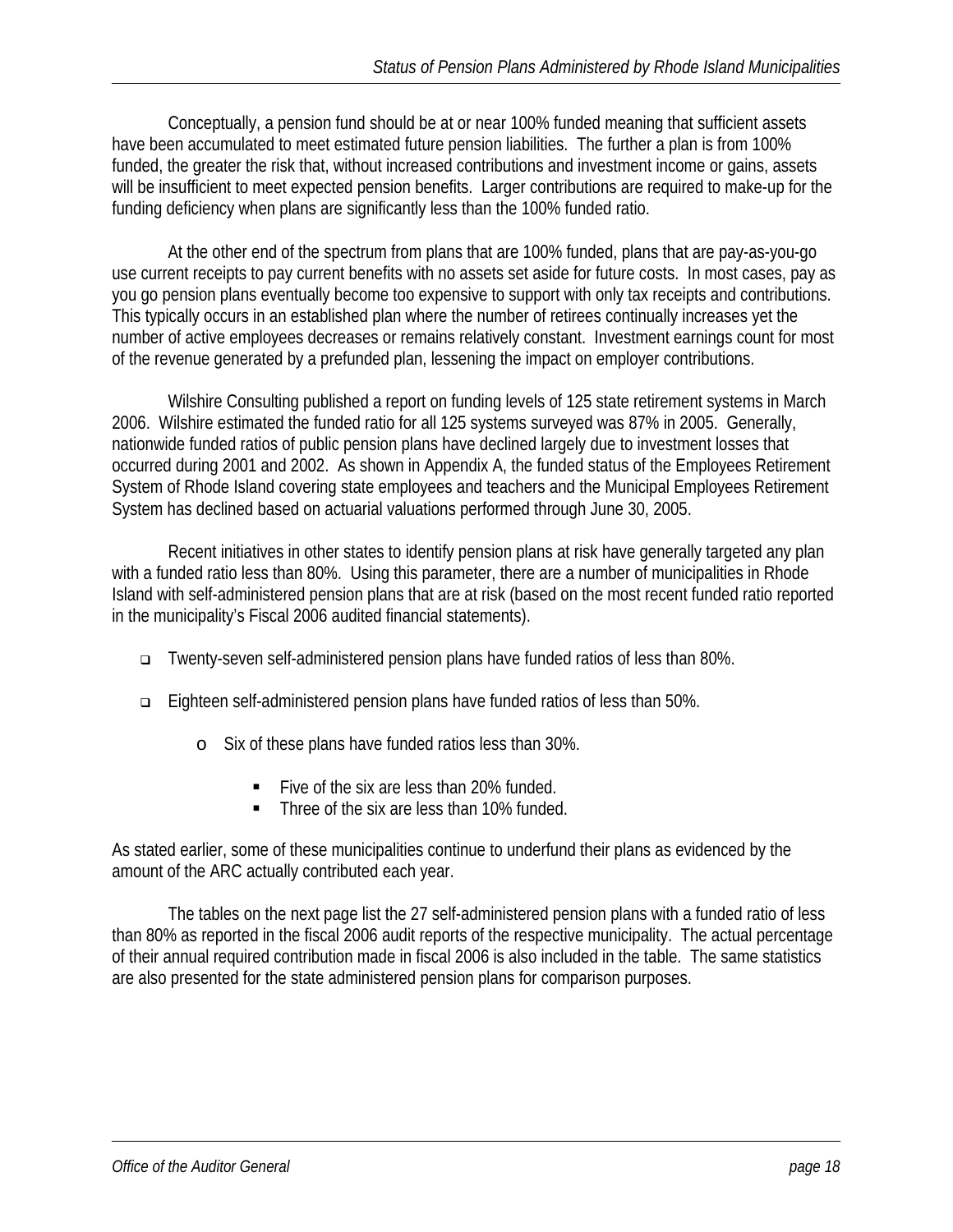| <b>Locally Administered</b><br><b>Pension Plan</b> | <b>Funded</b><br>Ratio | % of ARC<br><b>Contributed</b><br>in<br>Fiscal 2006 |
|----------------------------------------------------|------------------------|-----------------------------------------------------|
|                                                    |                        |                                                     |
| Narragansett Police (prior to 7/1/78)              | 5.1%                   | 0%                                                  |
| Central Falls Police and Fire (prior to 7/1/72)    | 7.3%                   | 127%                                                |
| <b>Coventry Police</b>                             | 8.0%                   | 28%                                                 |
| Cranston Police And Fire (pre 7/1/95)              | 15.5%                  | 98%                                                 |
| <b>Coventry Municipal Employees</b>                | 18.0%                  | 13%                                                 |
| <b>Warwick Police Pension I and Fire</b>           | 27.0%                  | 100%                                                |
| Johnston Fire (prior to 7/1/99)                    | 30.7%                  | 93%                                                 |
| <b>Johnston Police</b>                             | 30.8%                  | 100%                                                |
| Central Falls Police & Fire (after 7/1/72)         | 34.6%                  | 8%                                                  |
| Smithfield Police (prior to 7/1/99)                | 36.0%                  | 153%                                                |
| <b>Scituate Police</b>                             | 37.0%                  | 101%                                                |
| Providence                                         | 37.4%                  | 96%                                                 |
| Newport Firemen's                                  | 40.0%                  | 100%                                                |
| Pawtucket Post 1974 Police and Fire                | 42.5%                  | 54%                                                 |
| <b>Westerly Police</b>                             | 43.4%                  | 96%                                                 |
| <b>Coventry School Employees</b>                   | 46.6%                  | n/a                                                 |
| West Warwick Town Plan                             | 48.0%                  | 47%                                                 |
| <b>Tiverton Police</b>                             | 49.9%                  | 100%                                                |
| Cumberland                                         | 59.5%                  | 101%                                                |
| Newport Policemen's                                | 62.5%                  | 100%                                                |
| Portsmouth                                         | 65.3%                  | 100%                                                |
| Bristol Police (prior to 3/22/98)                  | 67.0%                  | 53%                                                 |
| North Providence Police                            | 67.5%                  | 92%                                                 |
| East Providence Firemen's and Policemen's          | 70.0%                  | 24%                                                 |
| Middletown Town                                    | 72.3%                  | 95%                                                 |
| Warwick City Employee's                            | 78.5%                  | 100%                                                |
| Narragansett Town Plan                             | 79.0%                  | 47%                                                 |

| <b>State Administered</b><br><b>Pension Plans</b>            | <b>Funded</b><br>Ratio <sup>*</sup> | % of ARC<br><b>Contributed</b><br>in<br>Fiscal 2006 |
|--------------------------------------------------------------|-------------------------------------|-----------------------------------------------------|
|                                                              |                                     |                                                     |
| Employees' Retirement System - State Employees               | 56.3%                               | 100%                                                |
| Employees' Retirement System - Teachers                      | 55.4%                               | 100%                                                |
| Municipal Employees' Retirement System                       | 87.2%                               | 100%                                                |
| * funded ratio is as of valuation performed at June 30, 2005 |                                     |                                                     |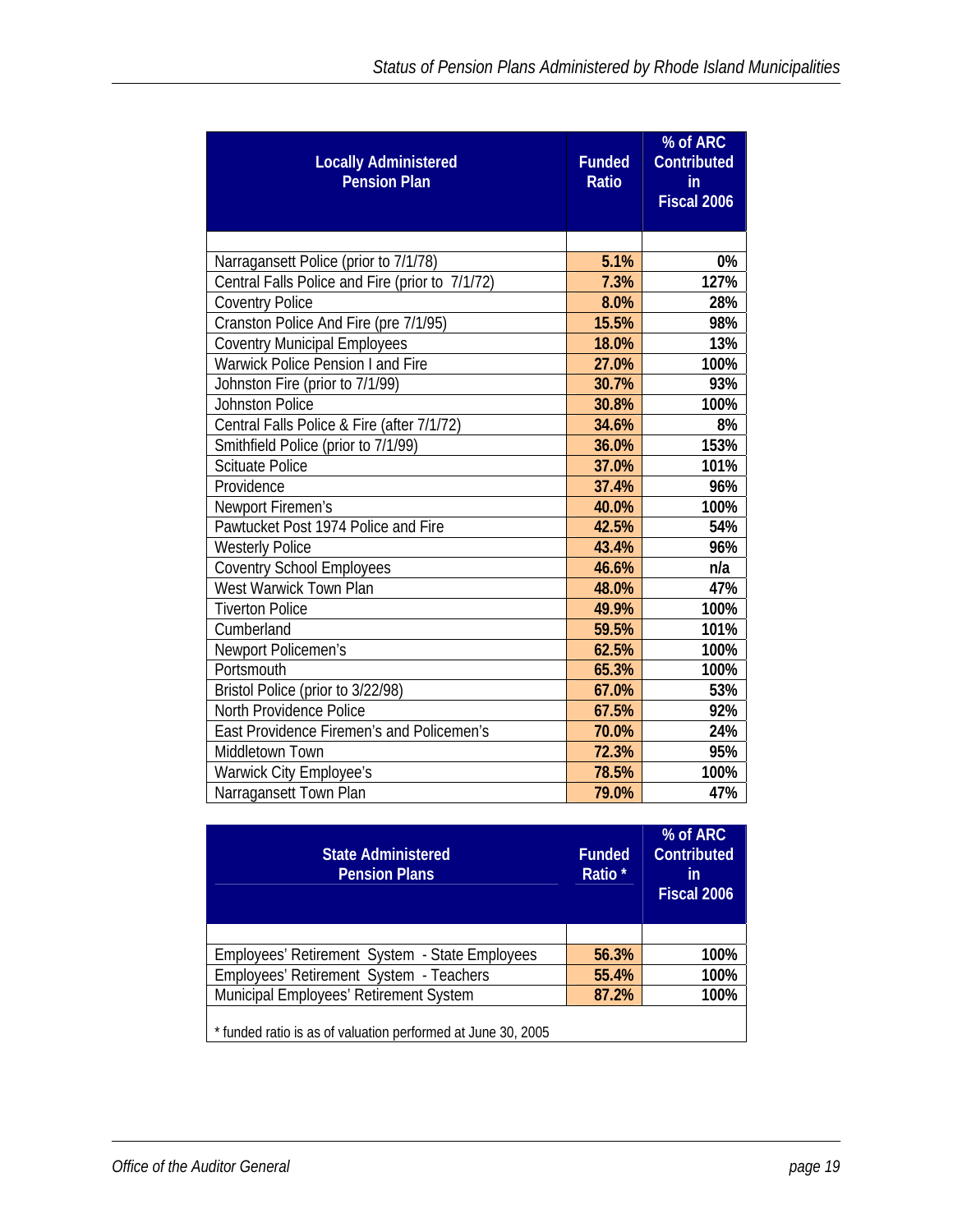#### *Investment Performance*

In addition to contributions, investment income is another source of funds to provide current and future pension benefits. Investment performance can be measured against the actuarial assumed rate of return and investment returns obtained by other similar investors.

#### **Investment Performance**

 After making annual required contributions, the next most important factor impacting the financial health of a pension plan is overall investment performance. Achieving average investment returns equal to the assumed rate of return used in periodic actuarial valuations is necessary to meet planned funding targets. Failure to meet the assumed rate of return adds to the growth in plan liabilities.

According to *Public Fund Survey Summary of Findings for* 

*FY 05* issued by the National Association of State Retirement Administrators in September 2006, one of two important actuarial assumptions incorporated into calculating a plan's long-term liabilities is investment return.

 Since a majority of revenue for most public pension funds comes from investment earnings, the nominal and real rate of return assumptions can have a dramatic effect on a plan's funding level and required contributions.

 The assumed rates of return for pension plans administered by Rhode Island municipalities ranged from 6.5% to 9.0% with an average of 7.85%. The assumed rate of return used by the State of Rhode Island Employees Retirement System is 8.25%.

 Nationally, many plans have adjusted downward their assumed non-inflation-adjusted investment return assumption. Although 8% is the most popular assumption, the number of plans using an assumption lower than 8% has increased.

Smaller plans typically have difficulty achieving the overall investment performance of larger plans because they have fewer opportunities to spread risk, cannot invest as efficiently (higher costs), may not have access to all types of potentially higher yielding investments and may not have developed appropriate asset allocation strategies to diversify risk.

The average five-year investment performance of the locally-administered pension plans in Rhode Island varied widely from a high of 9.4% to a low of -0.9%. The five-year average investment return of the locally-administered plans was, with one exception, consistently less than returns earned by the State administered Employee's Retirement System of RI. The five-year average rate of return and comparison to the assumed rate of return for the Employees' Retirement System is highlighted below. The same comparison for each of the locally administered pension plans is included in the table on the next page.

|                                                   |                                     |         | Actual Rate of Return* |       |       |       |                                     |                                                       |
|---------------------------------------------------|-------------------------------------|---------|------------------------|-------|-------|-------|-------------------------------------|-------------------------------------------------------|
| <b>Pension Plan</b>                               | <b>Assumed</b><br>Rate of<br>Return | 2002    | 2003                   | 2004  | 2005  | 2006  | <b>Average</b><br>rate of<br>return | Average<br>return<br>compared to<br>assumed<br>return |
| Employees Retirement System-State of Rhode Island | 8.25%                               | $-8.3%$ | 3.9%                   | 19.5% | 12.2% | 12.6% | 8.0%                                | $-0.25%$                                              |

\* Actual annual rates of return as reported by the Employees' Retirement System on a time-weighted average return basis.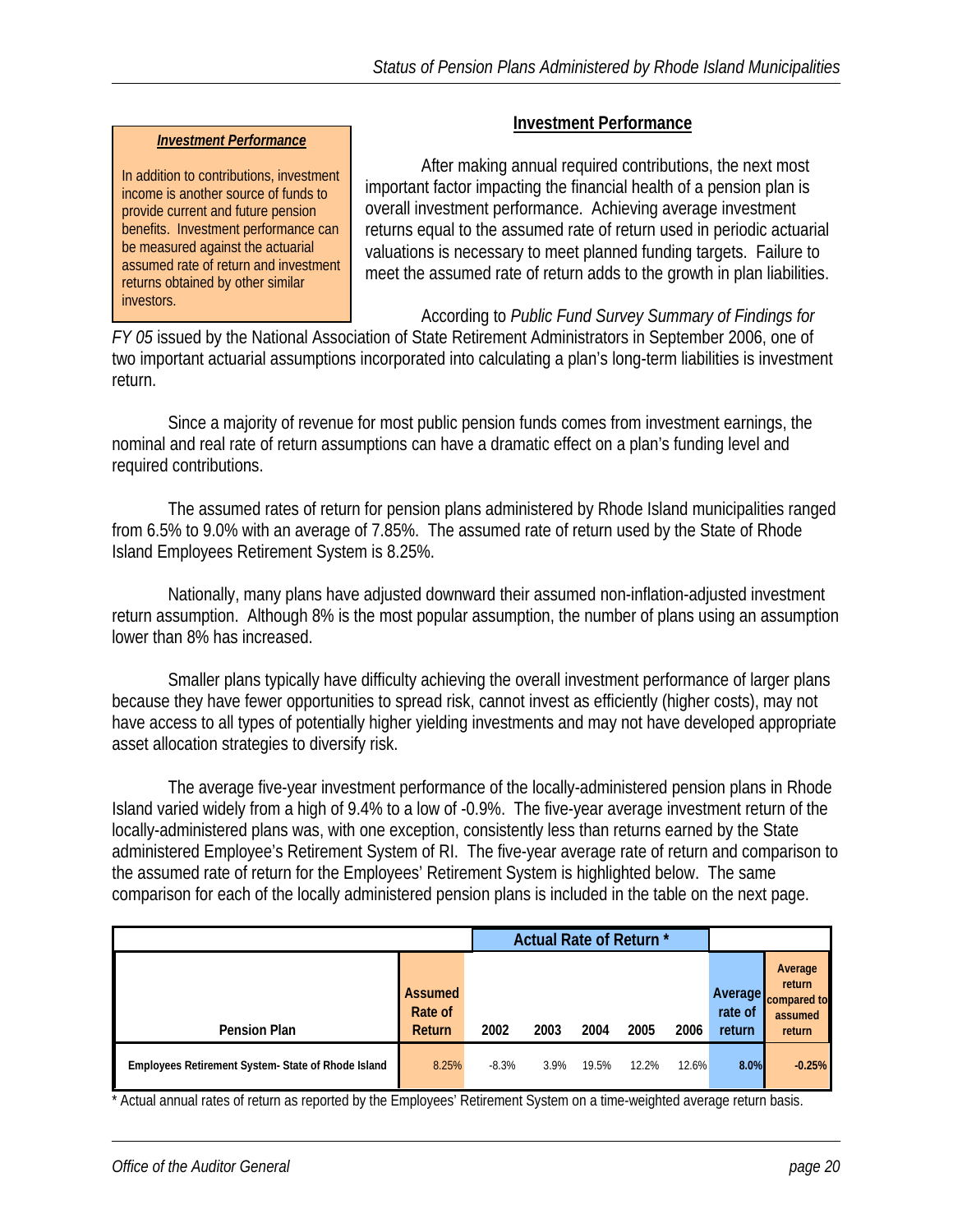| Municipal Pension Plans - comparison of assumed rate of return to actual rate of return |                                                                                                                                                                       |                                           |                                       |                                      |                                           |                                     |                                  |                                      |                                                       |  |  |
|-----------------------------------------------------------------------------------------|-----------------------------------------------------------------------------------------------------------------------------------------------------------------------|-------------------------------------------|---------------------------------------|--------------------------------------|-------------------------------------------|-------------------------------------|----------------------------------|--------------------------------------|-------------------------------------------------------|--|--|
|                                                                                         |                                                                                                                                                                       |                                           |                                       | <b>Actual Rate of Return</b>         |                                           |                                     |                                  |                                      |                                                       |  |  |
| Municipality                                                                            | <b>Pension Plan</b>                                                                                                                                                   | Assumed<br>Rate of<br>Return              | 2002                                  | 2003                                 | 2004                                      | 2005                                | 2006                             | Average<br>rate of<br>return         | Average<br>return<br>compared to<br>assumed<br>return |  |  |
| <b>Bristol</b>                                                                          | Police Pension Plan (prior to 3/22/98)                                                                                                                                | 8.00%                                     | $-6.5%$                               | 2.4%                                 | 11.7%                                     | 5.3%                                | 2.5%                             | 3.1%                                 | $-4.9%$                                               |  |  |
| <b>Central Falls</b>                                                                    | Police & FireJohn Hancock (after 7/1/72)<br>Police & Fire 1% (prior to 7/1/72)                                                                                        | 7.75%<br>7.50%                            | 4.1%<br>2.5%                          | 3.7%<br>1.7%                         | 6.9%<br>1.3%                              | 10.7%<br>1.4%                       | 8.5%<br>2.1%                     | 6.8%<br>1.8%                         | $-1.0%$<br>$-5.7%$                                    |  |  |
| Coventry                                                                                | Town's Municipal EE Retirement Plan<br>Police Pension Plan<br>School EE's Pension Plan                                                                                | 7.25%<br>6.50%<br>7.00%                   | 8.1%<br>8.9%<br>$-3.7%$               | 7.0%<br>6.3%<br>8.2%                 | 9.0%<br>8.5%<br>9.6%                      | 5.9%<br>6.7%<br>8.7%                | 6.3%<br>7.2%<br>n/a              | 7.3%<br>7.5%<br>4.5%                 | 0.0%<br>1.0%<br>$-2.5%$                               |  |  |
| Cranston                                                                                | Police & Fire EE's Pension Plan (prior to 7/1/95)                                                                                                                     | 8.00%                                     | $-5.3%$                               | 1.7%                                 | 0.8%                                      | 2.9%                                | 8.3%                             | 1.7%                                 | $-6.3%$                                               |  |  |
| Cumberland                                                                              | Town of Cumberland's Pension Plan                                                                                                                                     | 8.25%                                     | $-4.9%$                               | 0.6%                                 | 5.6%                                      | $-10.7%$                            | 4.8%                             | $-0.9%$                              | $-9.2%$                                               |  |  |
| <b>East Providence</b>                                                                  | Firemen's & Policemen's Pension Plan                                                                                                                                  | 8.50%                                     | $-5.3%$                               | 14.3%                                | 9.1%                                      | 9.9%                                | 15.6%                            | 8.7%                                 | 0.2%                                                  |  |  |
| Jamestown                                                                               | Police Pension Plan                                                                                                                                                   | 7.00%                                     | $-2.3%$                               | $-2.7%$                              | 12.7%                                     | 0.6%                                | 3.3%                             | 2.3%                                 | $-4.7%$                                               |  |  |
| Johnston                                                                                | Police<br>Fire (prior to 7/1/99)                                                                                                                                      | 7.75%<br>7.75%                            | $-3.7%$<br>$-12.2%$                   | 1.9%<br>5.2%                         | 8.0%<br>15.7%                             | 4.4%<br>7.5%                        | 8.1%<br>8.2%                     | 3.8%<br>4.9%                         | $-4.0%$<br>$-2.9%$                                    |  |  |
| Lincoln                                                                                 | Town Retirement Plan                                                                                                                                                  | 8.00%                                     | 13.4%                                 | 7.9%                                 | 9.0%                                      | 7.9%                                | 8.7%                             | 9.4%                                 | 1.4%                                                  |  |  |
| <b>Little Compton</b>                                                                   | Town Employees Other than Certified Teachers                                                                                                                          | 7.50%                                     | $-12.1%$                              | 3.2%                                 | 8.5%                                      | 7.5%                                | 8.4%                             | 3.1%                                 | $-4.4%$                                               |  |  |
| Middletown                                                                              | Town Plan                                                                                                                                                             | 7.50%                                     | $-0.7%$                               | 3.8%                                 | 12.5%                                     | 6.9%                                | 9.1%                             | 6.3%                                 | $-1.2%$                                               |  |  |
| Narragansett                                                                            | Police Plan (prior to 7/1/78)<br>Town Plan                                                                                                                            | 7.50%<br>7.50%                            | $-3.7%$<br>$-3.7%$                    | 3.0%<br>3.0%                         | 11.8%<br>11.8%                            | 6.3%<br>6.3%                        | 0.0%<br>8.4%                     | 3.5%<br>5.1%                         | $-4.0%$<br>$-2.4%$                                    |  |  |
| Newport                                                                                 | Firemen's Pension Plan<br>Policemen's Pension Plan                                                                                                                    | 8.25%<br>8.25%                            | $-9.1%$<br>$-9.1%$                    | 21.7%<br>21.7%                       | 10.8%<br>10.8%                            | 1.9%<br>1.9%                        | 8.4%<br>8.3%                     | 6.7%<br>6.7%                         | $-1.5%$<br>$-1.5%$                                    |  |  |
| North Kingstown                                                                         | Police Pension Fund (retired as of 6/30/96)                                                                                                                           | 7.50%                                     | 5.7%                                  | 4.3%                                 | 3.6%                                      | 3.7%                                | $-1.8%$                          | 3.1%                                 | $-4.4%$                                               |  |  |
| North Providence                                                                        | Police Pension Plan                                                                                                                                                   | 8.00%                                     | 0.9%                                  | 4.6%                                 | 13.7%                                     | 8.2%                                | 10.2%                            | 7.5%                                 | $-0.5%$                                               |  |  |
| Pawtucket                                                                               | Pre 1974 Policemen & Firemen (pay as you go)<br>Post 1974 Policemen & Firemen                                                                                         | 8.00%                                     | $-2.5%$                               | 5.4%                                 | 11.6%                                     | 10.0%                               | 7.4%                             | 6.4%                                 | $-1.6%$                                               |  |  |
| Portsmouth                                                                              | Employees of the Town of Portsmouth                                                                                                                                   | 8.00%                                     | $-0.4%$                               | $-7.1%$                              | 14.7%                                     | 8.7%                                | 4.6%                             | 4.1%                                 | $-3.9%$                                               |  |  |
| Providence                                                                              | ERS of the City of Providence                                                                                                                                         | 8.50%                                     | $-3.5%$                               | 1.2%                                 | 22.7%                                     | 8.3%                                | 12.2%                            | 8.2%                                 | $-0.3%$                                               |  |  |
| <b>Scituate</b>                                                                         | Police Pension Plan                                                                                                                                                   | 9.00%                                     | 5.4%                                  | $-12.3%$                             | 26.6%                                     | 6.9%                                | n/a                              | 5.3%                                 | $-3.7%$                                               |  |  |
| Smithfield                                                                              | Police (prior to 7/1/99)<br>Fire Pension Plan                                                                                                                         | 8.50%<br>8.50%                            | $-21.4%$<br>$-17.4%$                  | $-7.7%$<br>$-3.1%$                   | 15.2%<br>17.4%                            | 4.3%<br>7.7%                        | 7.3%<br>8.2%                     | $-0.5%$<br>2.6%                      | $-9.0%$<br>$-5.9%$                                    |  |  |
| Tiverton                                                                                | Policemen's Pension Plan                                                                                                                                              | 7.00%                                     | $-9.9%$                               | 10.6%                                | 6.4%                                      | 5.2%                                | 5.9%                             | 3.6%                                 | $-3.4%$                                               |  |  |
| Warwick                                                                                 | City Employees Pension Plan<br>Police Pension II Plan<br>Police Pension I & Fire Pension Plan<br>Fire Pension Plan II<br>Warwick Public Schools Employee Pension Plan | 8.00%<br>8.00%<br>8.00%<br>8.00%<br>7.00% | $-3.1%$<br>$-3.5%$<br>$-6.3%$<br>5.6% | 5.2%<br>4.9%<br>2.5%<br>1.3%<br>7.7% | 14.3%<br>15.0%<br>16.6%<br>13.7%<br>10.4% | n/a<br>9.5%<br>9.2%<br>8.2%<br>6.7% | n/a<br>n/a<br>n/a<br>n/a<br>8.2% | 3.3%<br>5.2%<br>4.4%<br>4.6%<br>7.7% | $-4.7%$<br>$-2.8%$<br>$-3.6%$<br>$-3.4%$<br>0.7%      |  |  |
| <b>West Warwick</b>                                                                     | Town Plan                                                                                                                                                             | 8.50%                                     | $-11.3%$                              | 3.4%                                 | 11.7%                                     | 4.5%                                | 8.6%                             | 3.4%                                 | $-5.1%$                                               |  |  |
| Westerly                                                                                | Police Pension Plan                                                                                                                                                   | 8.00%                                     | 1.0%                                  | 10.6%                                | 6.4%                                      | 4.8%                                | 4.3%                             | 5.4%                                 | $-2.6%$                                               |  |  |
| Woonsocket                                                                              | Police (pre 7/1/80) and Fire (pre 7/1/85) Plan                                                                                                                        | 8.25%                                     | $-12.7%$                              | 7.9%                                 | 7.9%                                      | 8.5%                                | 6.6%                             | 3.6%                                 | $-4.6%$                                               |  |  |
|                                                                                         | 7.85%                                                                                                                                                                 | $-3.4%$                                   | 4.3%                                  | 11.2%                                | 5.9%                                      | 6.9%                                | 4.7%                             | $-3.1%$                              |                                                       |  |  |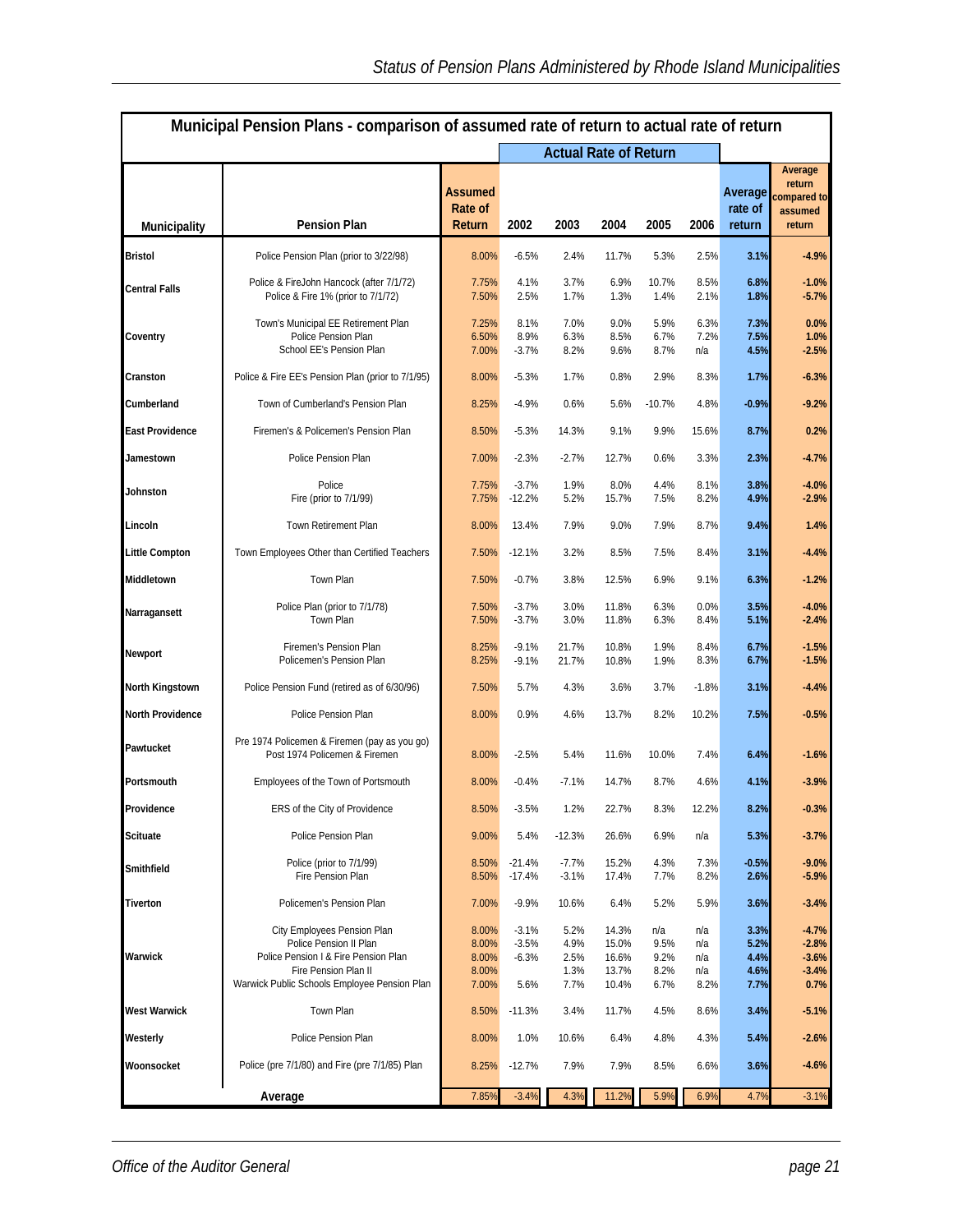Of the 37 pension plans that are locally administered (as reported in the table on the preceding page) all but 5 experienced average five-year investment returns which were less than the assumed rate of return used in performing the annual actuarial valuation of the plan. In many instances the difference between actual investment performance and the assumed rate of return was significant. In the case of Cumberland and Cranston, average five-year investment returns were 9.2% and 6.3% less, respectively, than the assumed rate of return. The State Employees' Retirement System's actual five-year investment performance also trailed its assumed rate of return (8.25%) by approximately 25 basis points.

 It is important to note that the average investment performance for a specific five-year period can vary widely depending upon overall market performance in those years. For example, the averages above are for the five-year period 2002-2006. Results for the five-year period 2001-2005 would have been less because market conditions were poor in 2001.

 We did not assess the investments held by each of the locally administered pension plans but did obtain investment performance data from the municipality and, for fiscal 2006, made our own approximation of investment returns based on financial data included in the municipality's fiscal 2006 audited financial statements. Our fiscal 2006 investment return calculations do not consider the timing of inflows and outflows within the pension fund. Investment return data reported to us by a municipality was not independently verified. Additionally, the annual investment return may not be computed on a consistent basis among plans. The average rate of return is an approximation only intended to demonstrate investment performance relative to a plan's rate of return assumption and between plans.

 The actual rates of return for Rhode Island's locally administered pension plans supports the conclusion that smaller plans struggle to achieve the same rates of return earned by larger, well diversified and professionally managed plans. Considering that investment performance can have a significant impact on the plan's funded status and contribution rates, efforts to improve investment performance by (1) merging the locally administered plans into the State administered Municipal Employees' Retirement System or (2) creating a state administered pooled investment trust for locally administered pension plans deserve serious consideration.

 To demonstrate the impact of actual investment performance on a plan's funding status, we estimated investment income for the Cranston and West Warwick locally administered plans if the plans had achieved their assumed rate of return. Over the last five fiscal years (2002-2006) we estimated Cranston and West Warwick would have realized an additional \$8 million and \$11.9 million, respectively, had the actual investment return matched the investment return assumption for that plan. We also estimated investment income over the same five-year period if the plans had the earned the same rate of return as the Employees' Retirement System of Rhode Island. Under this scenario, the Cranston and West Warwick plans would have realized an additional \$9 million and \$7.4 million, respectively.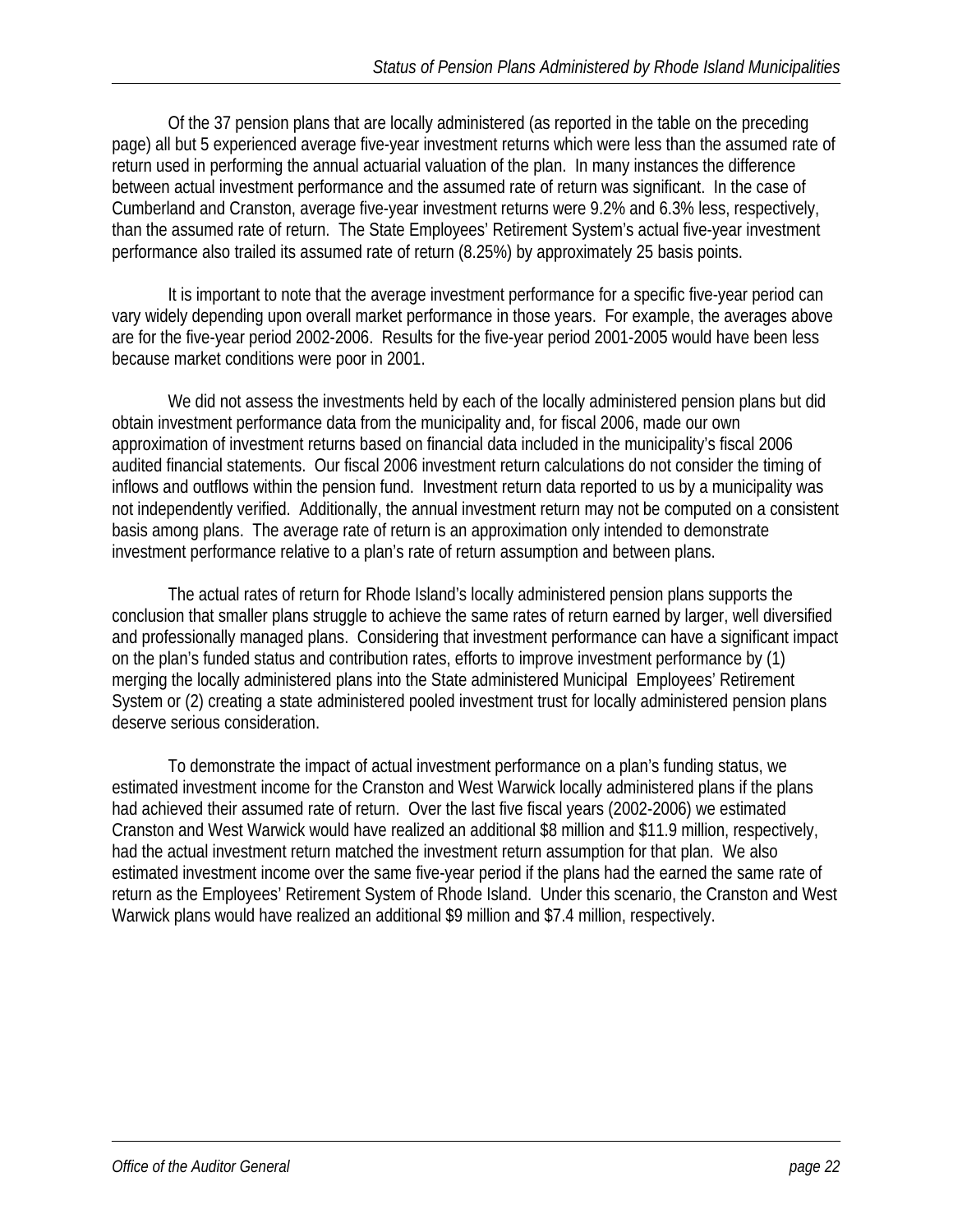## **OVERSIGHT OF LOCALLY ADMINISTERED PENSION PLANS**

#### **State of Rhode Island General Laws**

*Rhode Island General Laws Section 45-10-15 requires the following:* 

- For any audit year in which a municipality contributes materially less than 100% of the annual required contribution to its pension plan(s) as reported in accordance with GASB Statement Number 27 "Accounting for Pensions by State and Local Governmental Employers" or any successor statement, the municipality shall submit to the Auditor General and the state Director of Administration:
	- o the municipality's most recent actuarial study of the plan(s), and
	- o management's recommendations for assuring future payments equal to the annual pension cost (APC).
- $\Box$  This information must be submitted within three (3) months of completion of the audited financial statement.

 The General Laws of the State of Rhode Island contain few provisions regarding locally administered pension plans since the plans are established and governed by local ordinance or municipal charter provisions. Section 45-10-15 of the Rhode Island General Laws, however, requires a municipality to submit certain information when they have not contributed 100% of the annual required contribution.

 The Office of the Auditor General n otifies all municipalities contributing materially less than 100% of their ARC of their responsibi lity to develop a plan to assure future payments equal to the ARC. Although these municipalities generally develop corrective action plans, some are inadequate and problems often exist with plan implementation. Some municipalit ies have repeatedly failed to comply with their corrective

action plans by either not appropriating the contribution stipulated or not contributing the amount appropriated if budgetary shortfalls occur elsewhere. The current law lacks enforcement provisions. Because of the flexibility locally administered plans can exercise, pension contributions (to locally administered plans) are often the first item to be cut when budgetary shortfalls arise.

 Many municipalities have expressed difficulty in meeting the ARC due to constraints on their ability to raise property taxes, the primary source of revenue for most municipalities. A schedule on page 13 compares the annual required contributions for all of the pension plans a municipality participates in to its property tax levy and reports the percent of the levy that the ARC represents.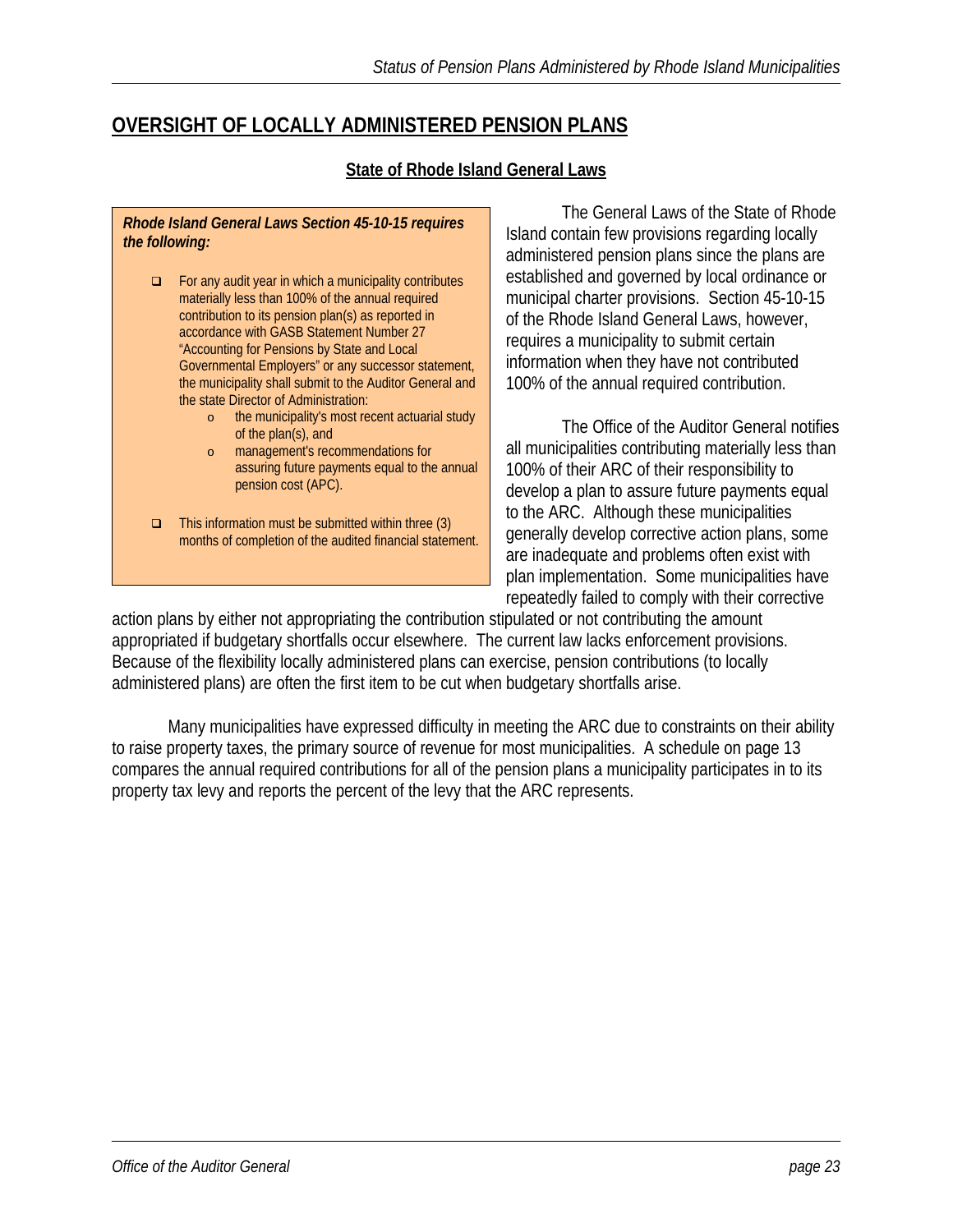## **ACCOUNTING PRINCIPLES APPLICABLE TO GOVERNMENTAL PENSION PLANS**

 The Governmental Accounting Standards Board (GASB) issues accounting principles for governmental entities. In general, these accounting principles (1) require that periodic actuarial valuations be performed of governmental pension plans, (2) define the acceptable actuarial methods that can be used in valuing pension benefit liabilities, and also (3) specify the pension related disclosures that must be included in the annual financial reports of a governmental entity.

 Governmental accounting principles relating to pensions specify how pension costs are measured, reported, and disclosed, however, they do not mandate actual funding requirements. For instance, a municipality that fails to contribute 100% of the annual required contribution to its pension plan (determined in accordance with acceptable GASB guidelines) must disclose the actual amount contributed and report the full annual required contribution amount (funded and unfunded portion) as an expense in its government-wide financial statements. The amount reported in the fund level financial statements is only the actual amount funded.

 A municipality's government-wide financial statements should reflect, as a long-term liability, the cumulative difference between the annual required contribution amount and the amount actually contributed to the pension plan.

 Since implementation of GASB pronouncements relating to pensions, governments are required to include basic information about their pension plans that allows a reader of the financial statements to determine whether actual contributions are equal to 100% of annual required amounts, the unfunded actuarial accrued liability and the overall funded status of the plan.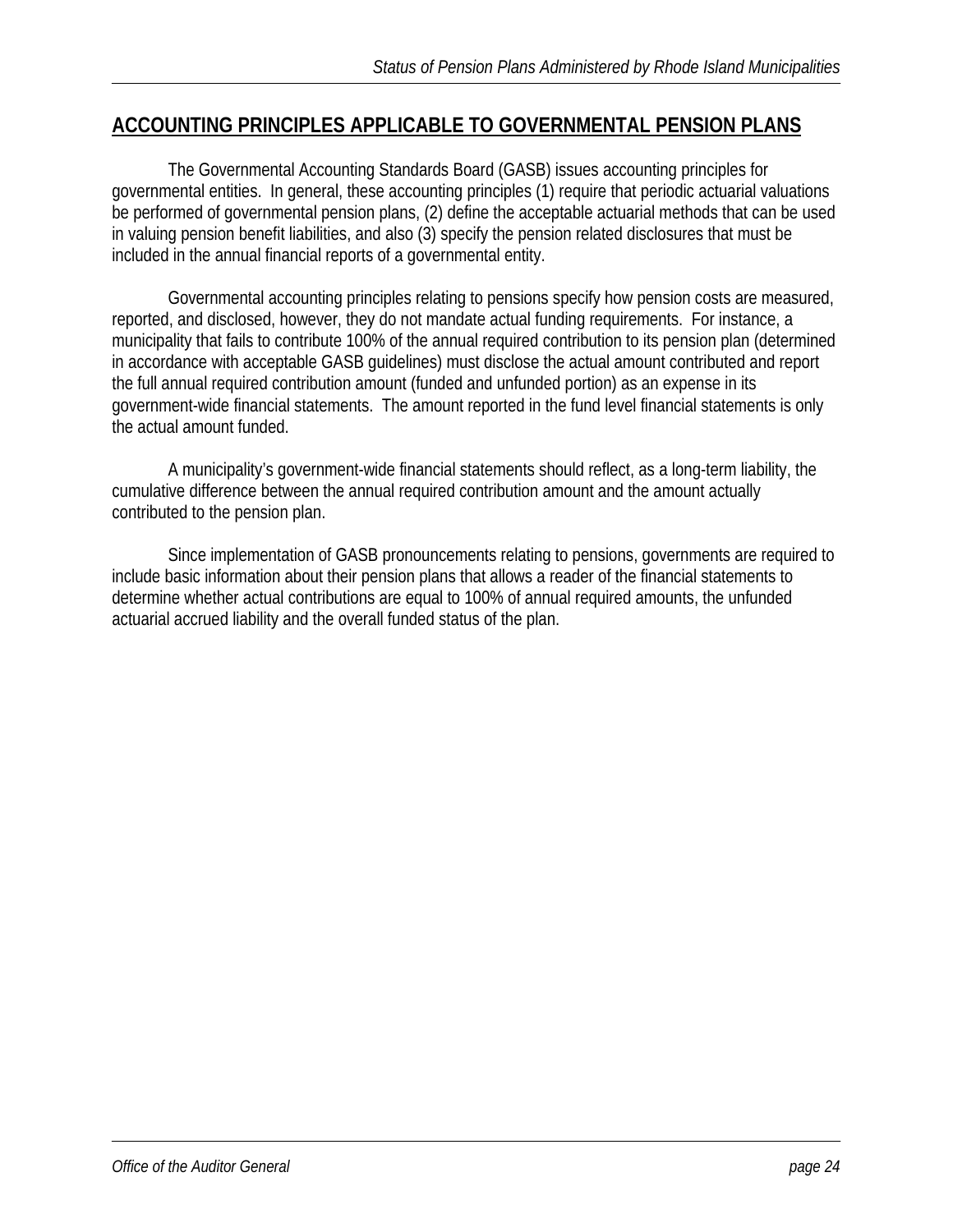## **SUMMARY AND CONCLUSIONS**

 Pension plans administered by Rhode Island municipalities are of concern because so many are considerably underfunded. The principal concern is ensuring that adequate funds will be available to meet benefit payments promised to retirees. A second and equally important concern is the negative impact these self-administered plans can have on the overall financial health of a community when not properly funded. When pension plans are chronically underfunded, the eventual costs to fund the plan become significantly larger and tend to divert resources from other programs and initiatives.

 Bond rating agencies do focus on how well a community is managing its pension obligations. The rating agencies view failure to adequately manage a locally administered pension plan and overall pension obligations negatively. Consequently, this can affect the ratings assigned to debt of the municipality which directly impacts the community's borrowing costs.

 Nearly one-half of the City of Cranston's general long-term debt stems from the chronic failure to contribute actuarially determined amounts to fund the City's Police and Fire Employees Retirement System. If no further contributions were made to the plan, assets available within the plan would only be sufficient to make pension benefit payments to retirees for approximately two years. Even when rating agencies upgraded the City's bond rating in 2006, they continued to cite the unfunded pension liability as an important factor.

*"Moody's believes that the retirement system is a key component of the city's overall credit quality and continued reduction of the unfunded pension liability will be an integral part of any future rating analysis." – Moody's Investors Service* 

*"Although Cranston has made significant strides in restoring fiscal balance, its very large \$220 million unfunded police and fire pension plan liability remains a credit weakness … this significant liability will continue to be a burden for years to come." – Standard & Poors Ratings Service* 

 It is also noteworthy that the annual required contribution for the City of Cranston's Police and Fire Employees Retirement System was \$21.7 million for fiscal 2006. This plan covers 98 active members and 407 retirees for a total of 505 individuals. In contrast, the aggregate annual required contribution for all participating entities in the Municipal Employees Retirement System (MERS) was \$20.1 million covering a total of 14,052 individuals (active and retirees). This significant disparity in the relative annual required contribution between the plans results from the impact of Cranston not contributing required amounts each year and the benefits afforded retirees under the Cranston plan relative to those in MERS.

 Improving the funded status of these plans presents a significant hurdle to many communities that are already challenged to meet their obligations within state mandated property tax limits. As demonstrated in the table on page 13, the collective annual required contributions as a percentage of the municipality's property tax levy varies significantly by community. For five communities, the annual required contributions for pensions alone represents 20% or more the community's fiscal 2006 property tax levy – a significant burden.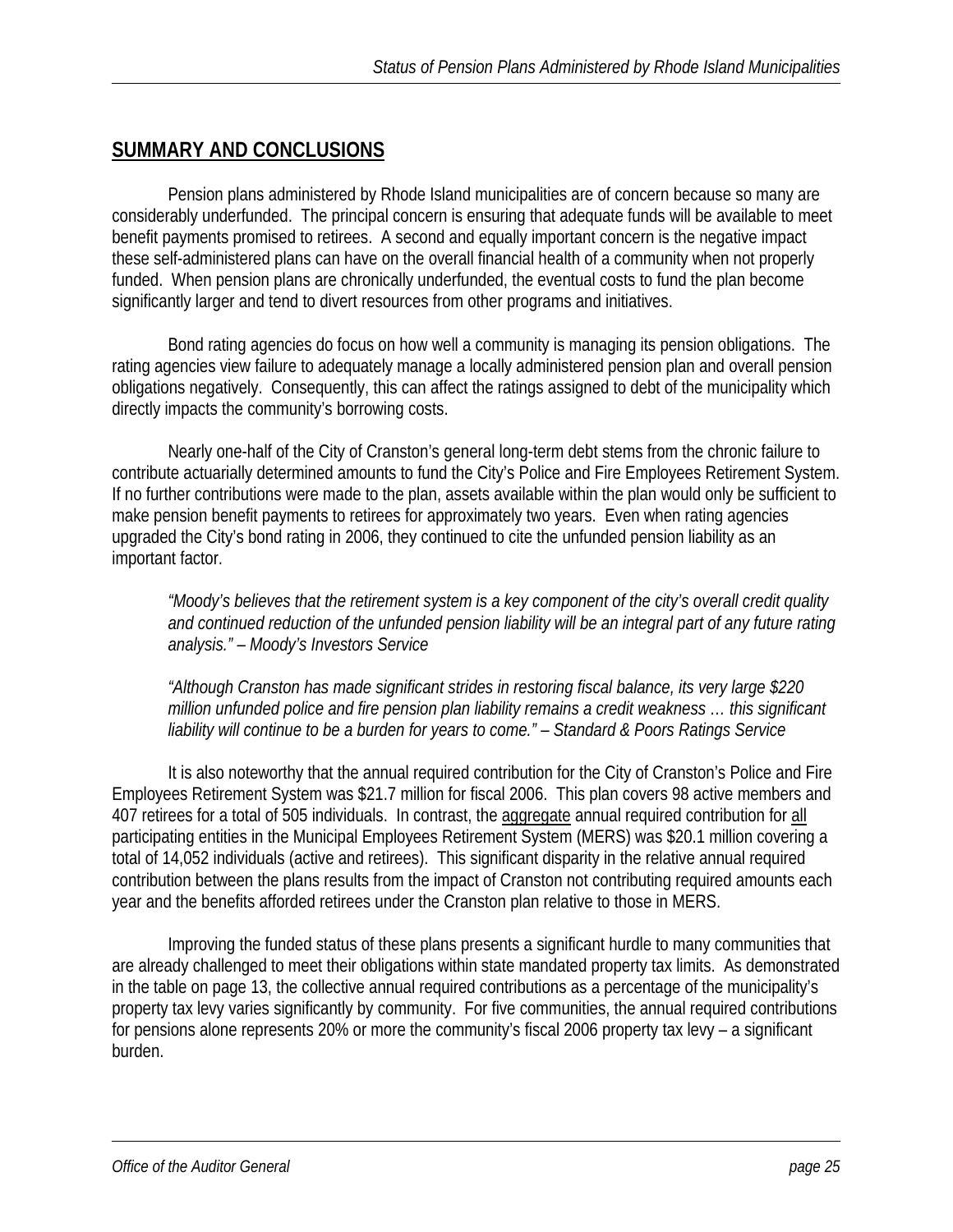Underfunded pension plans are not unique to Rhode Island. The issues associated with defined benefit plans–both public and private—have received significant attention in light of increasing actuarial liabilities for future benefits driven in large part by employees retiring earlier and living longer.

 Various structural issues contribute to or facilitate the poor funded status of many locally administered plans. Clearly, local administration of the plans allows flexibility in defining the benefit structure of the plan and also the timing and actual amounts contributed to the plan. In many instances that flexibility has resulted in generous benefits and failure to make annual required contributions. Additionally, local governments typically focus on the annual budget process and consequently have a short-term perspective. That short-term focus is often inconsistent with the long-term perspective required of stewards of a pension plan. These factors directly impact the poor funded status of the plans.

 In contrast, all Rhode Island municipalities are making 100% of their annual required contribution for teachers to the state administered Employees Retirement System. Similarly, all Rhode Island municipalities that participate in the Municipal Employees' Retirement System are making 100% of their annual required contribution and are adhering to the established benefit structure outlined in the State's General Laws. In these instances, the municipality must fund required amounts – the General Laws allow for offset of state aid to local governments if the municipality is delinquent in making required pension contributions to the State administered pension plans. The same fiscal discipline is not forced upon a municipality with regard to its locally administered pension plan.

When a municipality also administers a pension plan for certain of its employees, retiree benefits are often renegotiated through the collective bargaining process. Oftentimes, the "cost" of the contract focuses on the near term cash outflows for salary increases and health care but ignores the long-term and perhaps more substantial costs related to enhanced pension benefits. Consequently, the total cost of the labor contract–both short and long term—should be disclosed to those with responsibility for approving the contract terms. This may require engaging the municipality's actuary to calculate the future costs associated with the enhanced pension benefits and the impact on employer annual contributions to the plan.

 Locally administered plans also lack advantage in investing accumulated pension plan assets effectively with the aim of maximizing returns yet reducing risk exposure through diversification. The smaller size of the investment portfolios associated with the self-administered plans makes it more difficult to effectively diversify assets and fully participate in all types of investment options. With some exceptions, investment returns of the self-administered plans are less than the returns earned by the State retirement system. Further, the cost of investing and the overall administrative costs of the self-administered pension plan are likely higher because of the lack of economies of scale.

 We observed that information and disclosures regarding pension plans and related costs as included in a municipality's financial statements were at times incomplete or inaccurate. Accurate and timely pension information allows those vested with oversight responsibility to assess the financial health of the pension plans, and the progress made in accumulating assets to meet future benefits.

 All these considerations lead to the general conclusion that self-administered pension plans can be problematic and their continued existence should be strongly reconsidered. Practically, locally administered pension plans are not likely to cease to exist immediately or in the near term. Several control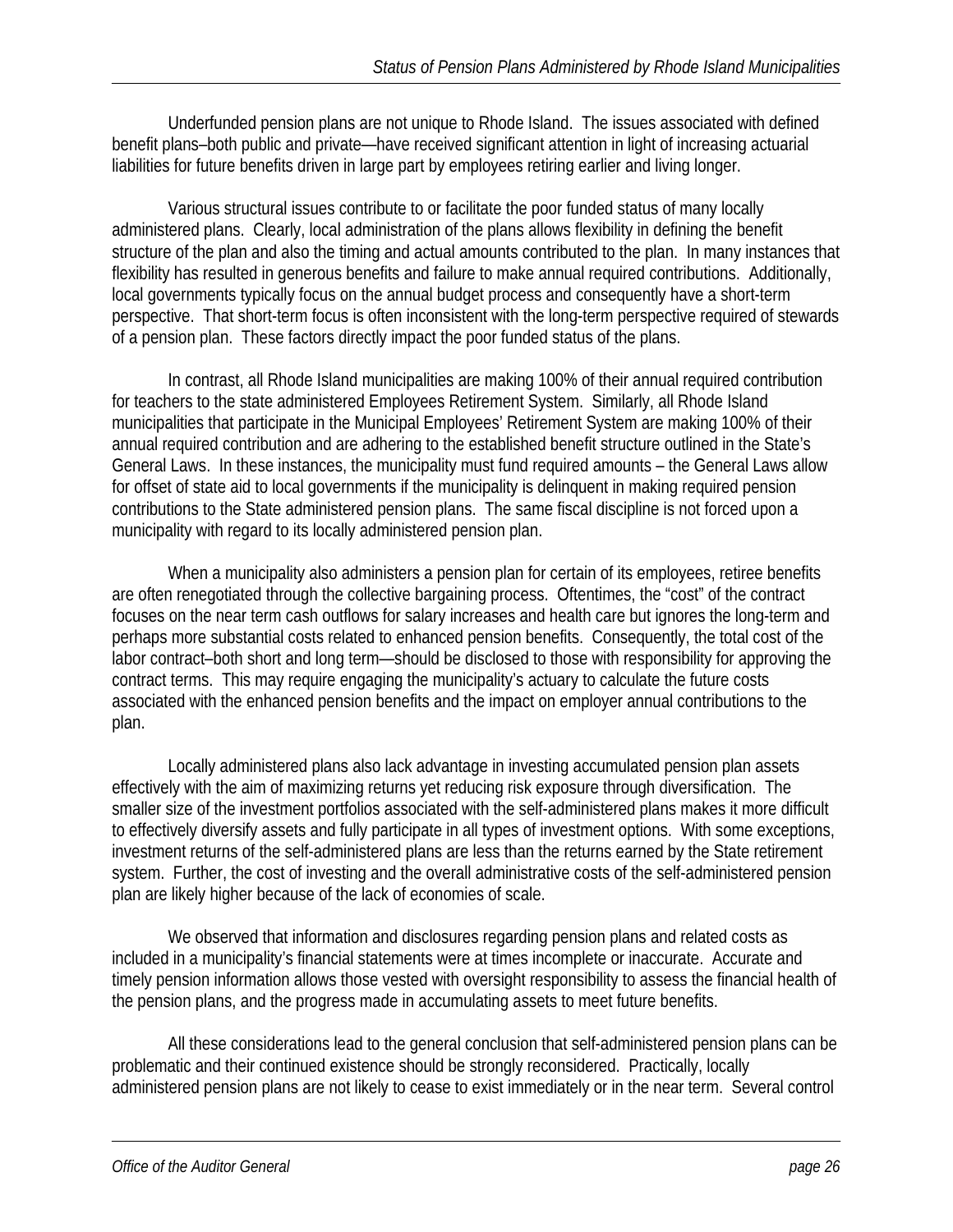measures and options should be considered or implemented to decrease the risk that these plans will be unable to meet their benefit obligations to retirees or negatively impact a community's overall fiscal health.

 One option that has been widely adopted by the private sector is establishing defined contribution plans rather than defined benefit plans. These are attractive since once the required employer contribution is made to the defined contribution plan, the employer has no further liability. One of the primary benefits of a defined-contribution plan, from a government employer's perspective, is that it provides a great deal of stability since contribution levels are known in advance and do not change much from year to year. This is in sharp contrast to the volatility in contribution levels experienced under defined-benefit plans. Additionally, since defined contribution plans are more portable to the employee, some believe that defined contribution plans are beneficial in recruiting workers since the typical long vesting provisions of governmental defined benefit plans can be a disincentive in today's increasing mobile workforce.

## **Recommendations for Municipalities**

- 1. Contribute no less than 100% of the annual required contribution (ARC) to locally administered pension plans. When current contribution levels are less than 100% of the ARC, comply with General Law section 45-10-15, and submit a plan to the Auditor General to reach a funding level that is equal to 100% of the annual required contribution. Once a plan has been developed and approved by the Auditor General, adhere to the funding plan provisions.
- 2. Earmark any unexpected revenues and/or budget surpluses for making supplemental contributions to any underfunded locally administered pension plan.
- 3. Pursue moving active members now covered by locally administered pension plans to the State administered Municipal Employees' Retirement System.
- 4. Consider increasing employee contributions to the locally administered pension plans to lessen the impact of increased contribution rates to employers.
- 5. Consider defined contribution plans for new hires rather than defined benefit plans to control municipal retirement plan costs.
- 6. Ensure that local government financial statements include all required financial information and related disclosures regarding pension plans covering the municipality's employees. This would provide readers with adequate information about pension costs, the funded status of the plans and progress made in accumulating assets to fund future pension benefits.
- 7. Prepare a fiscal note detailing the impact on contribution rates and funded status of a locally administered pension plan when pension benefits are affected by new collective bargaining agreements. The fiscal note should provide the governing body approving the contract with sufficient information to ascertain the full cost of the proposed collective bargaining agreement.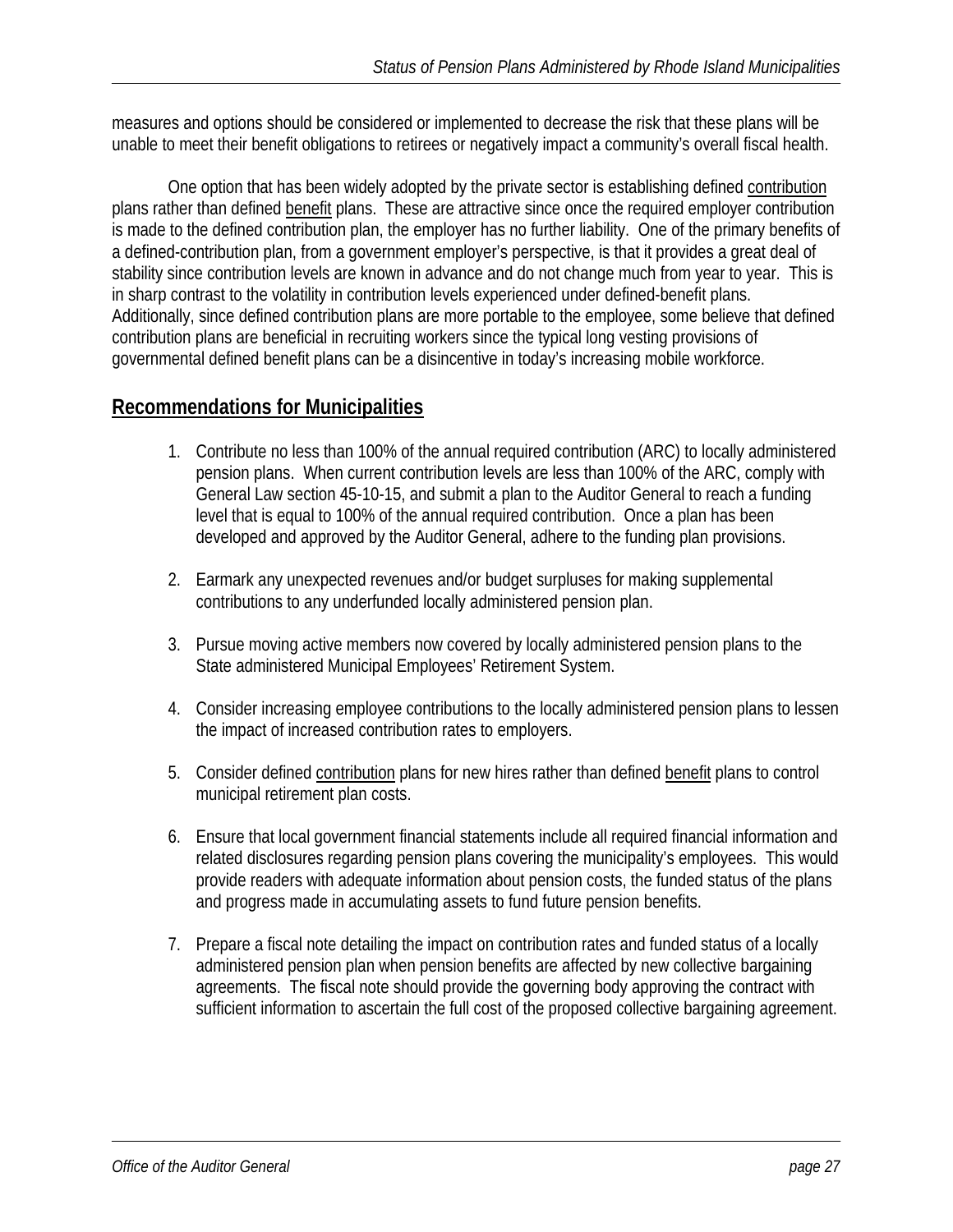## **Matters Warranting Further Legislative Deliberation**

 The issues impacting the fiscal health of locally administered pension plans are multi-faceted and long-term in nature. It is likely that actions to address the issues will also involve various options and occur over a period of time rather than immediately. Based on our review, we have outlined various matters that we believe warrant consideration as options to ensure that promised pension benefits can be provided to employees/retirees without undermining the fiscal health of the sponsoring municipality.

#### *1. Create a pooled investment trust for locally administered pension plans to improve investment performance*

 Self-administered plans lack advantage in investing accumulated pension plan assets effectively with the aim of maximizing returns yet reducing risk exposure through diversification. The smaller size of the investment portfolios associated with the self-administered plans makes it more difficult to effectively diversify assets and fully participate in all types of investment options. With some exceptions, investment returns of the self-administered plans are less than the returns earned by the State retirement system. Further, the cost of investing and the overall administrative costs of the self-administered pension plan are higher because of the lack of economies of scale.

 Optimally, locally administered plans should be merged into the State administered MERS plan – this option best addresses all the concerns associated with the locally administered plans. If these efforts are unsuccessful, a pooled investment trust, administered by the State should be explored to optimize the advantages of a professionally managed, well-diversified investment option. With a pooled investment trust, the assets of locally administered pension plans are commingled for investment purposes. Investment gains and losses are distributed pro-rata to each participating entity. This would allow for broader diversification of assets thereby mitigating risk, enhancing investment returns through exposure to a wider variety of investment vehicles and reducing costs by spreading asset management expenses over a larger base. The State could utilize the existing structure in place to invest assets of the Employees' Retirement System. Since the investment objectives of the local pooled investment trust would be similar if not the same as the ERS, the same asset allocation model and investment objectives could be followed.

#### *2. Amend the general laws to enhance the enforcement provisions relating to communities that are not funding 100% of the annual required contribution to their locally administered pension plan*

 Due to the significant negative impact that underfunding pension plans can have on a municipality's long-term fiscal health, a bill was introduced in both the 2005 and 2006 sessions of the Rhode Island General Assembly in an effort to increase compliance with funding the ARC.

 The bill addressed contributions by municipalities to self-administered municipal pension funds as follows: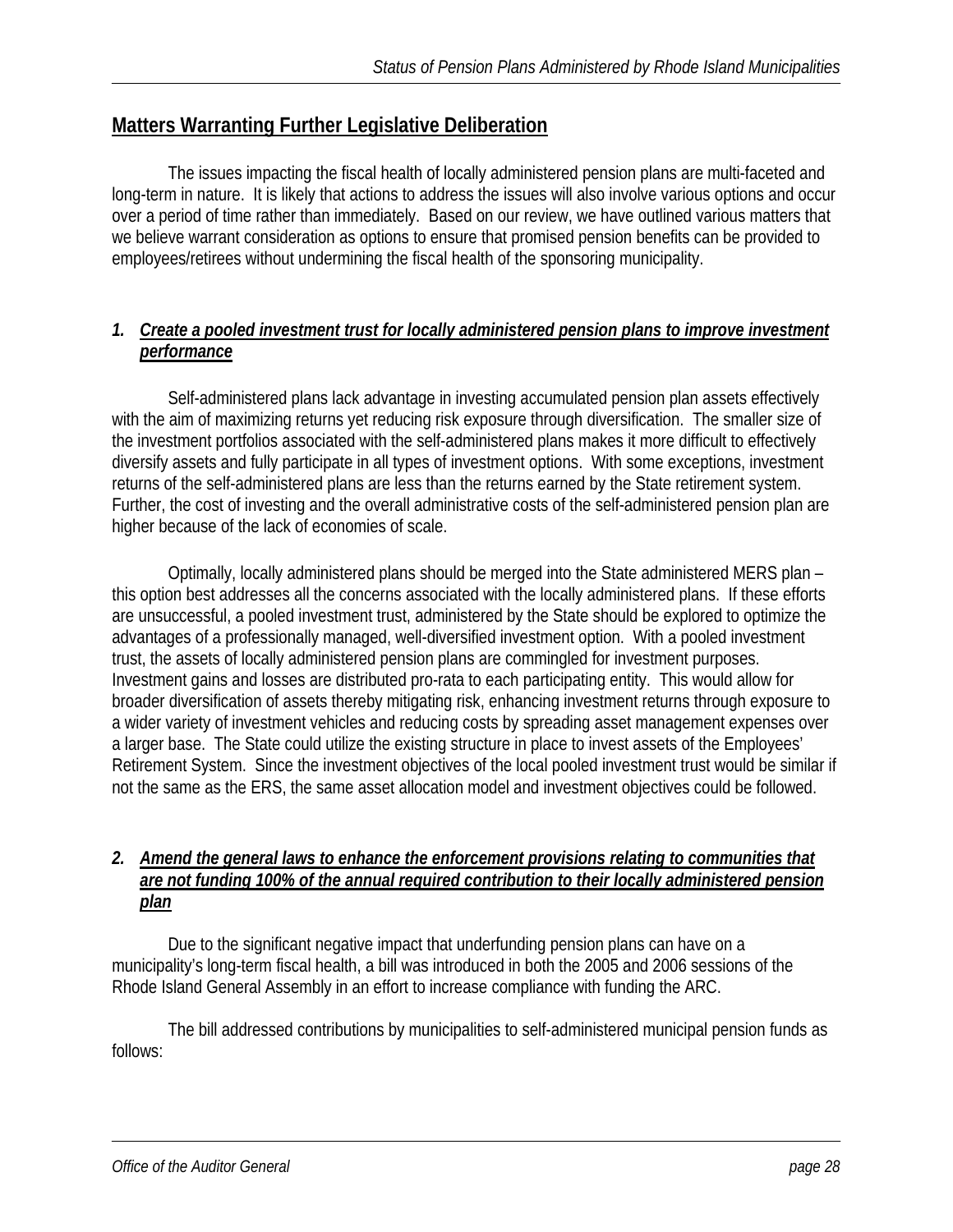- For any pension plan(s) administered directly by a municipality or at the direction of the municipality, the municipality shall budget and contribute the full actuarially computed annual required contribution as set forth in the most recent actuarial study of the plan(s), in accordance with GASB Statement 27 or any other successor statement, unless it receives the approval of the state auditor general to make a contribution which is less than said annual required contribution.
- In the event the municipality seeks to contribute less than one-hundred percent (100%) of the annual required contribution, it shall request approval for the lesser contribution from the state auditor general no less than sixty (60) days prior to the date it submits the municipal budget to the local government body responsible for the approval of said budget. In support of its request to the auditor general, the municipality shall submit all financial information which the auditor general requires to render a decision, including the most recent actuarial study of the plan(s). The failure to cooperate in providing the information to the auditor general shall result in the denial of the request.
- All municipalities shall be required to have an actuarial study of all its pension plans performed at least every two (2) years. The state auditor general may require said actuarial study on a more frequent basis if he or she determines a more frequent study is warranted by the fiscal status of the municipality. The actuarial study shall be deemed a public record, and the actuary is hereby authorized to provide the study as well as all supporting data used in said study to the state auditor general without the approval of the municipality to release said study and data.
- $\Box$  In the event that a municipality does not comply with the requirements of this law, the state auditor general may elect any or all of the following remedies:
	- <sup>o</sup> Petition the superior court for mandatory injunctive relief seeking compliance with the provisions of this section. The superior court shall make a finding of fact as to whether there has been compliance with the provisions of this section. In the event the court finds that the municipality has failed to make the annual required contribution to the pension plan(s) as indicated in the actuarial study, or lesser amount set by the auditor general, the court shall order the municipality to make said contribution(s). The approval or disapproval of a request by the state auditor general under this section shall be conclusive upon the court.
	- <sup>o</sup> Re-direct state aid to the pension plan(s). The state general treasurer, upon the request of the auditor general shall adjust state aid by making direct payment of state aid monies originally designated for purposes other than for education into the pension plan(s) in an amount necessary to make the full annual required contribution. The redirecting of this state aid shall reduce the overall state aid originally budgeted to the municipality, other than state aid to the municipality for education. (The state municipal employees retirement system presently has the ability to do this for municipalities that participate in their state administered plans.) The finance director of the municipality shall be required to insure that state aid redirected under this section is deposited into the pension plan(s) and not allocated or used for any other purpose. The superior court shall have jurisdiction to enforce this section upon petition of either the state auditor general or any member of the pension plan(s).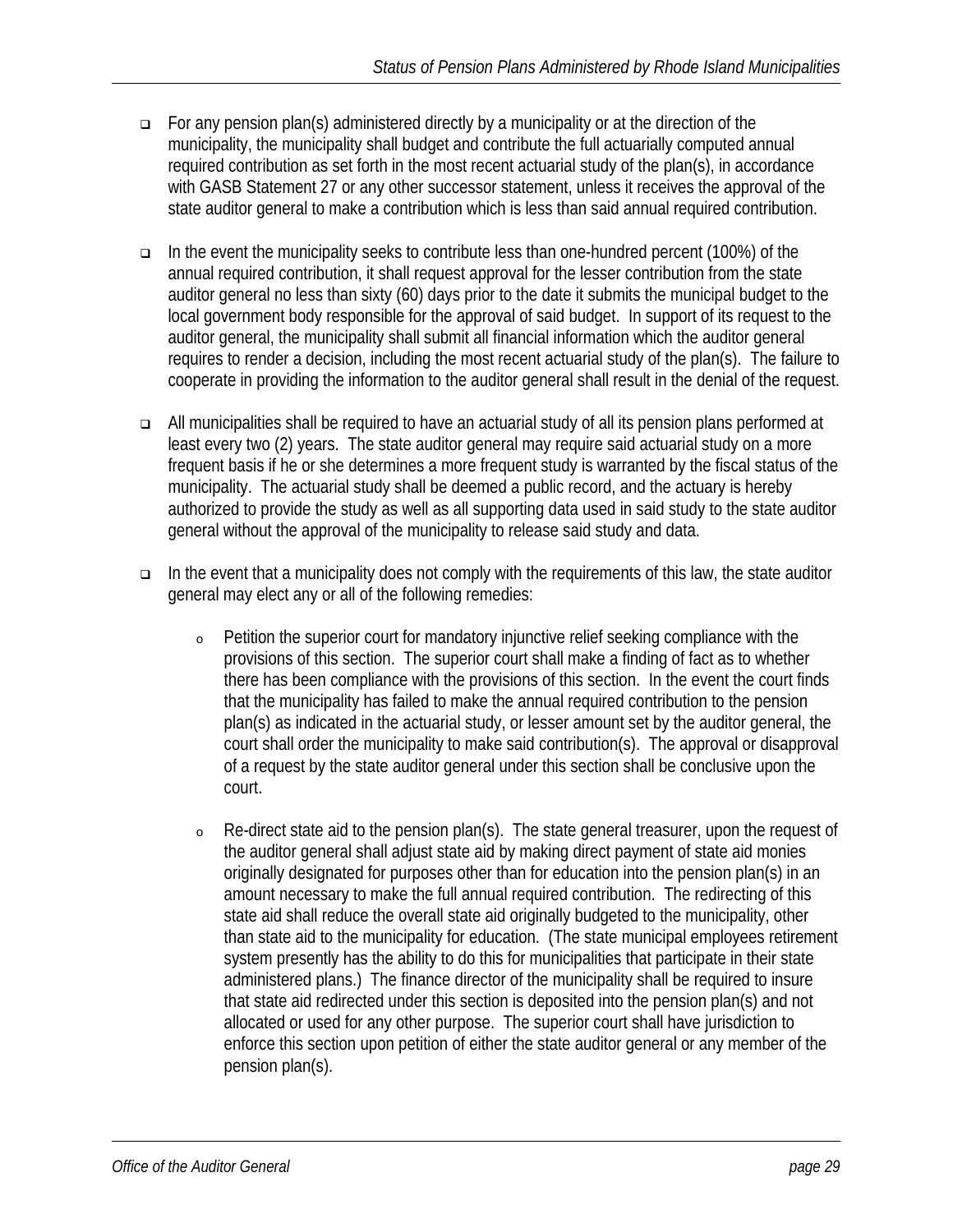This bill did not pass but serves as an outline for enhanced State oversight of the locally administered pension plans.

 If a municipality determines that it is unable to comply with the requirement to fully fund its ARC by developing a plan which increases the ARC to 100% over a reasonable period of time (e.g. a five-year period); other measures (such as those described herein) need to be explored in an effort to remedy the financial burden these pensions place on the municipality.

#### *3. Prevent municipalities from establishing new pension plans (other than through the Municipal Employees' Retirement System) or expanding benefits provided under existing locally administered plans*

 Due to the overwhelming evidence that locally administered plans can easily become problematic due to failure to make annual required contributions and poor investment performance, creation of new locally administered pension plans should be prohibited by the General Laws. Additionally, the following measures should also be considered:

- Prohibit benefit enhancements unless a pension plan is at least 90 percent funded.
- Prohibit new employees from entering an underfunded plan prompting employers to establish new plans with proper funding or lower benefits, or alternatively, to establish defined-contribution plans.

#### *4. Consider creating incentives to encourage municipalities to merge locally administered plans into the State Municipal Employees' Retirement System*

 Some locally administered plans have merged with the state administered Municipal Employees Retirement System, typically by having new hires join the MERS and the prior employees remaining within the locally administered plan. The usual impediment to merging a local plan into the MERS is conforming the benefit structure of the local plan to the statutory provisions of the MERS.

 Although administering the MERS with widely divergent benefit provisions for the various participating entities could be cumbersome, significant benefits such as imposing the discipline to make 100% of annual required contributions, improving investment performance, and reducing administrative costs more than outweigh any administrative disadvantages.

 One incentive that could be considered would allow a local plan to merge with the MERS despite a nonconforming benefit structure. Since separate actuarial valuations are performed for each participating entity and separate contribution rates are established for each unit within MERS, a nonconforming benefit structure would not impact other participating entities.

 Financial incentives are unlikely, in the near term, due to budgetary constraints and the State's own challenges in funding its pension costs for local teachers and state employees as well as post-employment health care costs for state employees.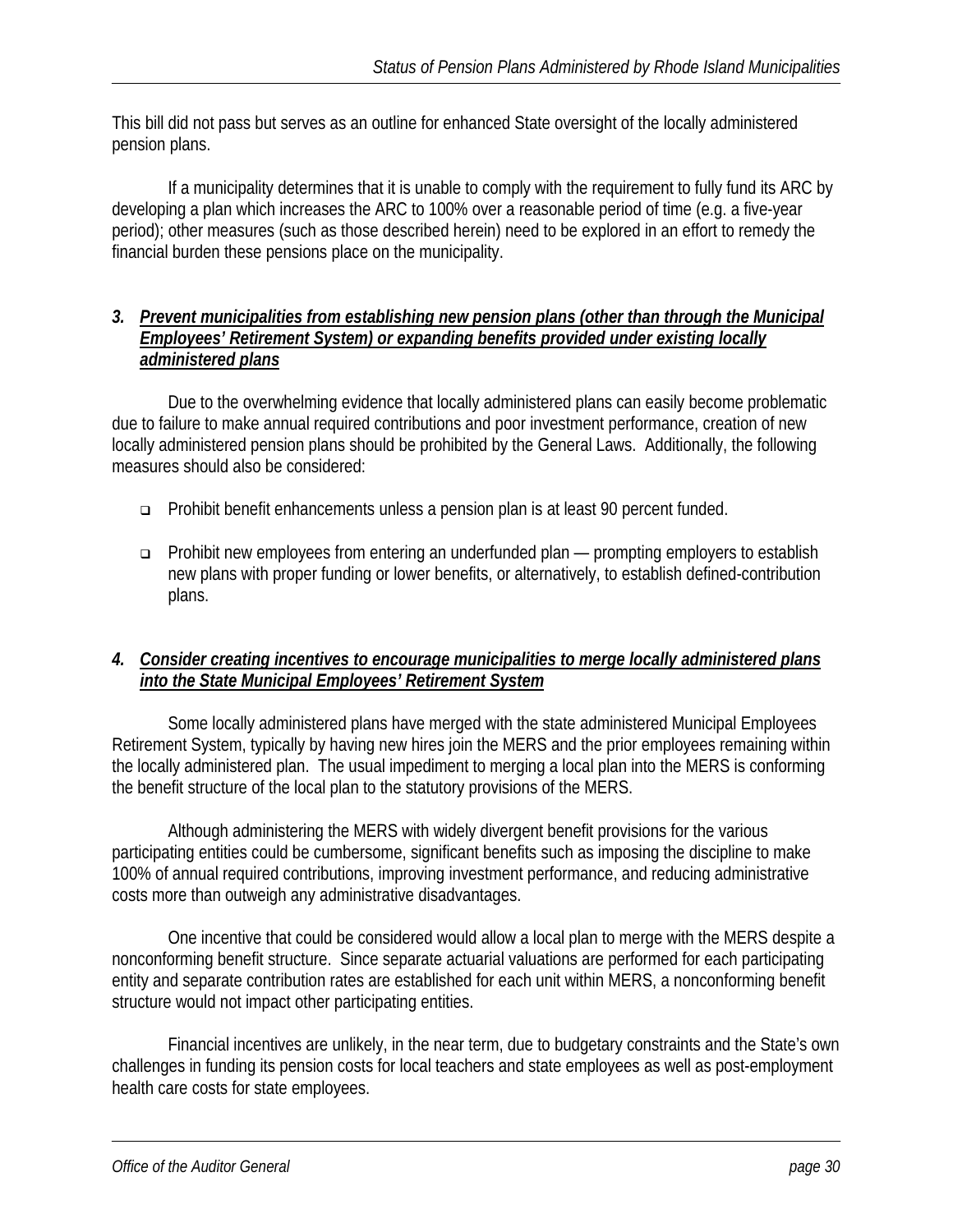#### *5. Consider a minimum funded ratio (or other indicators), which if not achieved, would trigger enhanced State oversight and commencement of discussions to merge the plan into the State Municipal Employees' Retirement System*

 A state pension oversight body could have responsibility for periodically assessing the status of locally administered pension plans and ensuring that appropriate corrective actions are taken including requiring merger of the locally administered plan into the State Municipal Employees' Retirement System. Indicators such as a funded ratio below a target (e.g., less than 80% funded) or continued failure to make 100% of annual required contributions, could trigger enhanced State oversight and prompt negotiations to merge the locally administered pension plan into the state administered MERS plan. The pension oversight body could also require increased employer, and possibly employee, contributions to a pension fund if its funded ratio is below 90 percent.

 Massachusetts recently proposed an initiative whereby locally administered plans with a funded ratio of less that 80% would be required to be merged into the State retirement system.

#### *6. Consider implementing a two-tiered benefit structure within MERS that is similar to the twotiered benefit structure recently enacted for the Employees' Retirement System*

 Members of the State administered Employees' Retirement System, which covers state employees and teachers are subject to a two-tiered benefit structure based on whether the member had achieved 10 years of service by July 1, 2005 (Schedule A benefits). Schedule B benefits are reduced and affect members with less than 10 years of service by July 1, 2005.

 A similar two-tiered benefit structure could be implemented for members of the Municipal Employees' Retirement System (MERS). Over time this would serve to reduce the annual required contribution to the plans as more members are covered by the reduced benefit provisions.

 There have been various legislative efforts made to help reduce the burdensome cost of pension plans on local governments in view of increasing budgetary constraints. For example, in Rhode Island, a bill was introduced during the 2007 session of the General Assembly to create a two-tiered benefit structure for members of MERS as to the age at which they would be eligible to retire. The legislation proposed that the retirement age requirements for employees with 10 or more years of service as of July 1, 2007 would remain unchanged. However, for non-vested or new employees the minimum retirement age, as it relates to years of service, would increase.

 The law was not enacted; however, an actuarial study commissioned to determine the potential cost savings from the proposed changes estimated that Rhode Island municipalities could collectively realize annual savings of approximately \$4.5 million.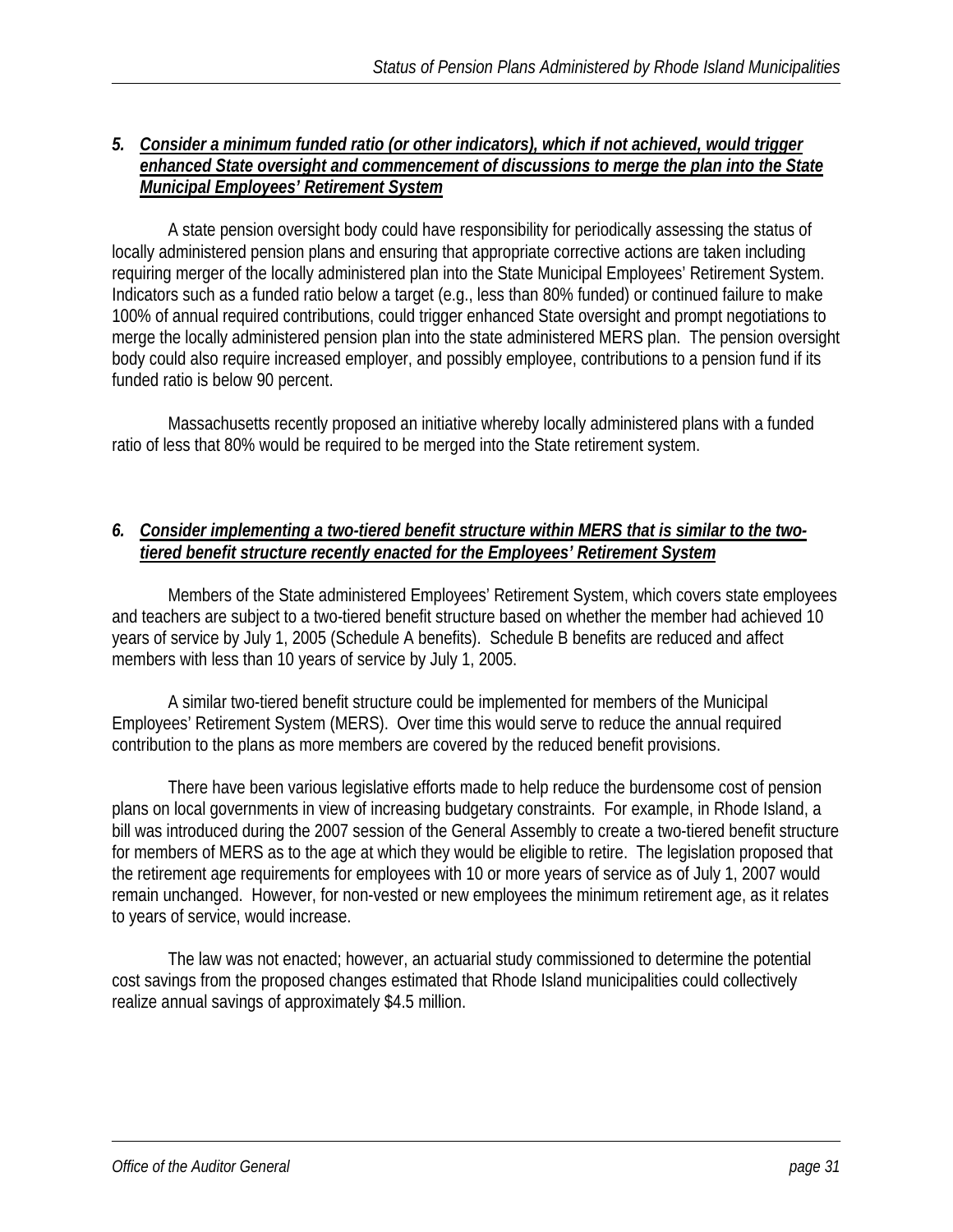#### *7. Contemplate what role the State may assume in helping municipalities deal with the impact of new accounting guidelines for other post-employment benefits (OPEB)*

 New accounting guidelines (issued by the Governmental Accounting Standards Board) relating to other post-employment benefits such as retiree healthcare will soon be effective for governmental entities. These guidelines will require governmental employers to measure the cost of the post-employment benefits provided to retirees on an actuarial basis and recognize these costs (i.e., annual required contribution) in the entity's government-wide financial statements.

 The costs associated with these other post-employment benefits, specifically healthcare benefits, are significant. In most cases, governmental employers have recognized these costs on a pay-as-you-go basis and there has been no accumulation of assets to pre-fund these costs. Further, health care costs continue to increase at a dramatic pace; therefore any projection of the future cost of benefits to retirees must reflect an aggressive cost escalation trend rate.

 These costs will further challenge Rhode Island municipalities as many are already struggling to properly fund their obligation for pension benefits. There may be opportunities for the State to assist the municipalities in better managing and reducing the costs of providing other post-employment benefits.

 One option would be for the State to create a pooled investment trust for other post-employment benefits. This would serve as a common investment vehicle for municipalities that are accumulating assets to meet the future cost of OPEB. Similar to the benefits highlighted in number 1 above entitled "*Create a pooled investment trust for locally administered pension plans to improve investment performance*", a pooled investment trust administered by the State could provide a well diversified, professionally managed investment option for Rhode Island municipalities. It is likely that the investment return of the pooled trust could exceed the return obtained by a municipality acting individually particularly for smaller communities that are just beginning to accumulate assets for OPEB.

 Another option is to administer a statewide OPEB health care plan that could decrease overall costs through economies of scale, reduce administrative costs and enhance bargaining position with health insurers. A statewide OPEB plan would also be consistent with the goal of merging locally administered pension plans into the state administered MERS plan.